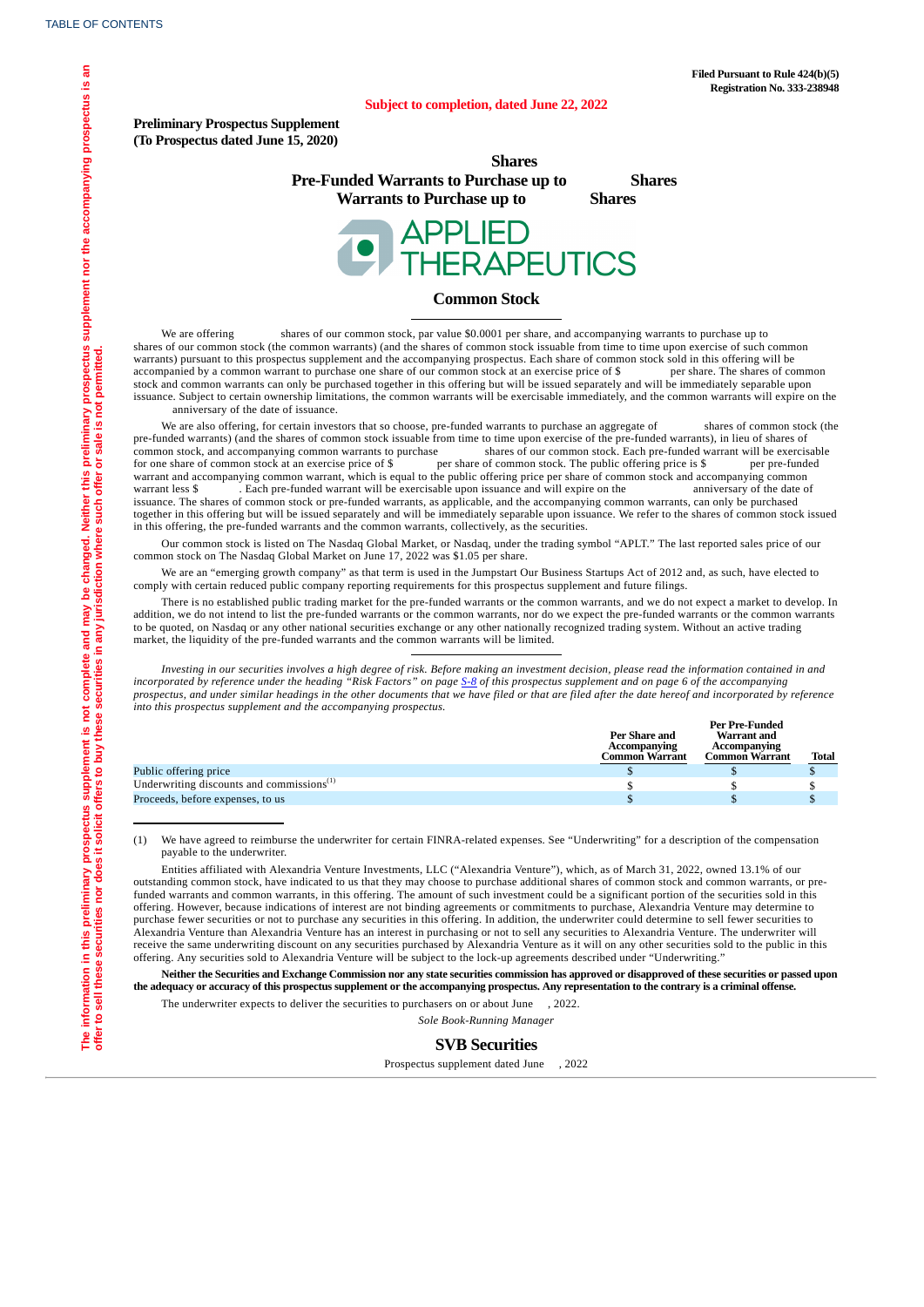# **Table of contents**

# **Prospectus supplement**

|                                                             | Page   |
|-------------------------------------------------------------|--------|
| <b>ABOUT THIS PROSPECTUS SUPPLEMENT</b>                     | $S-1$  |
| WHERE YOU CAN FIND MORE INFORMATION                         | $S-2$  |
| <b>CAUTIONARY NOTE REGARDING FORWARD-LOOKING STATEMENTS</b> | $S-3$  |
| <b>SUMMARY</b>                                              | $S-5$  |
| <b>THE OFFERING</b>                                         | $S-6$  |
| <b>RISK FACTORS</b>                                         | $S-8$  |
| <b>USE OF PROCEEDS</b>                                      | $S-12$ |
| <b>DILUTION</b>                                             | $S-13$ |
| UNITED STATES FEDERAL INCOME TAX CONSIDERATIONS             | $S-14$ |
| <b>DESCRIPTION OF WARRANTS</b>                              | $S-18$ |
| <b>UNDERWRITING</b>                                         | $S-20$ |
| <b>LEGAL MATTERS</b>                                        | $S-27$ |
| <b>EXPERTS</b>                                              | $S-27$ |

# **Prospectus**

| <b>ABOUT THIS PROSPECTUS</b>                                | $\overline{\mathbf{1}}$ |
|-------------------------------------------------------------|-------------------------|
| WHERE YOU CAN FIND MORE INFORMATION                         |                         |
| <b>CAUTIONARY NOTE REGARDING FORWARD-LOOKING STATEMENTS</b> | $\overline{3}$          |
| <b>THE COMPANY</b>                                          | $\overline{5}$          |
| <b>RISK FACTORS</b>                                         | 6                       |
| <b>USE OF PROCEEDS</b>                                      | 6                       |
| <b>DESCRIPTION OF SECURITIES</b>                            | 6                       |
| DESCRIPTION OF CAPITAL STOCK                                | 6                       |
| DESCRIPTION OF DEPOSITARY SHARES                            | 11                      |
| <b>DESCRIPTION OF DEBT SECURITIES</b>                       | <u> 12</u>              |
| <b>DESCRIPTION OF WARRANTS</b>                              | 15                      |
| <b>PLAN OF DISTRIBUTION</b>                                 | <u>16</u>               |
| <b>LEGAL MATTERS</b>                                        | <u>18</u>               |
| <b>EXPERTS</b>                                              | <u>18</u>               |

<span id="page-1-0"></span>i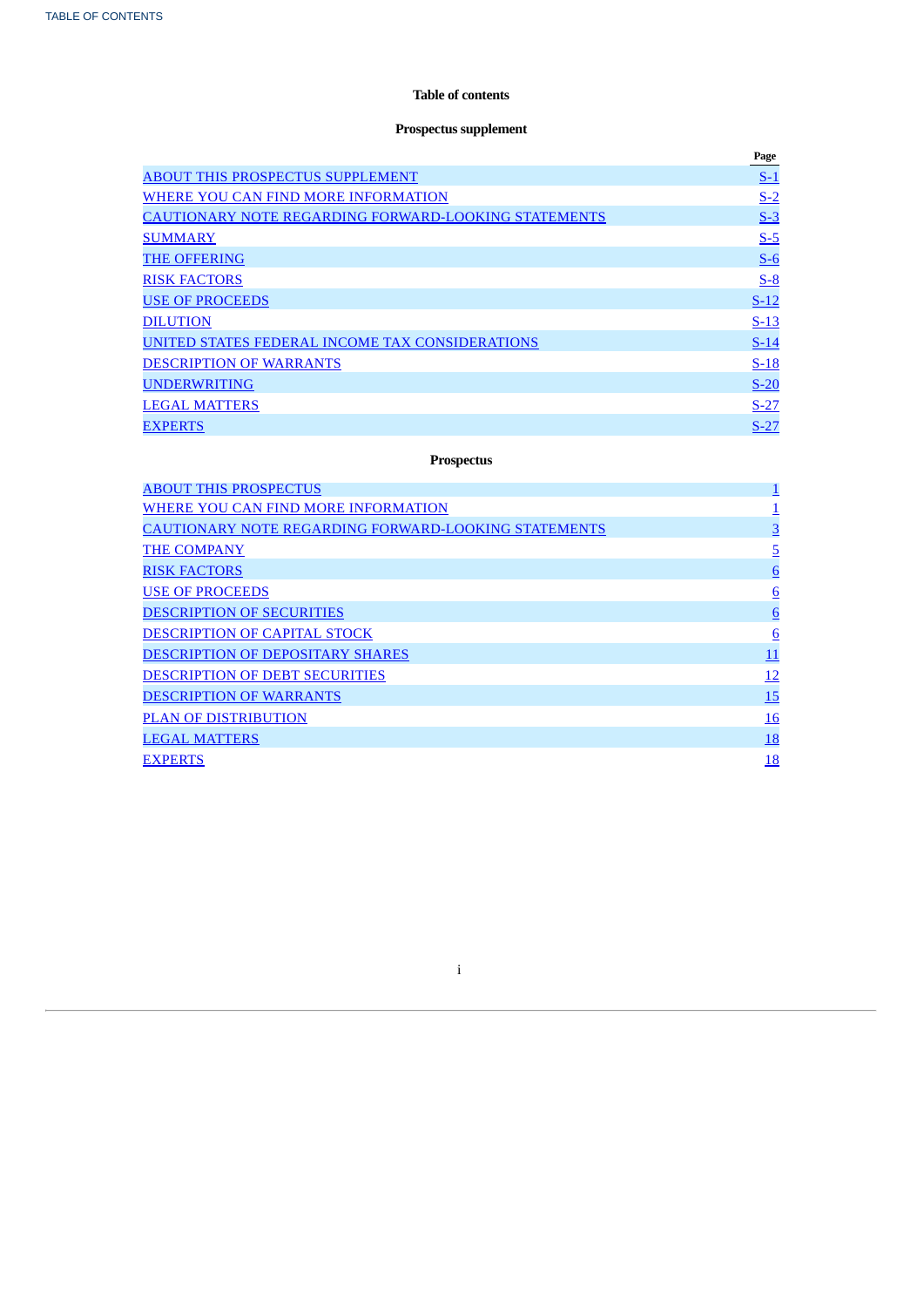### **ABOUT THIS PROSPECTUS SUPPLEMENT**

This document contains two parts. The first part is this prospectus supplement, which describes the specific terms of this offering and the securities offered hereby, and also adds to and updates information contained in the accompanying prospectus and the documents incorporated into each by reference. The second part, the accompanying prospectus, gives more general information about us, some of which may not apply to this offering. This prospectus supplement is deemed to be incorporated by reference into the accompanying prospectus solely for the purpose of this offering. When we refer only to the "prospectus," we are referring to both parts combined.

If there is any inconsistency between information in or incorporated by reference into the accompanying prospectus and information in or incorporated by reference into this prospectus supplement, the information contained in the most recently dated document shall control. This prospectus supplement, the accompanying prospectus and the documents incorporated into each by reference include important information about us, the securities being offered and other information you should know before investing. You should read this prospectus supplement and the accompanying prospectus together with the additional information described under the heading "Where You Can Find More Information" before investing in our securities.

Neither we nor the underwriter have authorized anyone to provide any information or to make any representations other than those contained in this prospectus supplement, the accompanying prospectus or in any free writing prospectuses prepared by or on behalf of us or to which we have referred you. We and the underwriter take no responsibility for, and can provide no assurance as to the reliability of, any other information that others may give you. This prospectus supplement is not an offer to sell or solicitation of an offer to buy these securities in any circumstances under which the offer or solicitation is unlawful. We are offering to sell, and seeking offers to buy, our securities offered hereby only in jurisdictions where offers and sales are permitted. You should not assume that the information we have included in this prospectus supplement or the accompanying prospectus is accurate as of any date other than the date of this prospectus supplement or the accompanying prospectus, respectively, or that any information we have incorporated by reference is accurate as of any date other than the date of the document incorporated by reference, regardless of the time of delivery of this prospectus supplement and the accompanying prospectus or of any of our securities. Our business, financial condition, results of operations and prospects may have changed since those dates.

<span id="page-2-0"></span>"Applied Therapeutics," the Applied Therapeutics logo and other trademarks, trade names or service marks of Applied Therapeutics, Inc. appearing in this prospectus supplement and the accompanying prospectus are the property of Applied Therapeutics, Inc. All other trademarks, trade names and service marks appearing in this prospectus supplement and the accompanying prospectus are the property of their respective owners. Solely for convenience, the trademarks and trade names in this prospectus supplement and the accompanying prospectus may be referred to without the  $^{\circledR}$  and ™ symbols, but such references should not be construed as any indicator that their respective owners will not assert their rights thereto.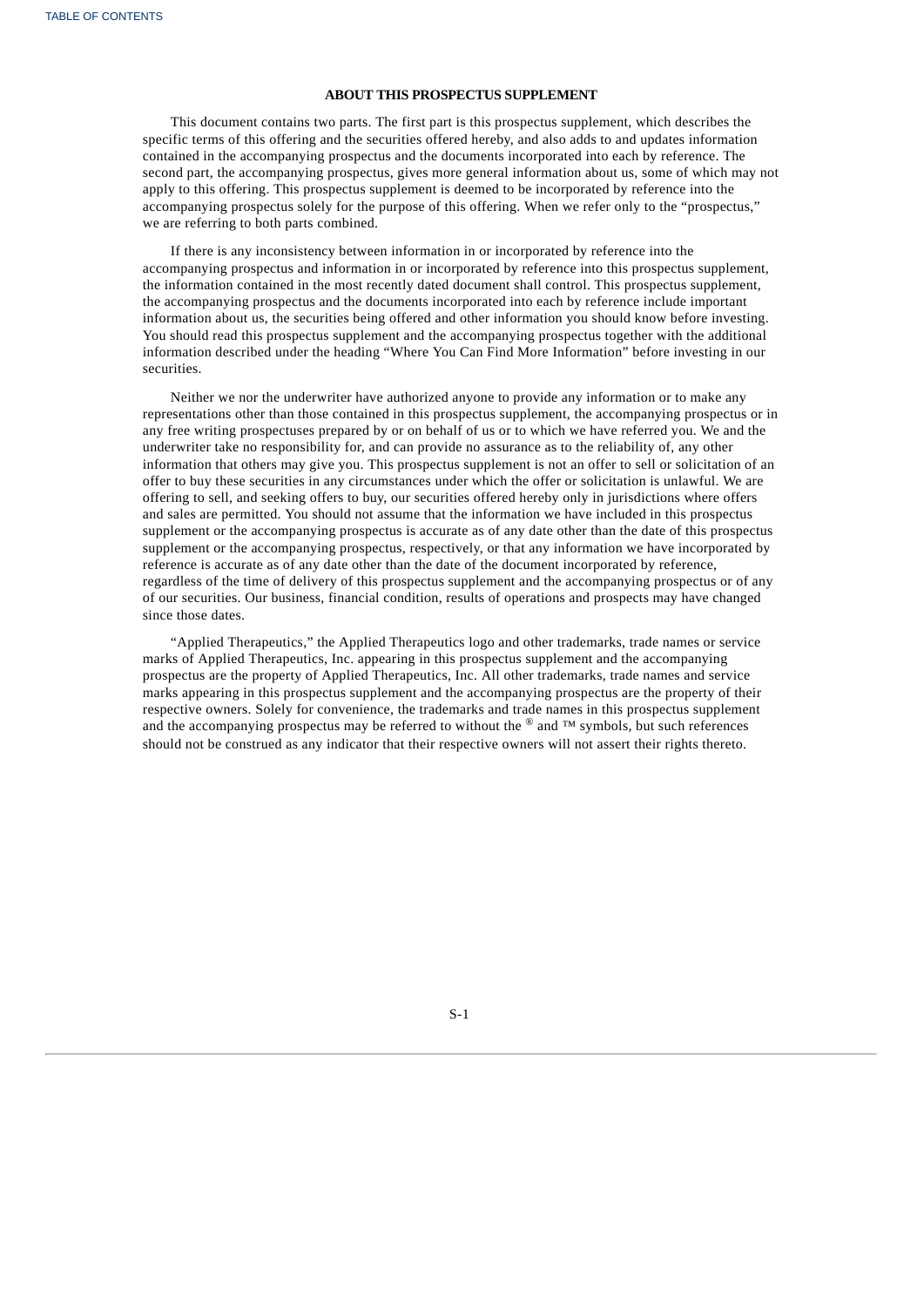### **WHERE YOU CAN FIND MORE INFORMATION**

We file annual, quarterly and current reports, proxy statements and other information with the SEC under the Securities Exchange Act of 1934, or the Exchange Act. Our SEC filings are available to the public at the SEC's website at www.sec.gov.

The SEC allows us to "incorporate by reference" information into this prospectus supplement and the accompanying prospectus, which means that we can disclose important information to you by referring you to another document filed separately with the SEC. The information incorporated by reference is deemed to be part of this prospectus supplement and the accompanying prospectus, except for any information superseded by information contained directly in this prospectus supplement and the accompanying prospectus, any subsequently filed document deemed incorporated by reference or any free writing prospectus prepared by or on behalf of us. This prospectus supplement incorporates by reference the documents set forth below that we have previously filed with the SEC (other than information deemed furnished and not filed in accordance with SEC rules, including Items 2.02 and 7.01 of Form 8-K):

- our Annual Report on Form 10-K for the fiscal year ended [December](https://www.sec.gov/ix?doc=/Archives/edgar/data/1697532/000155837022003206/aplt-20211231x10k.htm) 31, 2021, filed with the SEC on March 10, 2022;
- the information specifically [incorporated](https://www.sec.gov/ix?doc=/Archives/edgar/data/1697532/000155837022003206/aplt-20211231x10k.htm) by reference into our Annual Report on Form 10-K for the fiscal year ended [December](https://www.sec.gov/Archives/edgar/data/1697532/000114036122014669/ny20003386x1_def14a.htm) 31, 2021 from our definitive proxy statement on Schedule 14A, filed with the SEC on April 15, 2022;
- our [Quarterly](https://www.sec.gov/ix?doc=/Archives/edgar/data/1697532/000155837022008438/aplt-20220331x10q.htm) Report on Form 10-Q for the fiscal quarter ended March 31, 2022, filed with the SEC on May 12, 2022;
- our Current Reports on Form 8-K, filed with the SEC on [January](https://www.sec.gov/ix?doc=/Archives/edgar/data/1697532/000110465922009021/tm224734d1_8k.htm) 26, 2022, January 28, 2022 and June 3, [2022;](https://www.sec.gov/ix?doc=/Archives/edgar/data/1697532/000110465922067858/tm2217637d1_8k.htm) and
- the description of our common stock contained in our [Registration](https://www.sec.gov/Archives/edgar/data/1697532/000110465919027141/a19-3209_78a12b.htm) Statement on Form 8-A, filed with the SEC on May  $6, 2019$ , and any amendment or report filed for the purpose of updating such description.

All documents filed by us pursuant to Sections 13(a), 13(c), 14 or 15(d) of the Exchange Act after the date of this prospectus supplement and the accompanying prospectus and before the termination of the offering also shall be deemed to be incorporated herein by reference. We are not, however, incorporating by reference any documents or portions thereof that are not deemed "filed" with the SEC, including any information furnished pursuant to Items 2.02 or 7.01 of Form 8-K.

<span id="page-3-0"></span>Annual Reports on Form 10-K, Quarterly Reports on Form 10-Q and Current Reports on Form 8-K, including any amendments to those reports, and other information that we file with or furnish to the SEC pursuant to Section 13(a) or 15(d) of the Exchange Act, can also be accessed free of charge from our website at http://www.appliedtherapeutics.com. These filings will be available as soon as reasonably practicable after we electronically file such material with, or furnish it to, the SEC. Information contained on our website is not part of this prospectus.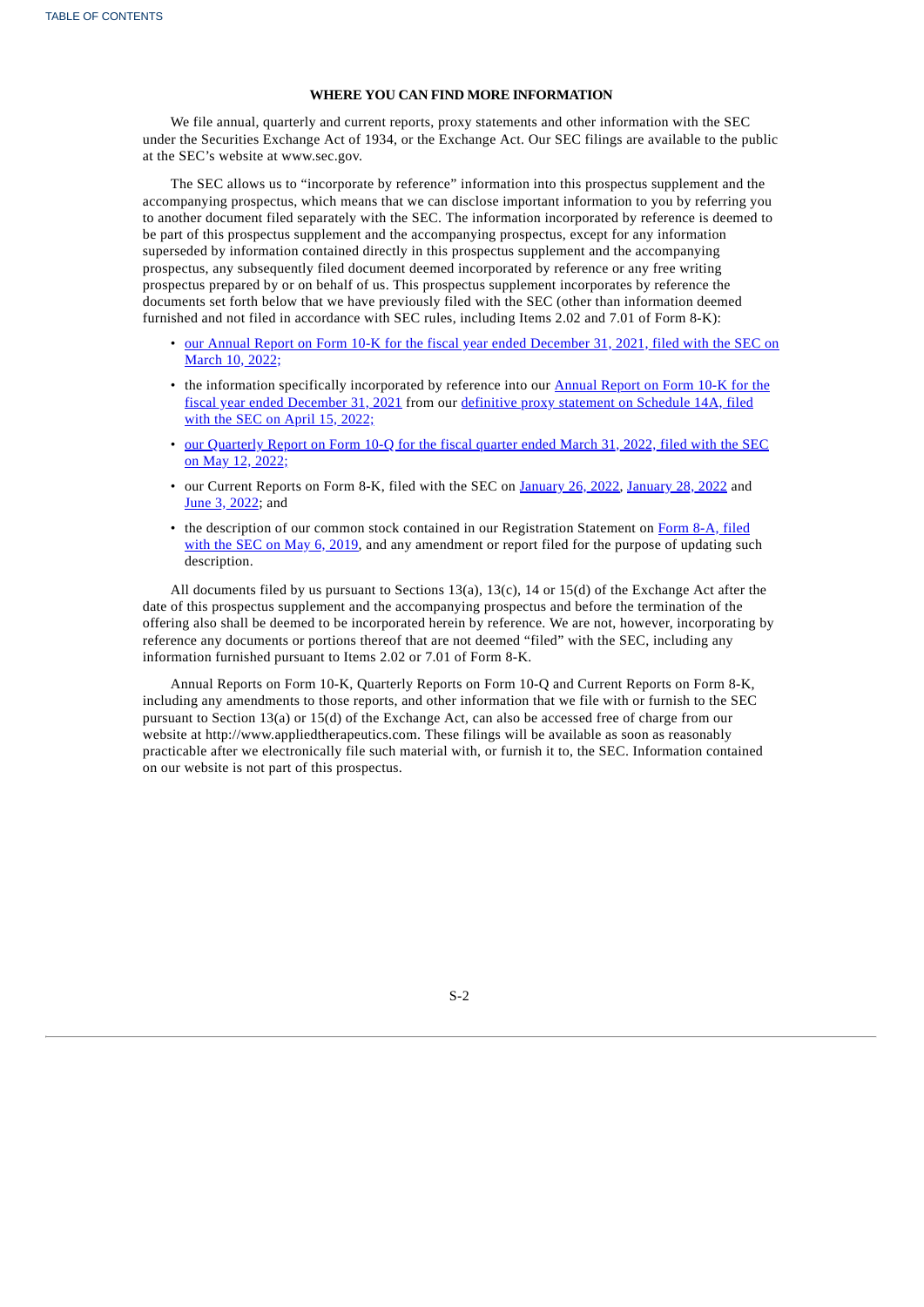### **CAUTIONARY NOTE REGARDING FORWARD-LOOKING STATEMENTS**

This prospectus supplement and any documents incorporated by reference contain "forward-looking statements" within the meaning of Section 27A of the Securities Act of 1933, as amended, or the Securities Act, and Section 21E of the Exchange Act about us and our industry that involve substantial risks and uncertainties. All statements other than statements of historical facts contained in this prospectus supplement and the accompanying prospectus and any documents incorporated by reference, including statements regarding our strategy, future financial condition, future operations, projected costs, prospects, plans, objectives of management and expected market growth, are forward-looking statements. In some cases, you can identify forward-looking statements by terminology such as "aim," "anticipate," "assume," "believe," "contemplate," "continue," "could," "design," "due," "estimate," "expect," "forecast," "goal," "intend," "may," "objective," "opportunity," "plan," "predict," "project," "positioned," "potential," "seek," "should," "target," "will," "would" and other similar expressions that are predictions of or indicate future events and future trends, or the negative of these terms or other comparable terminology.

We have based these forward-looking statements largely on our current expectations and projections about future events and financial trends that we believe may affect our financial condition, results of operations, business strategy and financial needs. These forward-looking statements are subject to a number of known and unknown risks, uncertainties and assumptions, including risks described in the section titled "Risk Factors" and elsewhere in this prospectus supplement and the accompanying prospectus and any documents incorporated by reference, regarding, among other things:

- our plans to develop, market and commercialize our product candidates;
- the initiation, timing, progress and results of our current and future preclinical studies and clinical trials and our research and development programs;
- our ability to take advantage of expedited regulatory pathways for any of our product candidates;
- our estimates regarding expenses, future revenue, capital requirements and needs for additional financing;
- our ability to successfully acquire or license additional product candidates on reasonable terms and advance product candidates into, and successfully complete, clinical studies;
- our ability to maintain and establish collaborations or obtain additional funding;
- our ability to obtain and timing of regulatory approval of our current and future product candidates;
- the anticipated indications for our product candidates, if approved;
- our expectations regarding the potential market size and the rate and degree of market acceptance of such product candidates;
- our ability to fund our working capital requirements and expectations regarding the sufficiency of our capital resources;
- the implementation of our business model and strategic plans for our business and product candidates;
- our intellectual property position and the duration of our patent rights;
- developments or disputes concerning our intellectual property or other proprietary rights;
- the potential impact of the Covid-19 pandemic on the timing and progress of our ongoing clinical trials, our business, results of operations, liquidity, and operations and our ability to mitigate those potential impacts;
- our expectations regarding government and third-party payor coverage and reimbursement;
- our ability to compete in the markets we serve;
- the impact of government laws and regulations and liabilities thereunder;
- developments relating to our competitors and our industry;
- our expected use of proceeds from this offering; and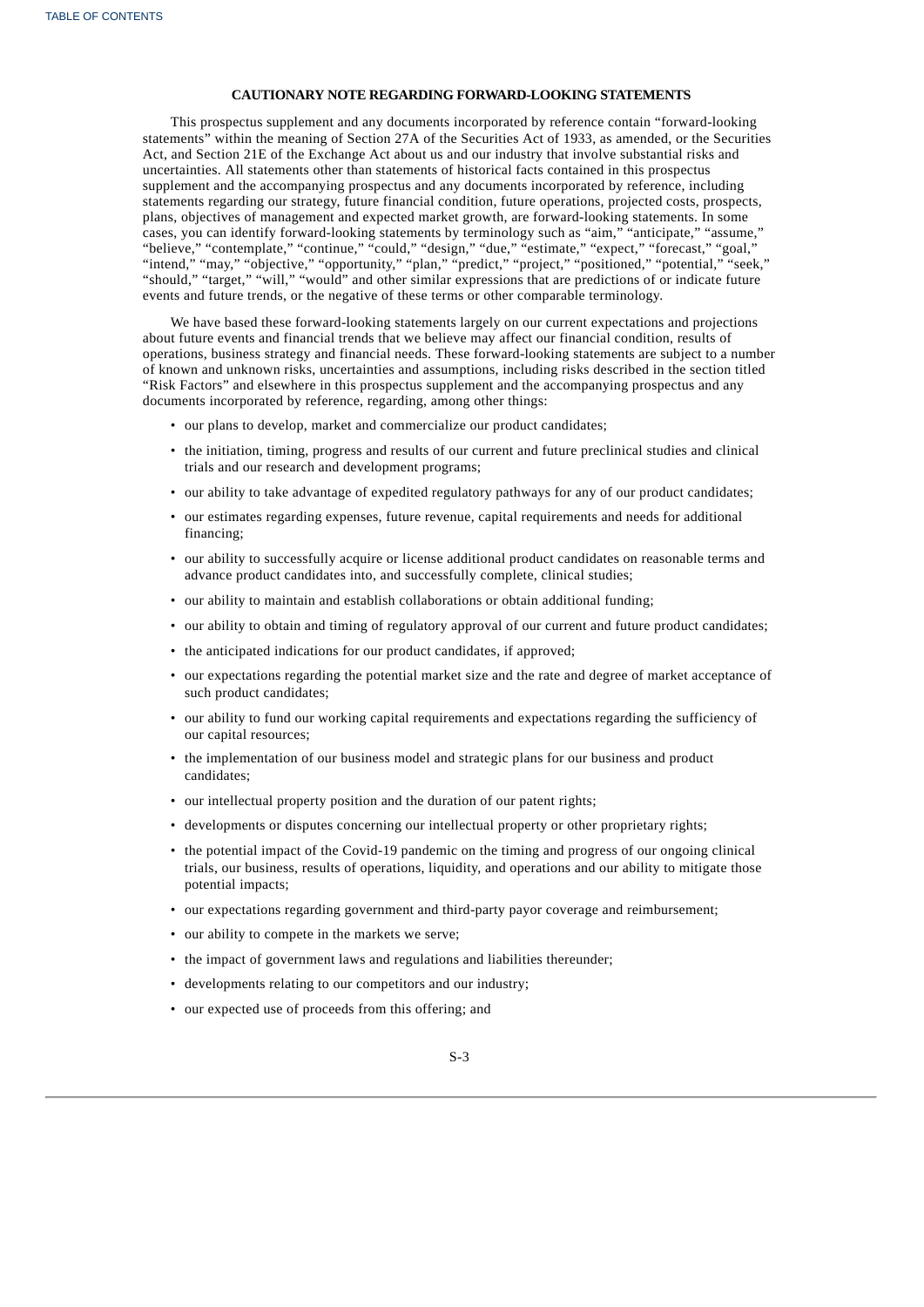• other factors that may impact our financial results.

The foregoing list of risks is not exhaustive. Other sections of this prospectus supplement may include additional factors that could harm our business and financial performance. Moreover, we operate in a very competitive and rapidly changing environment. New risk factors emerge from time to time, and it is not possible for our management to predict all risk factors nor can we assess the impact of all factors on our business or the extent to which any factor, or combination of factors, may cause actual results to differ materially from those contained in, or implied by, any forward-looking statements.

In light of the significant uncertainties in these forward-looking statements, you should not rely upon forward-looking statements as predictions of future events. Although we believe that we have a reasonable basis for each forward-looking statement contained in this prospectus supplement and the accompanying prospectus and any documents incorporated by reference, we cannot guarantee that the future results, levels of activity, performance or events and circumstances reflected in the forward-looking statements will be achieved or occur at all. You should refer to the sections titled "Risk Factors" in this prospectus supplement and the accompanying prospectus, or documents incorporated by reference, for a discussion of important factors that may cause our actual results to differ materially from those expressed or implied by our forward-looking statements. Furthermore, if our forward-looking statements prove to be inaccurate, the inaccuracy may be material. Except as required by law, we undertake no obligation to publicly update any forward-looking statements, whether as a result of new information, future events or otherwise.

<span id="page-5-0"></span>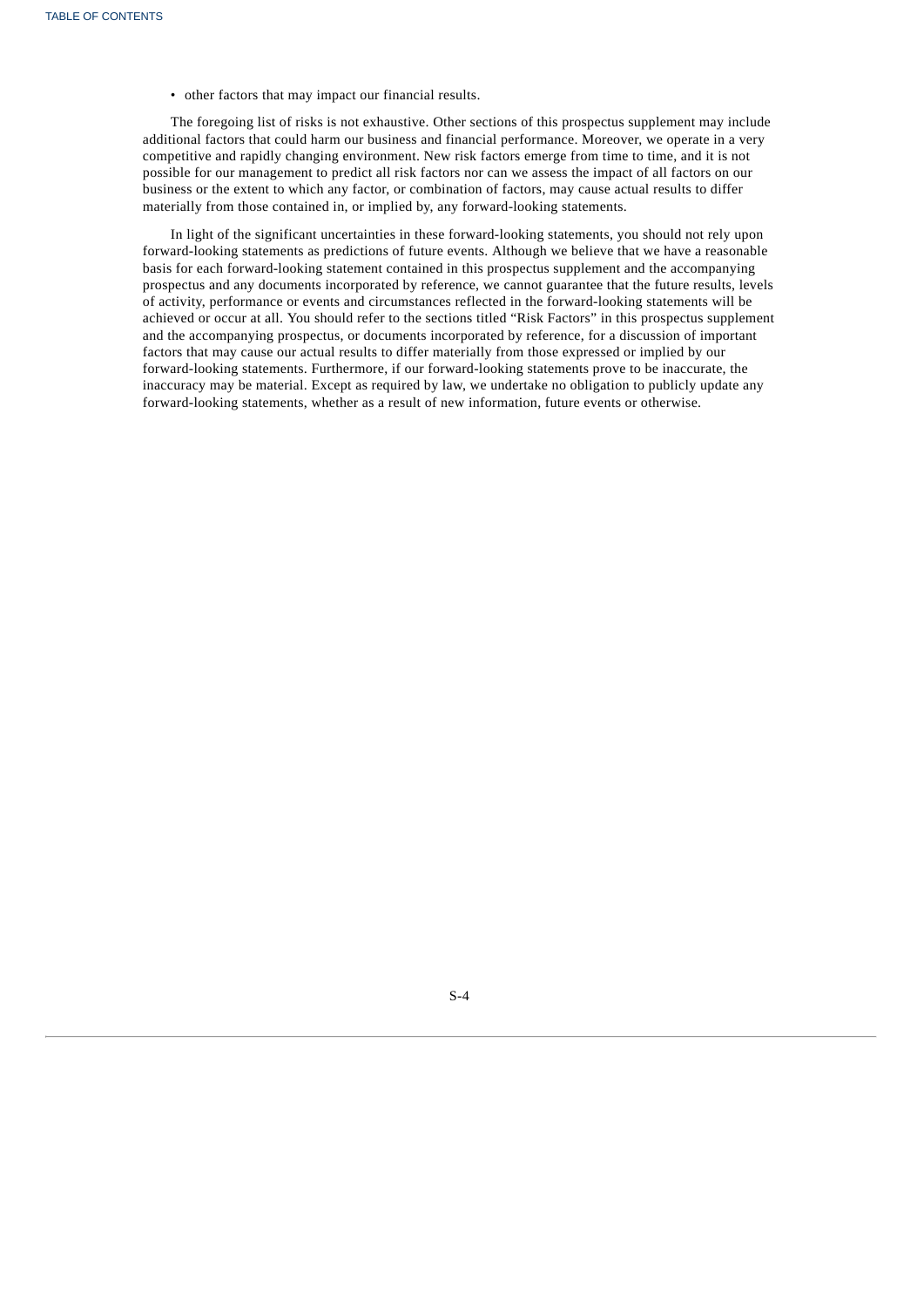### **SUMMARY**

*This summary highlights key aspects of this offering and certain information contained elsewhere in this prospectus supplement and the accompanying prospectus and the documents incorporated by reference.* This summary is not complete and does not contain all of the information that may be important to you or *that you should consider before investing in our securities. You should read carefully the other information included and incorporated by reference in this prospectus supplement and the accompanying prospectus before investing in our securities. You should pay special attention to the risks and uncertainties identified under the captions "Risk Factors," "Cautionary Note Regarding Forward-Looking Statements" and elsewhere in this prospectus supplement, the accompanying prospectus and the documents incorporated by reference herein or therein, including our Quarterly Report on Form 10-Q for the quarter ended March 31, 2022, when [determining](https://www.sec.gov/ix?doc=/Archives/edgar/data/1697532/000155837022008438/aplt-20220331x10q.htm) whether an investment in our securities is appropriate for you. Unless the context otherwise requires, the terms "Applied Therapeutics," "the company," "we," "us," "our" and similar references in this prospectus refer to Applied Therapeutics, Inc.*

#### **Overview**

We are a clinical-stage biopharmaceutical company developing a pipeline of novel product candidates against validated molecular targets in indications of high unmet medical need. We focus on molecules and pathways whose role in the disease process is well known based on prior research, but have previously failed to yield successful products due to poor efficacy and tolerability. Our unique approach to drug development leverages recent technological advances to design improved drugs, employs early use of biomarkers to confirm biological activity and focuses on abbreviated regulatory pathways. Our first molecular target is aldose reductase, or AR, an enzyme that converts glucose to sorbitol under oxidative stress conditions, and is implicated in multiple diseases. Prior attempts to inhibit this enzyme were hindered by nonselective, nonspecific inhibition, which resulted in limited efficacy and significant off-target safety effects. The detrimental consequences of AR activation have been well established by decades of prior research. Our AR program currently includes three small molecules, which are all potent and selective inhibitors of AR, but are engineered to have unique tissue permeability profiles to target different disease states, including diabetic complications, heart disease and rare metabolic diseases. Using similar strategies to our ARI program, we have also developed a program targeting selective inhibition of phosphatidylinositol 3-kinase, or PI3K, subunits, which has produced an early-stage oncology pipeline. The result of this unique multifaceted approach to drug development is a portfolio of highly specific and selective product candidates that we believe are significantly de-risked and can move quickly through the development process.

#### **Recent Developments**

On June 3, 2022, we announced that one of our product candidates, AT-007, received orphan medicinal product designation by the European Medicines Agency ("EMA") for treatment of Galactosemia (Galactosaemia). We plan to meet with the EMA to discuss a potential marketing authorization application submission in Europe for conditional approval based on available biomarker data or for full approval based on expected clinical outcomes data.

### **Our Corporate Information**

<span id="page-6-0"></span>We were incorporated under the laws of the State of Delaware on January 20, 2016. Our principal executive offices are located at 545 Fifth Avenue, Suite 1400, New York, New York 10017, and our telephone number is (212) 220-9226. Our corporate website address is www.appliedtherapeutics.com. Information contained on, or accessible through, our website is not a part of this prospectus. We have included our website in this prospectus solely as an inactive textual reference.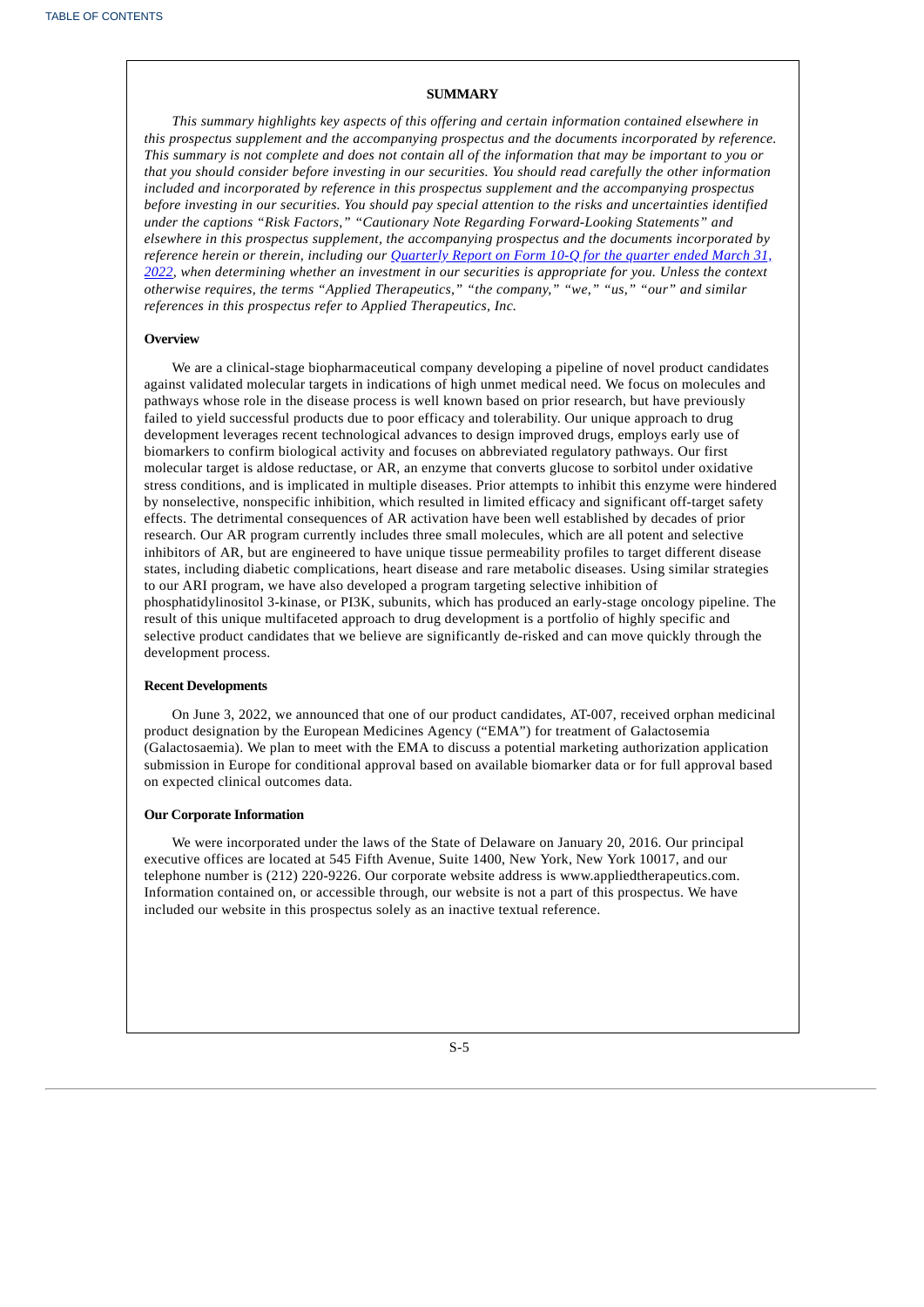| <b>THE OFFERING</b>                                                      |                                                                                                                                                                                                                                                                                                                                                                                                                                                                                                                                                                                                                                                                                                                                                                                                                                                                                                                                                                                                                                                                                                                                                                                                                                                                                                                                                     |  |  |
|--------------------------------------------------------------------------|-----------------------------------------------------------------------------------------------------------------------------------------------------------------------------------------------------------------------------------------------------------------------------------------------------------------------------------------------------------------------------------------------------------------------------------------------------------------------------------------------------------------------------------------------------------------------------------------------------------------------------------------------------------------------------------------------------------------------------------------------------------------------------------------------------------------------------------------------------------------------------------------------------------------------------------------------------------------------------------------------------------------------------------------------------------------------------------------------------------------------------------------------------------------------------------------------------------------------------------------------------------------------------------------------------------------------------------------------------|--|--|
| Common stock offered by us                                               | shares of common stock.                                                                                                                                                                                                                                                                                                                                                                                                                                                                                                                                                                                                                                                                                                                                                                                                                                                                                                                                                                                                                                                                                                                                                                                                                                                                                                                             |  |  |
| Pre-funded warrants offered by us                                        | We are offering pre-funded warrants to purchase an aggregate<br>shares of our common stock. We are offering to<br>of<br>each purchaser the opportunity to purchase, if the purchaser so<br>chooses, pre-funded warrants, in lieu of shares of common<br>stock. Each pre-funded warrant will be exercisable for one<br>share of our common stock. The purchase price of each pre-<br>funded warrant will equal the price per share at which the<br>shares of common stock are being sold to the public in this<br>, and the exercise price of each pre-<br>offering minus \$<br>funded warrant will be \$<br>per share. This prospectus<br>supplement also relates to the shares of common stock<br>issuable upon exercise of any pre-funded warrants sold in this<br>offering. The exercise price and number of shares of common<br>stock issuable upon exercise will be subject to certain further<br>adjustments as described herein. There is no established public<br>trading market for the pre-funded warrants being offered in<br>this offering, and we do not expect a market to develop. In<br>addition, we do not intend to apply for a listing of the pre-<br>funded warrants on any securities exchange. Without an active<br>market, the liquidity of the pre-funded warrants will be<br>limited. See "Description of Warrants" below. |  |  |
| Common warrants offered by us                                            | We are offering common warrants to purchase an aggregate of<br>shares of our common stock. Each share of our<br>common stock and each pre-funded warrant to purchase one<br>share of our common stock is being sold together with one<br>common warrant to purchase one share of our common stock.<br>Each common warrant has an exercise price of \$<br>per<br>share, is immediately exercisable and will expire on the<br>year anniversary of the date of issuance. This prospectus<br>supplement also relates to the offering of the shares of<br>common stock issuable upon exercise of the common<br>warrants. The exercise price and number of shares of common<br>stock issuable upon exercise will be subject to certain further<br>adjustments as described herein. There is no established public<br>trading market for the common warrants being offered in this<br>offering, and we do not expect a market to develop. In<br>addition, we do not intend to apply for a listing of the common<br>warrants on any securities exchange. Without an active<br>market, the liquidity of the common warrants will be limited.<br>For additional information regarding the common warrants,<br>see "Description of Warrants" below.                                                                                                            |  |  |
| <b>Common stock to be outstanding</b><br>immediately after this offering | shares of common stock, assuming all of the pre-<br>funded warrants issued in this offering are exercised and no<br>exercise of any common warrants issued in this offering.                                                                                                                                                                                                                                                                                                                                                                                                                                                                                                                                                                                                                                                                                                                                                                                                                                                                                                                                                                                                                                                                                                                                                                        |  |  |
| Use of proceeds                                                          | We estimate that our net proceeds from this offering will be<br>million, after deducting underwriting<br>approximately \$<br>discounts and commissions and estimated offering expenses<br>payable by us.                                                                                                                                                                                                                                                                                                                                                                                                                                                                                                                                                                                                                                                                                                                                                                                                                                                                                                                                                                                                                                                                                                                                            |  |  |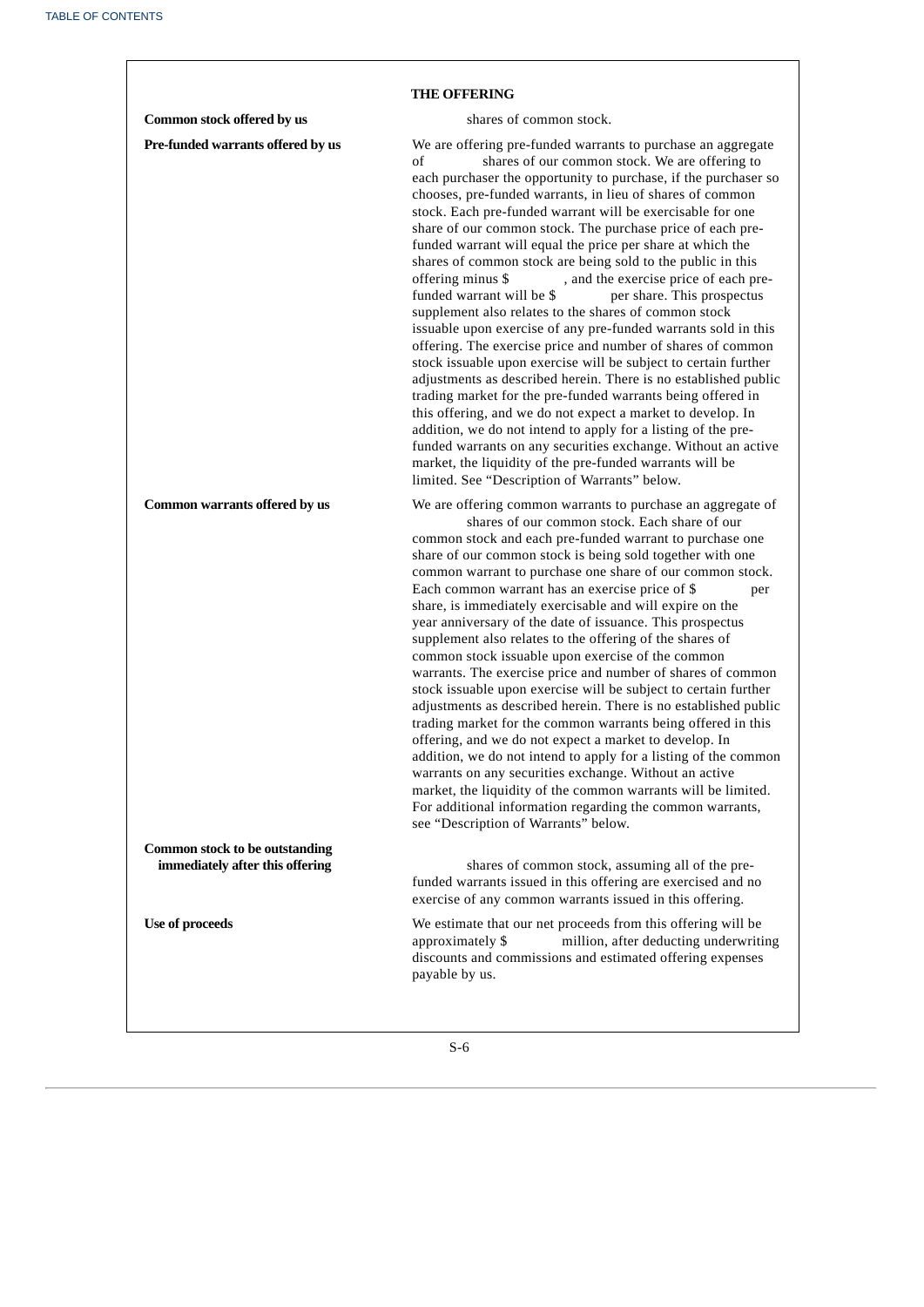|                      | We intend to use the net proceeds from this offering for<br>general corporate purposes. See "Use of Proceeds" for<br>additional information.                                                                                                                                                                                                                                                                                                                                                                                                                                                                                                  |
|----------------------|-----------------------------------------------------------------------------------------------------------------------------------------------------------------------------------------------------------------------------------------------------------------------------------------------------------------------------------------------------------------------------------------------------------------------------------------------------------------------------------------------------------------------------------------------------------------------------------------------------------------------------------------------|
| <b>Risk factors</b>  | See "Risk Factors" beginning on page <b>S-8</b> of this prospectus<br>supplement and other information included and incorporated<br>by reference in this prospectus supplement and the<br>accompanying prospectus for a discussion of factors that you<br>should carefully consider before deciding to invest in our<br>securities.                                                                                                                                                                                                                                                                                                           |
| <b>Market symbol</b> | Our common stock currently is listed on Nasdaq under the<br>symbol "APLT." There is no established public trading market<br>for the pre-funded warrants or the common warrants, and we<br>do not expect a market to develop. In addition, we do not<br>intend to list the pre-funded warrants or the common warrants,<br>nor do we expect the pre-funded warrants or the common<br>warrants to be quoted, on Nasdaq or any other national<br>securities exchange or any other nationally recognized trading<br>system. Without an active trading market, the liquidity of the<br>pre-funded warrants and the common warrants will be limited. |
|                      | The number of shares of our common stock to be outstanding after this offering set forth above is based                                                                                                                                                                                                                                                                                                                                                                                                                                                                                                                                       |

on 26,215,514 shares of our common stock outstanding as of March 31, 2022 and excludes:

- options to purchase 4,851,565 shares of common stock outstanding under the 2016 Plan and the 2019 Plan;
- restricted stock units to purchase 551,468 shares of common stock outstanding under the 2019 Plan;
- 2,823,766 shares reserved to grant under the 2016 and 2019 Plans and 1,379,543 shares available for future grants under the 2019 Plan;
- 125,618 shares of our common stock issuable upon the exercise of warrants outstanding;
- 487,092 shares of our common stock reserved for future issuance under our 2019 Employee Stock Purchase Plan, or ESPP, as well as any future increases in the number of shares of common stock reserved for issuance under our ESPP; and
- shares of common stock issuable upon exercise of the pre-funded warrants and common warrants issued in this offering.

<span id="page-8-0"></span>Unless otherwise indicated, all information in this prospectus supplement assumes no exercise of the outstanding options and warrants described above after March 31, 2022 and no exercise of the pre-funded warrants or common warrants issued in this offering.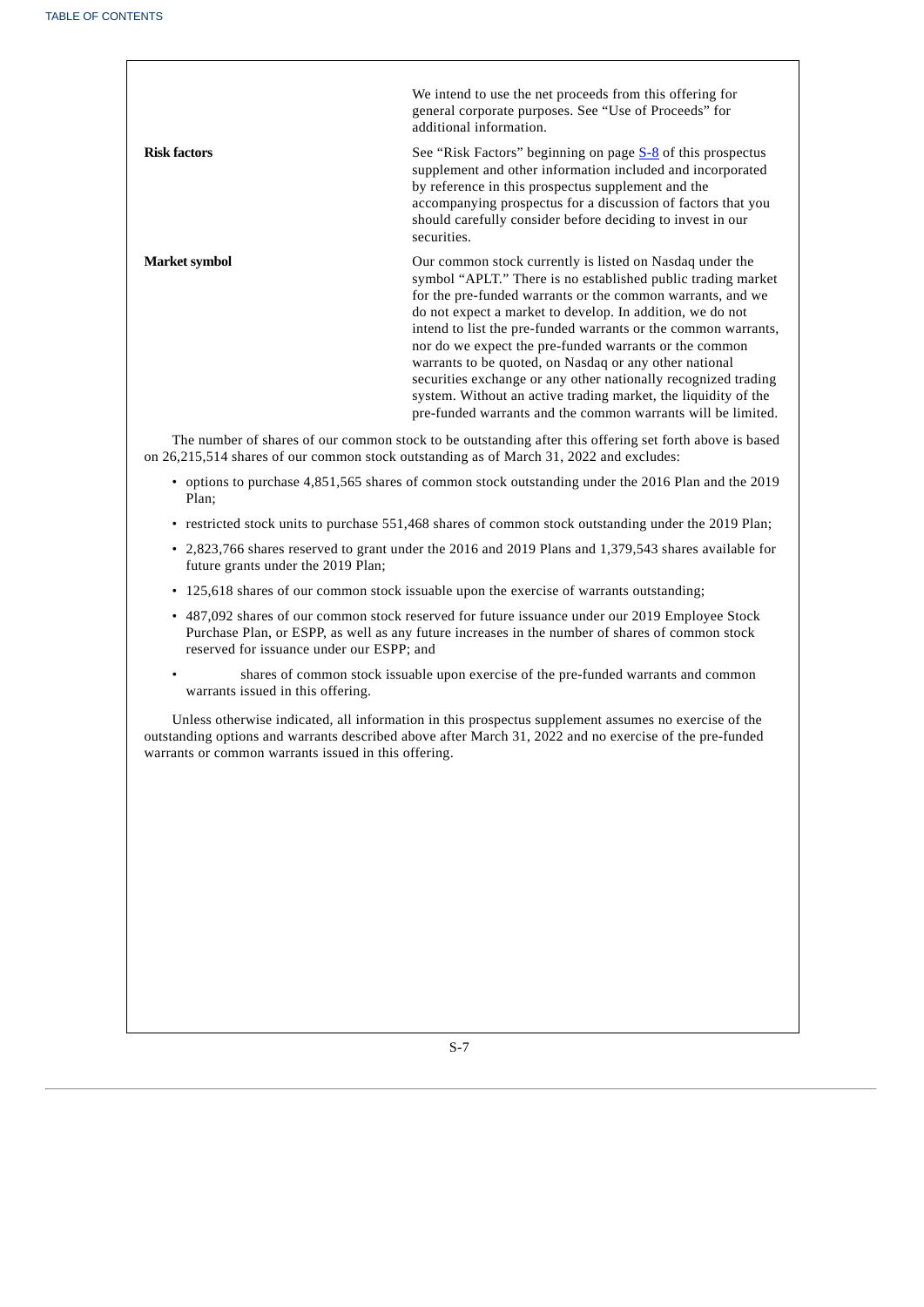### **RISK FACTORS**

Investing in our securities is speculative and involves a high degree of risk. The following risk factors, *as well as risks currently unknown to us, could materially adversely affect our future business, operations and financial condition and could cause them to differ materially from the estimates described in forward*looking information relating to us, or our business, property or financial results, each of which could cause purchasers of our securities to lose part or all of their investment. In addition to the other information *contained in this prospectus supplement, the accompanying prospectus and the documents incorporated by reference herein and therein, prospective investors should carefully consider the factors set out under "Risk Factors" in the [accompanying](https://www.sec.gov/ix?doc=/Archives/edgar/data/1697532/000155837022008438/aplt-20220331x10q.htm) prospectus and our Quarterly Report on Form 10-Q for the quarter ended* March 31, 2022, as applicable, and the factors set out below before deciding to invest in our securities.

### **Risks related to this offering**

### The market price of our common stock may be volatile and fluctuate substantially, which could result in substantial *losses for purchasers of our common stock.*

The stock market in general and the market for biopharmaceutical and pharmaceutical companies in particular, has experienced extreme volatility that has often been unrelated to the operating performance of particular companies. As a result of this volatility, you may not be able to sell your common stock at or above the price paid for the shares in this offering. In addition to the factors discussed in this "Risk Factors" section and elsewhere in this prospectus supplement and the accompanying prospectus, the market price for our common stock has been, and is likely to continue to be influenced by the following:

- the commencement, enrollment, results of, or any delays in our planned or future clinical trials of our product candidates or those of our competitors;
- the success of competitive drugs or therapies;
- regulatory or legal developments in the United States and other countries;
- the success of competitive products or technologies;
- developments or disputes concerning patent applications, issued patents or other proprietary rights;
- the recruitment or departure of key personnel;
- the level of expenses related to our product candidates or clinical development programs;
- the results of our efforts to discover, develop, acquire or in-license additional product candidates;
- actual or anticipated changes in estimates as to financial results, development timelines or recommendations by securities analysts;
- our inability to obtain or delays in obtaining adequate drug supply for any approved drug or inability to do so at acceptable prices;
- disputes or other developments relating to proprietary rights, including patents, litigation matters and our ability to obtain patent protection for our technologies;
- the potential impact of the Covid-19 pandemic on the timing and progress of our ongoing clinical trials, our business, results of operations, liquidity, and operations and our ability to mitigate those potential impacts;
- significant lawsuits, including patent or stockholder litigation;
- variations in our financial results or those of companies that are perceived to be similar to us;
- changes in the structure of healthcare payment systems, including coverage and adequate reimbursement for any approved drug;
- market conditions in the pharmaceutical and biotechnology sectors;
- general economic, political, and market conditions and overall fluctuations in the financial markets in the United States and abroad; and

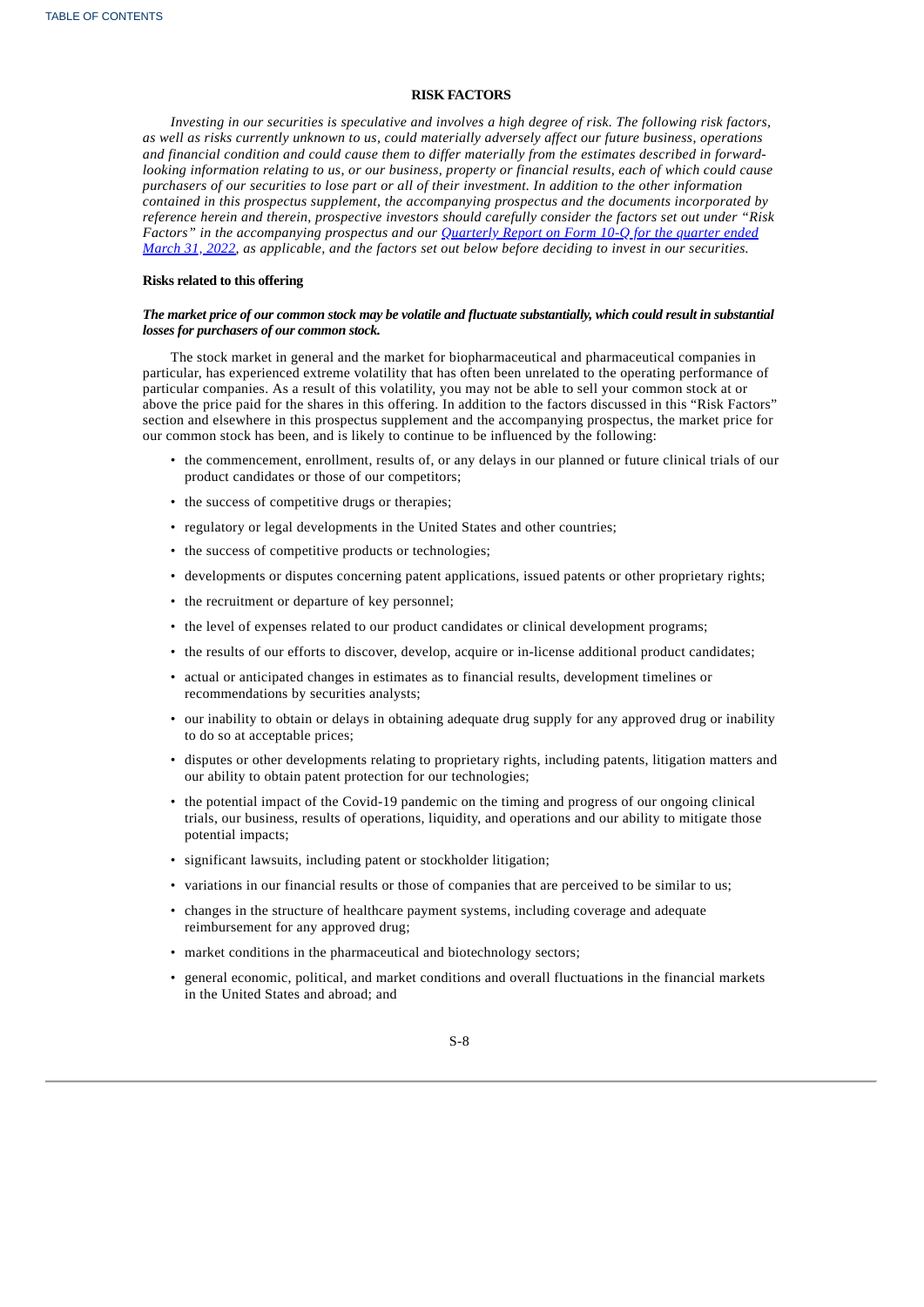• investors' general perception of us and our business.

These and other market and industry factors may cause the market price and demand for our common stock to fluctuate substantially, regardless of our actual operating performance, which may limit or prevent investors from selling their shares at or above the price paid for their shares in this offering and may otherwise negatively affect the liquidity of our common stock. Furthermore, we believe our stock has been, and may in the future be, adversely affected as a result of actions taken by third parties. Short sellers and others, some of whom post anonymously on social media, may be positioned to profit if our stock declines and their activities can negatively affect our stock price.

Some companies that have experienced volatility in the trading price of their shares have been the subject of securities class action litigation. Any lawsuit to which we are a party, with or without merit, may result in an unfavorable judgment. We also may decide to settle lawsuits on unfavorable terms. Any such negative outcome could result in payments of substantial damages or fines, damage to our reputation or adverse changes to our business practices. Defending against litigation is costly and time-consuming, and could divert our management's attention and our resources. Furthermore, during the course of litigation, there could be negative public announcements of the results of hearings, motions or other interim proceedings or developments, which could have a negative effect on the market price of our common stock.

### *Concentration of ownership of our common stock among our existing executive officers, directors and principal stockholders may prevent new investors from influencing significant corporate decisions.*

Based upon shares of our common stock outstanding as of March 31, 2022, our executive officers, directors, and stockholders who owned more than 5% of our outstanding common stock, in the aggregate, beneficially own shares representing approximately 35.9% of our outstanding common stock. If our executive officers, directors and stockholders who owned more than 5% of our outstanding common stock acted together, they may be able to significantly influence all matters requiring stockholder approval, including the election and removal of directors and approval of any merger, consolidation or sale of all or substantially all of our assets. The concentration of voting power and transfer restrictions could delay or prevent an acquisition of our company on terms that other stockholders may desire or result in the management of our company in ways with which other stockholders disagree.

### If research analysts do not publish research or reports, or publish unfavorable research or reports, about us, our *business or our market, our stock price and trading volume could decline.*

The trading market for our common stock will be influenced by the research and reports that industry or financial analysts publish about us or our business. Equity research analysts may discontinue research coverage of our common stock, and such lack of research coverage may adversely affect the market price of our common stock. We do not have any control over the analysts, or the content and opinions included in their reports. The price of our shares could decline if one or more equity research analysts downgrade our shares or issue other unfavorable commentary or research about us. If one or more equity research analysts cease coverage of us or fail to publish reports on us regularly, demand for our shares could decrease, which in turn could cause the trading price or trading volume of our common stock to decline.

### *If you purchase securities in this offering, you will suffer immediate dilution of your investment.*

We cannot predict the effect, if any, that future sales of our common stock, including sales pursuant to the equity distribution agreement, or the availability of our common stock for future sale, will have on the market price of our common stock. Future sales or issuances of our common stock may dilute the ownership interests of our existing stockholders, including purchasers of common stock in this offering. The perception that such sales or issuances may occur could also negatively impact the market price of our common stock.

We expect that the combined public offering price of our common stock, pre-funded warrants and the accompanying common warrants in this offering will be higher than the net tangible book value per share of our common stock. Therefore, if you purchase shares of our common stock or pre-funded warrants and accompanying common warrants in this offering, you will pay a price per share or pre-funded warrant and accompanying common warrant that substantially exceeds our net tangible book value per share after

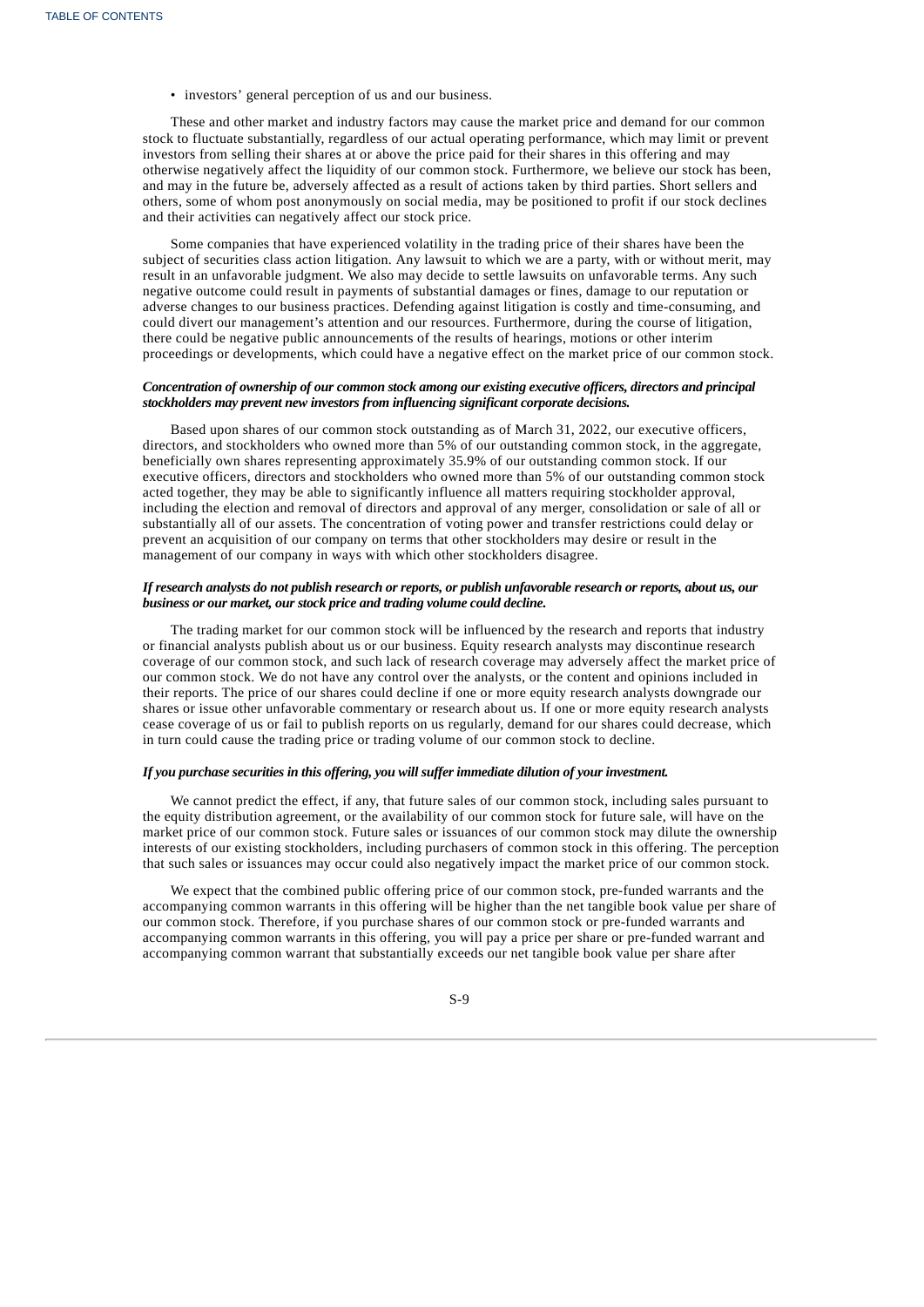this offering. After giving effect to the issuance and sale by us of (i) shares of our common stock and accompanying common warrants to purchase shares of our common stock at a public offering price of \$ per share of common stock and accompanying common warrant and (ii) pre-funded warrants to purchase shares of common stock and accompanying common warrants to purchase shares of our common stock at a public offering price of \$ per pre-funded warrant and accompanying common warrant, our as adjusted net tangible book value as of March 31, 2022 would have been \$ million, or \$ per share, resulting in an immediate increase in the net tangible book value per share of \$ to existing stockholders and an immediate dilution of \$ in net tangible book value per share to investors purchasing securities in this offering, representing the difference between our as adjusted net tangible book value per share after giving effect to this offering and the combined public offering price. To the extent outstanding stock options or warrants are exercised, there will be further dilution to new investors. See "Dilution."

### Because we do not anticipate paying any cash dividends on our capital stock in the foreseeable future, capital *appreciation, if any, will be your sole source of gain.*

You should not rely on an investment in our common stock to provide dividend income. We have never declared or paid cash dividends on our capital stock. We currently intend to retain all of our future earnings, if any, to finance the growth and development of our business. In addition, the terms of any future debt agreements may preclude us from paying dividends. As a result, capital appreciation, if any, of our common stock will be your sole source of gain for the foreseeable future. Investors seeking cash dividends should not purchase our common stock.

### We have broad discretion in the use of our cash and cash equivalents, including the net proceeds from this offering, and may use them ineffectively, in ways with which you do not agree or in ways that do not increase the value of *your investment.*

Our management has broad discretion in the application of our cash and cash equivalents, including the net proceeds from this offering, and could spend the proceeds in ways that do not improve our results of operations or enhance the value of our common stock. The failure by our management to apply these funds effectively could result in additional operating losses that could have a negative impact on our business, cause the price of our common stock to decline and delay the development of our product candidates. Pending their use, we may invest our cash and cash equivalents, including the net proceeds from this offering, in a manner that does not produce income or that loses value. See "Use of Proceeds" for additional information.

### Future sales of common stock by holders of our common stock, or the perception that such sales may occur, could *depress the market price of our common stock.*

Sales of a substantial number of shares of our common stock in the public market could occur at any time, subject to certain restrictions described below. These sales, or the perception in the market that holders of a large number of shares intend to sell shares, could reduce the market price of our common stock. As of March 31, 2022, we had outstanding 26,215,514 shares of common stock. A substantial number of such shares are currently restricted as a result of securities laws but will be able to be sold in the future.

We further have registered all shares of common stock that we may issue in the future or have issued to date under our equity compensation plans. These shares can be freely sold in the public market upon issuance, subject to volume limitations applicable to affiliates. Sales of a large number of the shares issued under these plans in the public market could have an adverse effect on the market price of our common stock.

### There is no public market for the pre-funded warrants or common warrants to purchase shares of our common *stock being offered in this offering.*

There is no established public trading market for the pre-funded warrants or the common warrants being offered in this offering, and we do not expect a market to develop. In addition, we do not intend to list the pre-funded warrants or the common warrants, nor do we expect the pre-funded warrants or the common warrants to be quoted, on Nasdaq or any other national securities exchange or any other nationally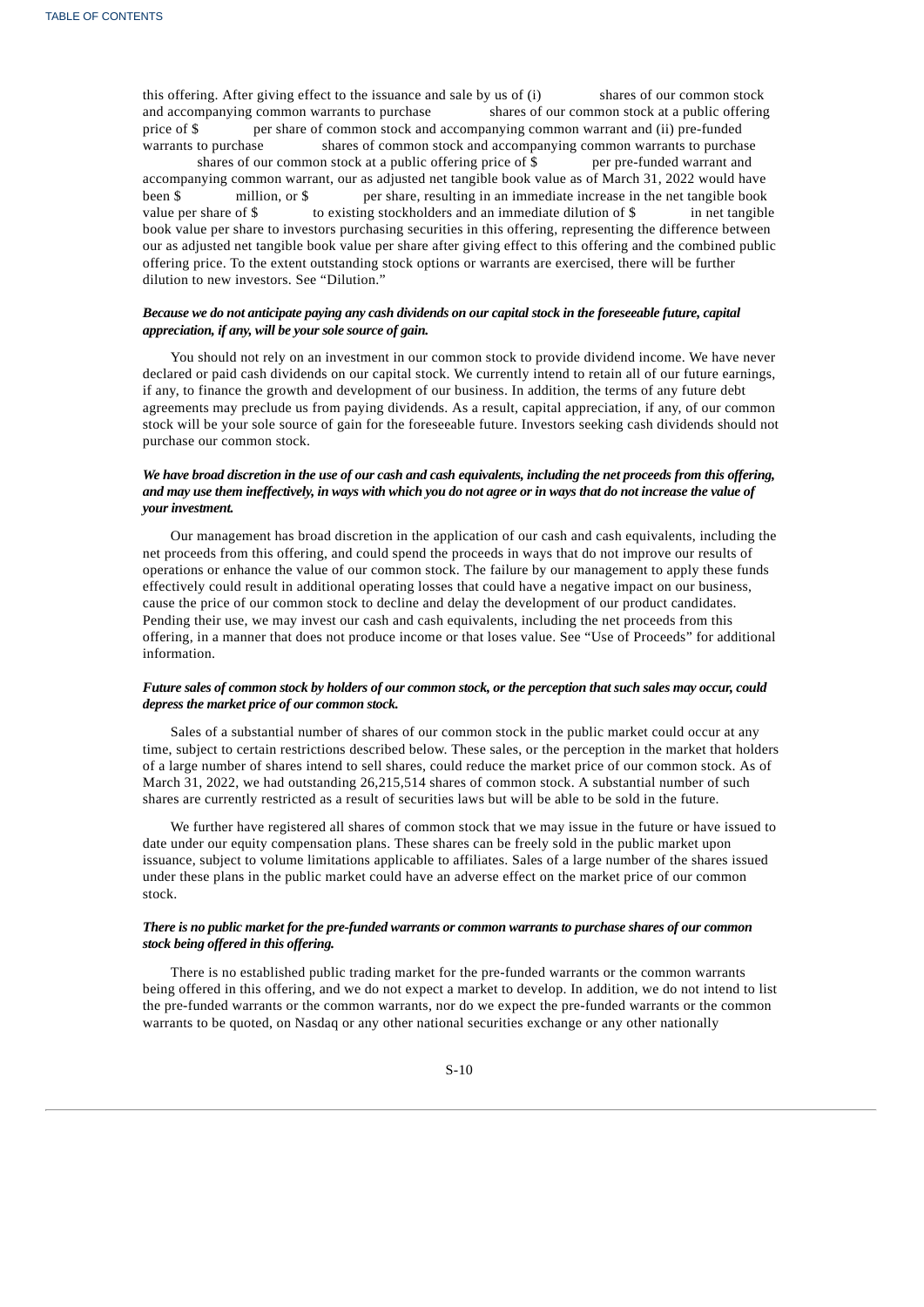recognized trading system. Without an active trading market, the liquidity of the pre-funded warrants and the common warrants will be limited.

### Holders of our pre-funded warrants and common warrants will have no rights as a common stockholder until they *acquire our common stock.*

Until you acquire shares of our common stock upon exercise of the pre-funded warrants or common warrants, you will have no rights with respect to shares of our common stock issuable upon exercise of the pre-funded warrants or common warrants. Upon exercise of your pre-funded warrants or common warrants, you will be entitled to exercise the rights of a common stockholder only as to matters for which the record date occurs after the exercise date.

#### *The pre-funded warrants and common warrants are speculative in nature.*

The pre-funded warrants and common warrants offered hereby do not confer any rights of common stock ownership on their holders, such as voting rights or the right to receive dividends, but rather merely represent the right to acquire shares of common stock at a fixed price. Specifically, commencing on the date of issuance, holders of the pre-funded warrants may acquire the common stock issuable upon exercise of such pre-funded warrants at an exercise price of \$ per share and holders of the common warrants such pre-funded warrants at an exercise price of \$ may acquire the common stock issuable upon exercise of such common warrants at an exercise price of per share. Moreover, following this offering, the market value of the pre-funded warrants and common warrants is uncertain and there can be no assurance that the market value of the pre-funded warrants or common warrants will equal or exceed their public offering price. There can be no assurance that the market price of the common stock will ever equal or exceed the exercise price of the pre-funded warrants or common warrants and consequently, whether it will ever be profitable for holders of the prefunded warrants or common warrants to exercise the pre-funded warrants or common warrants.

### *We may not receive any additional funds upon the exercise of the pre-funded warrants and common warrant.*

Each pre-funded warrant and common warrant may be exercised by way of a cashless exercise, meaning that the holder may not pay a cash purchase price upon exercise, but instead would receive upon such exercise the net number of shares of our common stock determined according to the formula set forth in the pre-funded warrant or common warrant, as applicable. Accordingly, we may not receive any additional funds upon the exercise of the pre-funded warrants. or common warrants. In addition, the prefunded warrants have an exercise price of \$ per share of common stock, and as a result we will not receive significant additional funds upon their exercise even if not a cashless exercise.

### Significant holders or beneficial holders of our common stock may not be permitted to exercise warrants that they *hold.*

<span id="page-12-0"></span>Holders of the pre-funded warrants and common warrants will not be entitled to exercise any portion of any pre-funded warrant or common warrant which, upon giving effect to such exercise, would cause the aggregate number of shares of our common stock beneficially owned by the holder (together with its affiliates) to exceed a specified percentage of the number of shares of our common stock outstanding immediately after giving effect to the exercise, as such percentage ownership is determined in accordance with the terms of the pre-funded warrants and common warrants. As a result, you may not be able to exercise your pre-funded warrants or common warrants for shares of our common stock at a time when it would be financially beneficial for you to do so. In such circumstance you could seek to sell your prefunded warrants or common warrants to realize value, but you may be unable to do so in the absence of an established trading market for the pre-funded warrants or common warrants.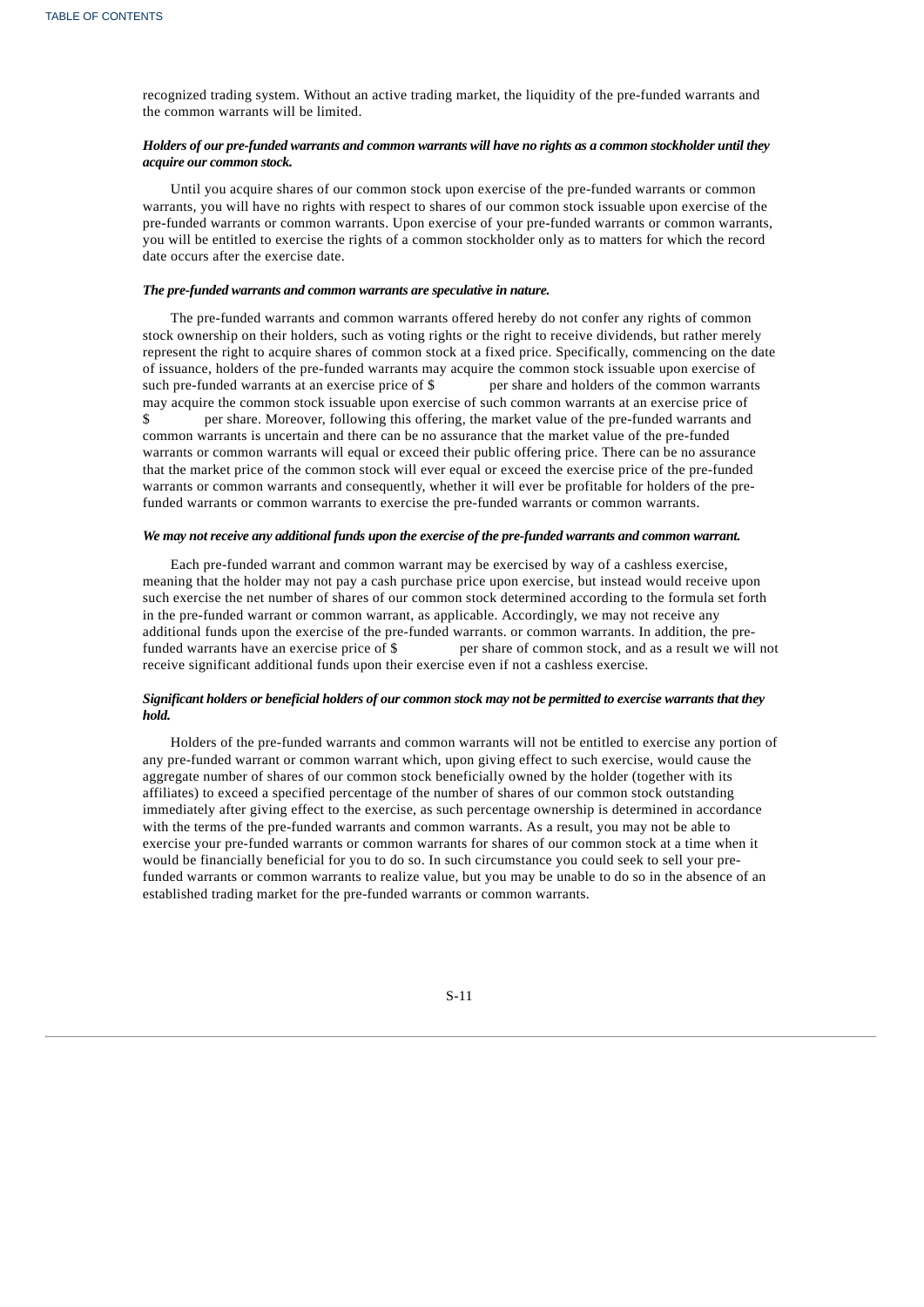### **USE OF PROCEEDS**

We estimate that the net proceeds to us from this offering will be approximately  $\oint$  million, after deducting underwriting discounts and commissions and estimated offering expenses payable by us and excluding the proceeds, if any, from the exercise of the pre-funded warrants and common warrants issued in this offering. If all the pre-funded warrants are exercised for cash at an exercise price of \$ per share and if all the common warrants are exercised for cash at an exercise price of \$ per share, then our net proceeds will be approximately \$ million, after deducting underwriting discounts and commissions and estimated offering expenses payable by us. We cannot predict when or if the pre-funded warrants or the common warrants will be exercised. It is possible that the pre-funded warrants and common warrants may expire and may never be exercised.

We intend to use the net proceeds from this offering for general corporate purposes. General corporate purposes may include research and development costs, including the conduct of clinical trials and process development and manufacturing of our product candidates, expansion of our research and development capabilities, working capital and capital expenditures.

Pending such use of the net proceeds from this offering, we intend to hold some amounts as cash and to invest the remaining net proceeds in a variety of capital preservation investments, including short-term investment-grade, interest-bearing instruments denominated in currencies.

<span id="page-13-0"></span>The expected use of the net proceeds from this offering represents our intentions based on our current plans and business conditions, which could change in the future as our plans and business conditions evolve. Further, due to the uncertainties inherent in the drug development process, it is difficult to estimate with certainty the exact amounts of the net proceeds from this offering that may be used for the above purposes.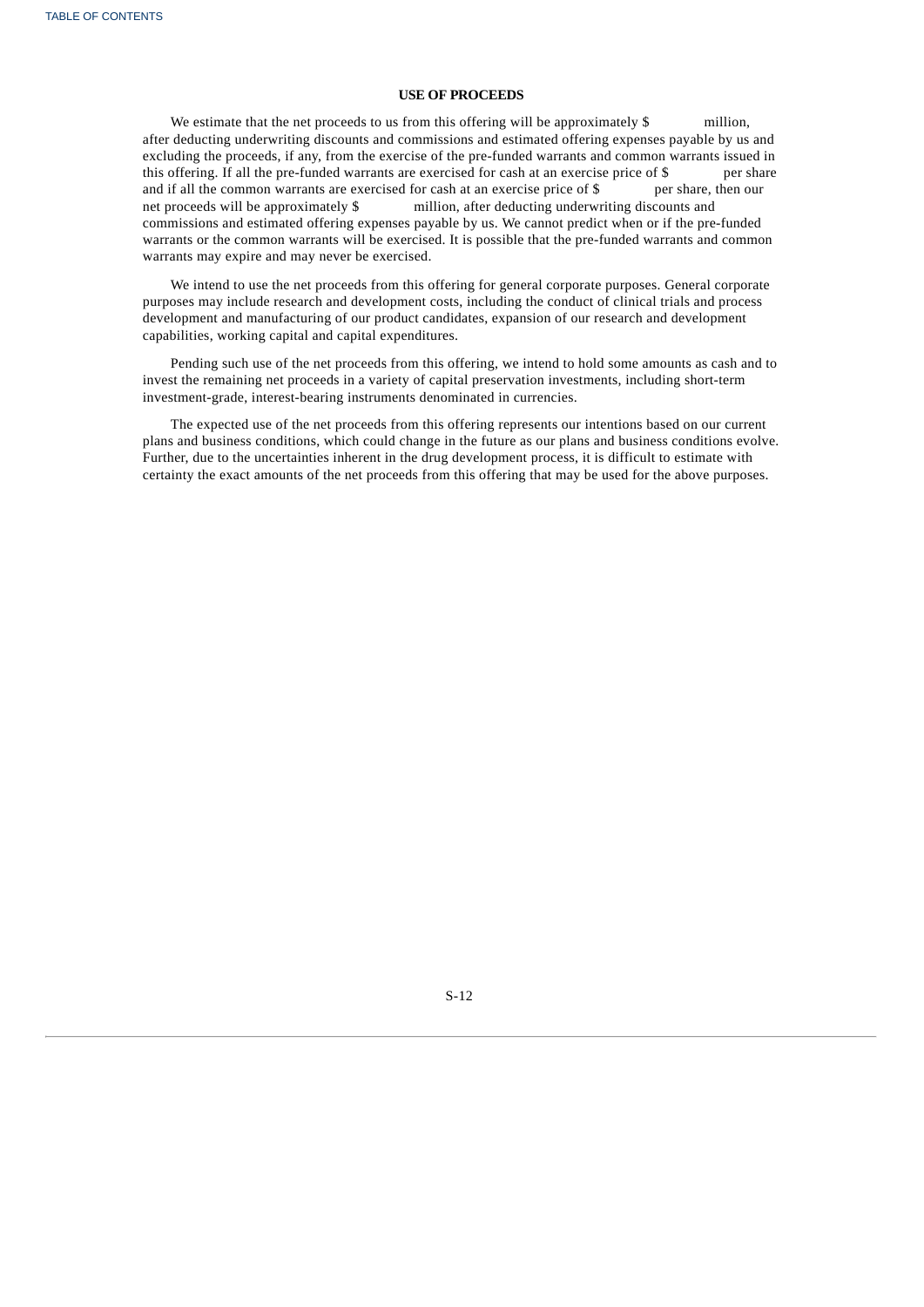### **DILUTION**

As of March 31, 2022, we had a historical net tangible book value of \$42 million, or \$1.60 per share of common stock, based on 26,215,514 shares of common stock outstanding. Our historical net tangible book value per share represents total tangible assets less total liabilities, divided by the number of shares of common stock outstanding.

After giving effect to the issuance and sale by us of (i) shares of our common stock and accompanying common warrants to purchase shares of our common stock in this offering at a public offering price of \$ per share of common stock and accompanying common warrant and (ii) pre-funded warrants to purchase shares of common stock and accompanying common warrants to purchase shares of our common stock in this offering at a public offering price of \$ per pre-funded warrant and accompanying common warrant, and after deducting underwriting discounts and commissions and estimated offering expenses payable by us and excluding the proceeds and shares issuable, if any, from the exercise of the common warrants issued pursuant to this offering, our as adjusted net tangible book value as of March 31, 2022 would have been \$ million, or \$ per share tangible book value as of March 31, 2022 would have been \$ million, or \$ per share. This amount represents an immediate increase in our net tangible book value of \$ per share to our existing stockholders and an immediate dilution in our net tangible book value of \$ per share to investors purchasing securities in this offering. We determine dilution by subtracting our as adjusted net tangible book value per share after this offering from the amount of cash paid by an investor for a share of common stock and accompanying common warrant in this offering. The following table illustrates this dilution on a per share basis:

| Public offering price per share and accompanying common warrant                                                   |        | \$. |
|-------------------------------------------------------------------------------------------------------------------|--------|-----|
| Historical net tangible book value per share as of March 31, 2022                                                 | \$1.60 |     |
| increase in net tangible book value per share attributable to investors purchasing<br>securities in this offering |        |     |
| As adjusted net tangible book value per share after this offering                                                 |        |     |
| Dilution in net tangible book value per share to investors purchasing securities in this<br>offering              |        | \$. |

The discussion and table above assume no exercise of the common warrants and full exercise of the pre-funded warrants sold in this offering.

The number of shares of our common stock to be outstanding after this offering set forth above is based on 26,215,514 shares of our common stock outstanding as of March 31, 2022 and excludes:

- options to purchase 4,851,565 shares of common stock outstanding under the 2016 Plan and the 2019 Plan;
- restricted stock units to purchase 551,468 shares of common stock outstanding under the 2019 Plan;
- 2,823,766 shares reserved to grant under the 2016 and 2019 Plans and 1,379,543 shares available for future grants under the 2019 Plan;
- 125,618 shares of our common stock issuable upon the exercise of warrants outstanding;
- 487,092 shares of our common stock reserved for future issuance under our 2019 Employee Stock Purchase Plan, or ESPP, as well as any future increases in the number of shares of common stock reserved for issuance under our ESPP; and
- <span id="page-14-0"></span>• shares of common stock issuable upon exercise of the pre-funded warrants and common warrants issued in this offering.

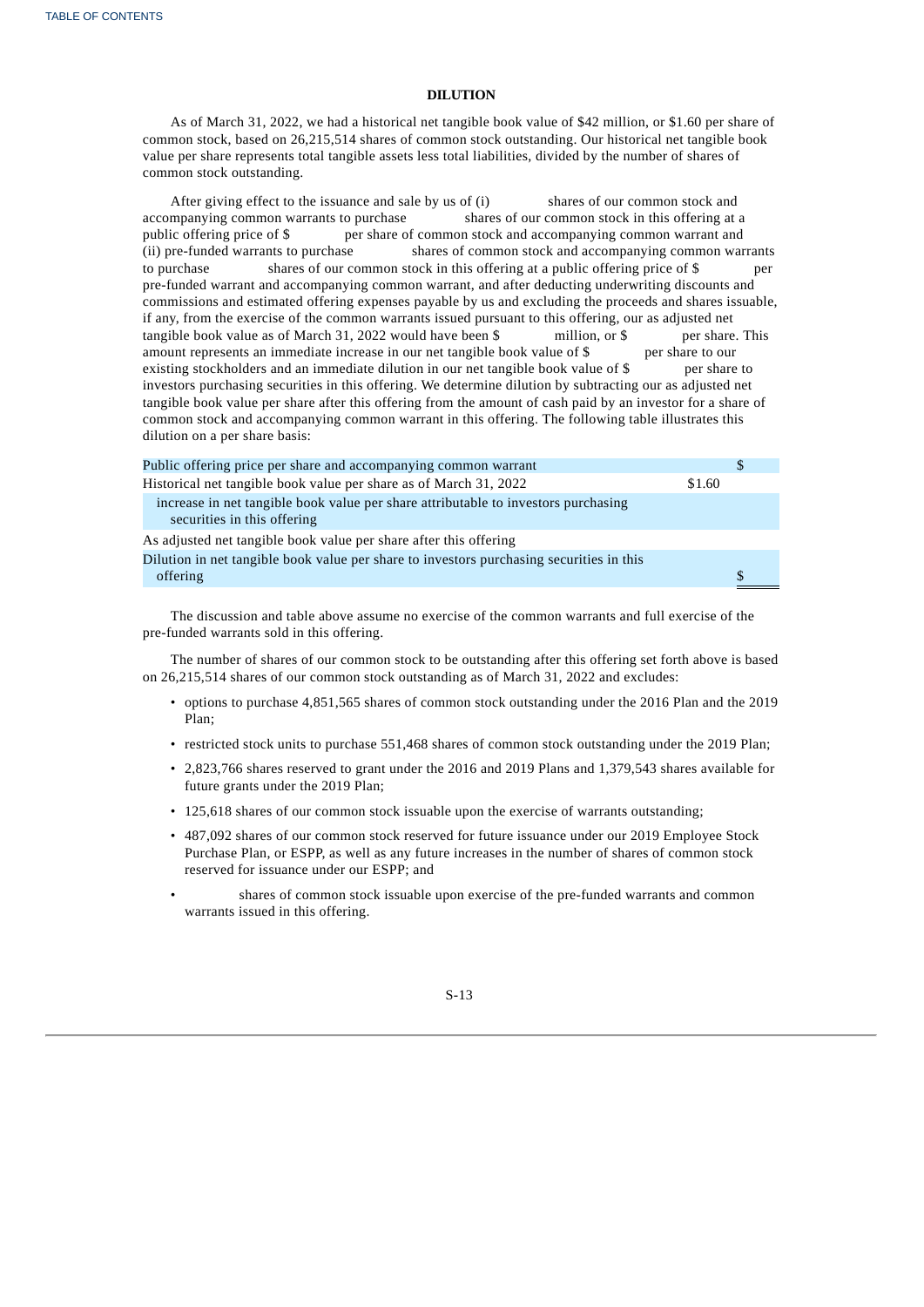### **UNITED STATES FEDERAL INCOME TAX CONSIDERATIONS**

The following discussion is a summary of the U.S. federal income tax considerations generally applicable to the ownership and disposition of our common stock, common warrants and pre-funded warrants, which we refer to collectively as our securities. We also refer to the common warrants and prefunded warrants collectively as warrants. This summary is based upon U.S. federal income tax law as of the date of this prospectus supplement, which is subject to change or differing interpretations, possibly with retroactive effect. This summary does not discuss all aspects of U.S. federal income taxation that may be important to particular investors in light of their individual circumstances, including investors subject to special tax rules (e.g., financial institutions, insurance companies, broker-dealers, tax-exempt organizations (including private foundations), taxpayers that have elected the mark-to-market method of tax accounting, S corporations, regulated investment companies, real estate investment trusts, partnerships, passive foreign investment companies, controlled foreign corporations, investors that will hold our common stock or warrants as part of a straddle, conversion, or other integrated transaction for U.S. federal income tax purposes, expatriates, or investors that have a functional currency other than the U.S. dollar), all of whom may be subject to tax rules that differ materially from those summarized below. In addition, this summary does not discuss other U.S. federal tax consequences (e.g., estate or gift tax), any state, local, or non-U.S. tax considerations or the Medicare tax or alternative minimum tax. In addition, this summary is limited to investors that will hold our securities as "capital assets" (generally, property held for investment) under the Internal Revenue Code of 1986, as amended (the "Code"). No assurance can be given that the IRS would not assert, or that a court would not sustain a position contrary to any of the tax aspects set forth below.

For purposes of this summary, a "U.S. Holder" is a beneficial holder of securities that, for U.S. federal income tax purposes is:

- 1. an individual who is a United States citizen or resident of the United States;
- 2. a corporation or other entity treated as a corporation for United States federal income tax purposes created in, or organized under the law of, the United States or any state or political subdivision thereof;
- 3. an estate the income of which is includible in gross income for United States federal income tax purposes regardless of its source; or
- 4. a trust (A) the administration of which is subject to the primary supervision of a United States court and which has one or more United States persons (within the meaning of the Code) who have the authority to control all substantial decisions of the trust or (B) that has in effect a valid election under applicable Treasury regulations to be treated as a United States person.

A "non-U.S. Holder" is a beneficial holder of securities that is neither a U.S. Holder nor a partnership for U.S. federal income tax purposes.

THIS DISCUSSION OF U.S. FEDERAL INCOME TAX CONSIDERATIONS IS FOR GENERAL INFORMATION PURPOSES ONLY AND IS NOT TAX ADVICE. PROSPECTIVE HOLDERS SHOULD CONSULT THEIR TAX ADVISORS CONCERNING THE U.S. FEDERAL INCOME TAX CONSEQUENCES TO THEM OF OWNING AND DISPOSING OF OUR SECURITIES, AS WELL AS THE APPLICATION OF ANY, STATE, LOCAL AND NON-U.S. INCOME, ESTATE AND OTHER TAX CONSIDERATIONS.

### **U.S. Holders**

*Allocation of Purchase Price Among Shares, Pre-Funded Warrants and Common Warrants*

Because our common stock and pre-funded warrants are each sold together with the accompanying common warrants, a purchaser of shares of our common stock or our pre-funded warrants and the accompanying common warrants must allocate its purchase price between each share of our common stock or pre-funded warrant and the accompanying common warrant based on their respective relative fair market values at the time of issuance. This allocation of the purchase price will establish the U.S. Holder's initial tax basis for U.S. federal income tax purposes for each share of our common stock or pre-funded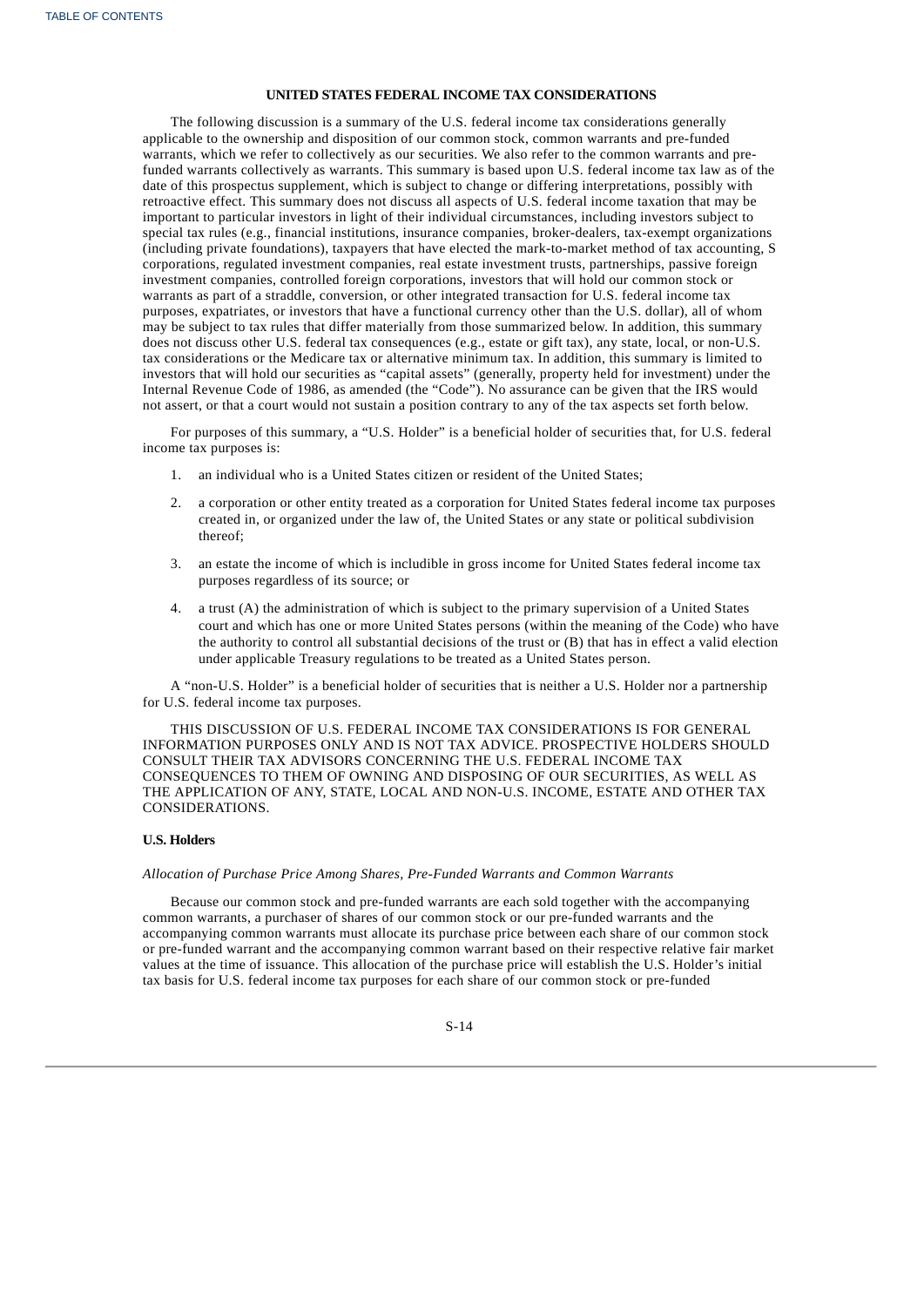warrant and common warrant. A U.S. Holder's allocation of the purchase price is not binding on the IRS or the courts, and no assurance can be given that the IRS or the courts will agree with a U.S. Holder's allocation. Each U.S. Holder should consult its tax advisor regarding the allocation of the purchase price among the shares of common stock or pre-funded warrants and common warrants.

### *Exercise of a Warrant*

Except as discussed below with respect to the cashless exercise of a warrant, a U.S. Holder will not recognize gain or loss upon the exercise of a warrant. The U.S. Holder's tax basis in the share of our common stock received upon exercise of the warrant will generally be an amount equal to the sum of (i) the U.S. Holder's adjusted tax basis in the warrant and (ii) the exercise price of such warrant. A U.S. Holder's adjusted tax basis in a warrant generally is equal to the U.S. Holder's initial investment in the warrant, increased by any constructive distributions that are treated as dividends and decreased by any constructive distributions treated as returns of capital. It is unclear whether a U.S. Holder's holding period for the common stock received upon exercise of the warrant would commence on the date of exercise of the warrant or the day following the date of exercise of the warrant; however, in either case the holding period will not include the period during which the U.S. Holder held the warrants, except in the case of a prefunded warrant. Because the pre-funded warrants are generally expected to be treated as shares of our common stock for U.S. federal income tax purposes, the holding period for pre-funded warrants may carry over to the common stock received on exercise.

The tax consequences of a cashless exercise of a warrant are not entirely clear under current tax law. A cashless exercise may not be subject to tax, either because the exercise is not a realization event or because the exercise is treated as a recapitalization for U.S. federal income tax purposes. In either situation, a U.S. Holder's tax basis in the common stock received would generally equal the holder's tax basis in the warrant. If the cashless exercise were treated as not being a realization event, it is unclear whether a U.S. Holder's holding period for the common stock would commence on the date of exercise of the warrant or the day following the date of exercise of the warrant. If, however, the cashless exercise were treated as a recapitalization, the holding period of the common stock would include the holding period of the warrant.

It is also possible that a cashless exercise of a common warrant could be treated as a taxable exchange in which gain or loss is recognized. In such event, a U.S. Holder would be deemed to have surrendered a number of common warrants having a value equal to the exercise price. The U.S. Holder would recognize capital gain or loss in an amount equal to the difference between the exercise price of the common warrants deemed exercised and the U.S. Holder's tax basis in the common warrants deemed surrendered. In this case, a U.S. Holder's tax basis in the common stock received would equal the sum of the U.S. Holder's initial investment in the common warrants deemed exercised and the exercise price of such common warrants. It is unclear whether a U.S. Holder's holding period for the common stock would commence on the date of exercise of the common warrant or the day following the date of exercise of the warrant.

Due to the absence of authority on the U.S. federal income tax treatment of a cashless exercise, including when a U.S. Holder's holding period would commence with respect to the common stock received, there can be no assurance which, if any, of the alternative tax consequences and holding periods described above would be adopted by the IRS or a court of law. Accordingly, U.S. Holders are urged to consult their tax advisors regarding the tax consequences of a cashless exercise.

#### *Sale, Exchange or Expiration of a Warrant*

Upon a sale, exchange (other than by exercise) or expiration of a warrant, a U.S. Holder will recognize taxable gain or loss in an amount equal to the difference between (1) the amount realized upon such disposition or expiration and (2) the U.S. Holder's tax basis in the warrant. Such gain or loss will generally be treated as long-term capital gain or loss if the warrant is held by the U.S. Holder for more than one year at the time of such disposition or expiration. If a warrant is allowed to lapse unexercised, a U.S. Holder generally will recognize a capital loss equal to such holder's tax basis in the warrant. The deductibility of capital losses is subject to certain limitations.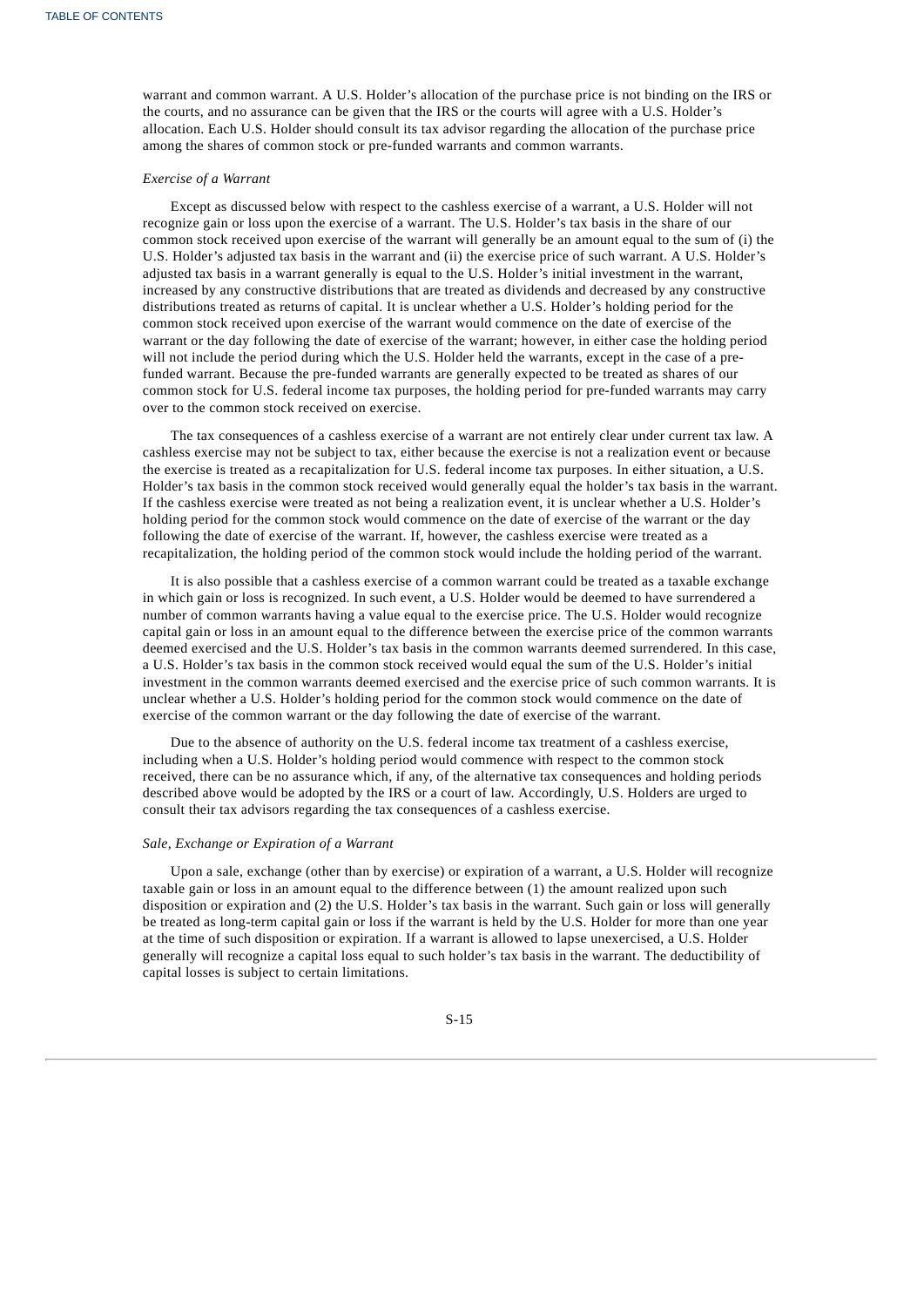### *Possible Constructive Distributions*

The terms of each warrant provide for an adjustment to the number of shares of common stock for which the warrant may be exercised or to the exercise price of the warrant in certain events, as discussed in the section of this prospectus supplement captioned "*Description of Warrants — Fundamental Transaction*." An adjustment which has the effect of preventing dilution is generally not a taxable event. Nevertheless, a U.S. Holder of warrants may be treated as receiving a constructive distribution from us if, for example, the adjustment increases the holder's proportionate interest in our assets or earnings and profits (e.g., through an increase in the number of shares of common stock that would be obtained upon exercise) as a result of a distribution of cash to the holders of shares of our common stock which is taxable to such holders as a distribution. Such constructive distribution would be subject to tax in the same manner as if such U.S. Holder received a cash distribution from us equal to the fair market value of such increased interest.

### **Non-U.S. Holders**

### *Distributions on Our Common Stock*

We have not paid and do not anticipate paying dividends. However, any dividends we pay to a non-U.S. Holder with respect to shares of our common stock will generally be subject to withholding tax at a 30% rate (or such lower rate specified by an applicable income tax treaty). To obtain the benefit of a reduced rate under an applicable income tax treaty, a non-U.S. Holder must certify as to its non-U.S. status, that no withholding is required pursuant to FATCA (discussed below), and to such right under the applicable income tax treaty on a properly completed IRS Form W-8BEN or IRS Form W-8BEN-E. If, however, a non-U.S. Holder provides an IRS Form W-8ECI, certifying that the dividend is effectively connected with the non-U.S. Holder's conduct of a trade or business within the U.S. (and, in the case of certain income tax treaties, is attributable to a permanent establishment or fixed base maintained by the non-U.S. holder in the U.S.), the dividend will not be subject to withholding. Instead, such dividends are subject to U.S. federal income tax at regular rates applicable to U.S. persons generally and, for corporate holders, may also be subject to a 30% "branch profits tax" unless the non-U.S. Holder qualifies for a lower rate under an applicable U.S. income tax treaty.

#### *Sale, Exchange or Other Taxable Disposition of Common Stock and Warrants*

A non-U.S. Holder will generally not be subject to U.S. federal income or withholding tax in respect of gain recognized on a sale, taxable exchange or other taxable disposition of our common stock or warrants or an expiration of our warrants unless:

- the gain is effectively connected with the conduct of a trade or business by the non-U.S. Holder within the United States (and, if an applicable tax treaty so requires, is attributable to a U.S. permanent establishment or fixed base maintained by the non-U.S. Holder);
- the non-U.S. Holder is an individual who is present in the United States for 183 days or more in the taxable year of disposition and certain other conditions are met; or
- we are or have been a "United States real property holding corporation" for U.S. federal income tax purposes during a specified period and certain other requirements are met. We do not expect to be a "United States real property holding corporation" for U.S. federal income tax purposes, but there can be no assurance in that regard.

Gain described in the first bullet point above will be subject to tax at the generally applicable U.S. federal income tax rates. Any gains described in the first bullet point above of a non-U.S. Holder that is a foreign corporation may also be subject to an additional "branch profits tax" at a 30% rate (or lower applicable treaty rate). Gain described in the second bullet point above will generally be subject to a flat 30% U.S. federal income tax. Non-U.S. Holders are urged to consult their tax advisors regarding possible eligibility for benefits under income tax treaties. If the third bullet point above applies to a non-U.S. Holder, gain recognized by such holder on the sale, exchange or other disposition of our common stock or warrants will be subject to tax at the generally applicable U.S. federal income tax rates, and certain withholding requirements may apply. Non-U.S. Holders are urged to consult their tax advisors regarding the application of these rules.

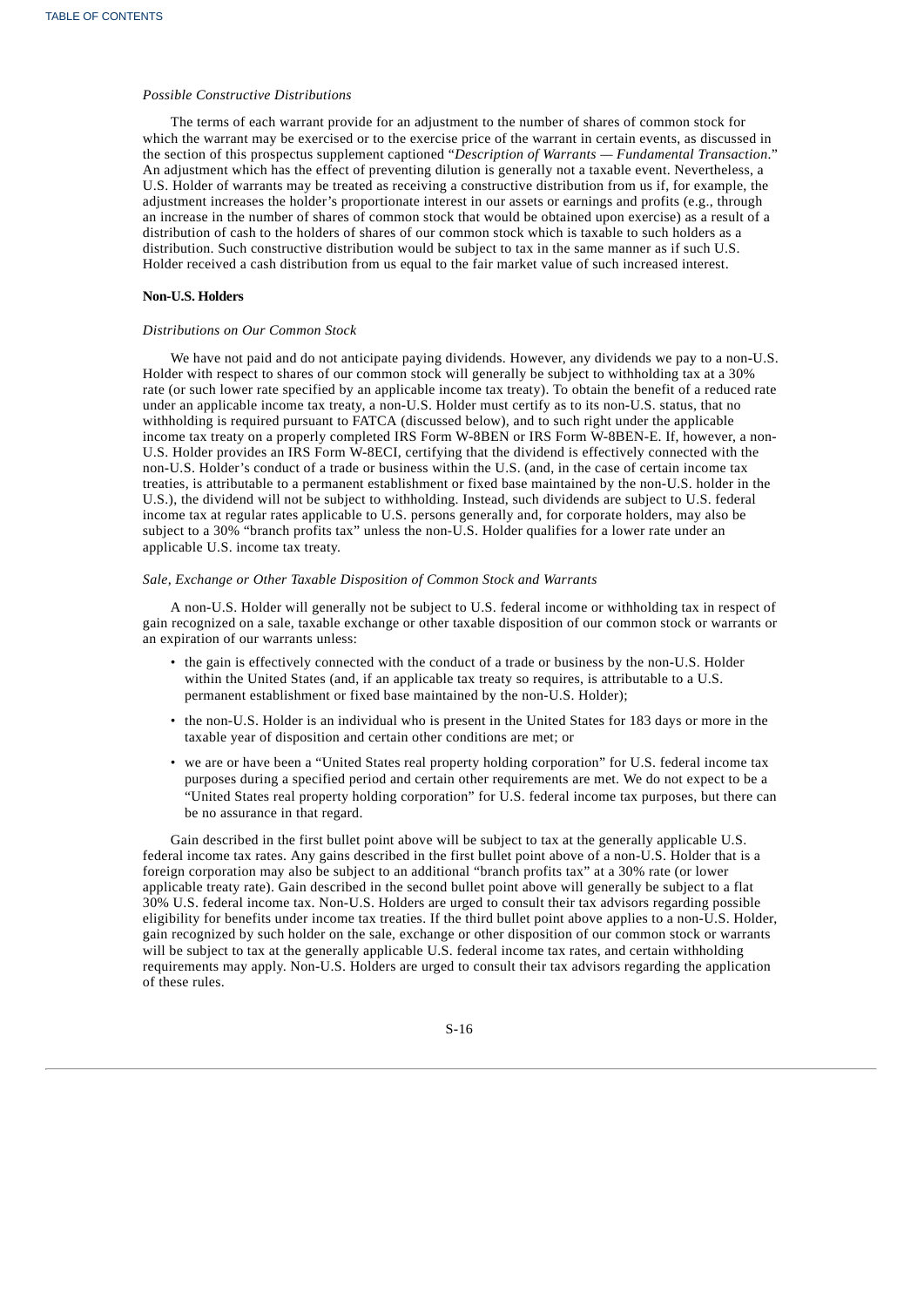### *Allocation of Purchase Price Between Shares or Pre-Funded Warrants and Common Warrants*

If it is relevant for a non-U.S. Holder to determine its tax basis in shares of common stock, pre-funded warrants or common warrants for U.S. federal income tax purposes, a non-U.S. Holder will determine such tax basis based on the allocation of the purchase price as described under "*United States Federal Income Tax Considerations — U.S. Holders — Allocation of Purchase Price Between Shares or Pre-Funded Warrants and Common Warrants*" above.

#### *Exercise of a Warrant*

The U.S. federal income tax treatment of a non-U.S. Holder's exercise of a warrant generally will correspond to the U.S. federal income tax treatment of the exercise of a warrant by a U.S. Holder, as described under "*U.S. Holders — Exercise of a Warrant*" above, although to the extent a cashless exercise results in a taxable exchange, the tax consequences to the non-U.S. Holder would be the same as those described below in "*Non-U.S. Holders — Gain on Sale, Exchange or Other Taxable Disposition of Common Stock and Warrants*."

#### *Possible Constructive Distributions*

The terms of each warrant provide for an adjustment to the number of shares of common stock for which the warrant may be exercised or to the exercise price of the warrant in certain events, as discussed in the section of this prospectus captioned "*Description of Warrants — Fundamental Transaction*." An adjustment which has the effect of preventing dilution is generally not a taxable event. Nevertheless, a non-U.S. Holder of warrants may be treated as receiving a constructive distribution from us if, for example, the adjustment increases the holder's proportionate interest in our assets or earnings and profits (e.g., through an increase in the number of shares of common stock that would be obtained upon exercise) as a result of a distribution of cash to the holders of shares of our common stock which is taxable to such holders as a distribution. A non-U.S. Holder would be subject to U.S. federal income tax withholding (which may be withheld from any amount paid to or held on behalf of a non-U.S. Holder by an applicable withholding agent) in the same manner as if such non-U.S. Holder received a cash distribution from us equal to the fair market value of such increased interest.

#### *Foreign Account Tax Compliance Act*

<span id="page-18-0"></span>Under the Foreign Account Tax Compliance Act ("FATCA"), withholding at a rate of 30% will generally be required on dividends in respect of shares of our common stock (or constructive dividends on our warrants) held by or through certain foreign financial institutions (including investment funds), unless such institution (i) enters into an agreement with the U.S. Department of the Treasury to report, on an annual basis, information with respect to shares in, and accounts maintained by, the institution to the extent such shares (or warrants) or accounts are held by certain U.S. persons and by certain non-U.S. entities that are wholly or partially owned by U.S. persons and to withhold on certain payments, or (ii) complies with the terms of an intergovernmental agreement between the United States and an applicable foreign country. Accordingly, the entity through which our common stock or warrants is held will affect the determination of whether such withholding is required. Similarly, dividends in respect of shares of our common stock (or constructive dividends on our warrants) held by an investor that is a non-financial non-U.S. entity that does not qualify under certain exemptions will be subject to withholding at a rate of 30%, unless such entity either (i) certifies that such entity does not have any "substantial United States owners" or (ii) provides certain information regarding the entity's "substantial United States owners," which we or the applicable withholding agent will in turn provide to the Secretary of the Treasury. An intergovernmental agreement between the United States and an applicable foreign country, or future Treasury regulations or other guidance, may modify these requirements. We will not pay any additional amounts to investors in respect of any amounts withheld. Non-U.S. investors are encouraged to consult their tax advisors regarding the possible implications of the legislation on their investment in our common stock or warrants.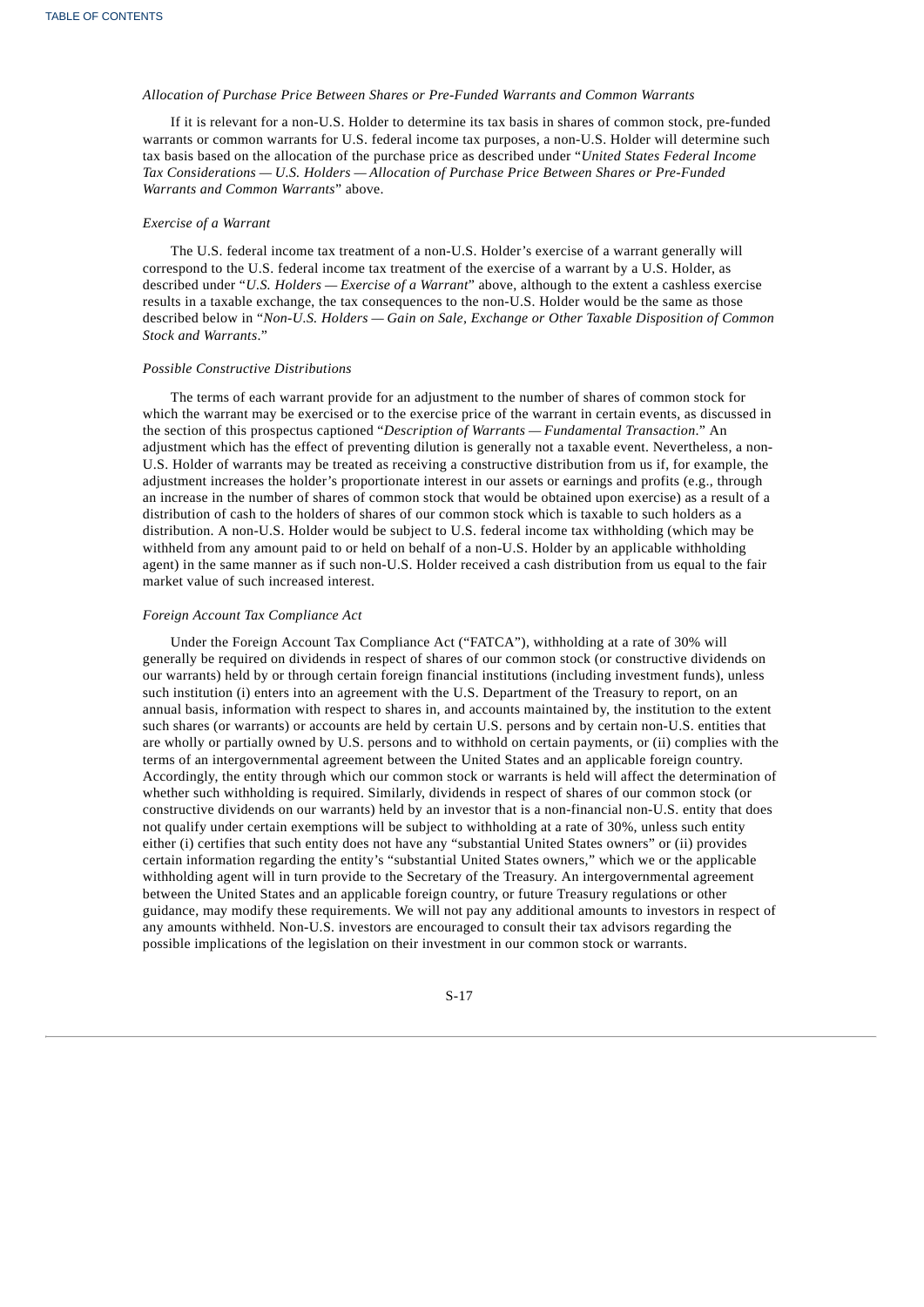### **DESCRIPTION OF WARRANTS**

The following is a summary of the material terms and provisions of the pre-funded warrants and common warrants that are being offered hereby. This summary is subject to and qualified in its entirety by the form of warrant, which will be filed with the SEC as an exhibit to a Current Report on Form 8-K in connection with this offering and incorporated by reference into the registration statement of which this prospectus supplement and the accompanying prospectus form a part. Prospective investors should carefully review the terms and provisions of the form of warrant for a complete description of the terms and conditions of the pre-funded warrants and common warrants.

*Duration and Exercise Price*. The pre-funded warrants offered hereby will have an exercise price of \$ per share and will expire on the -year anniversary of the date of issuance. The common warrants offered hereby will have an exercise price of \$ per share and will expire on the -year anniversary of the date of issuance. The exercise price and number of shares of common stock issuable upon exercise of the pre-funded warrants and common warrants are subject to appropriate adjustment in the event of stock dividends, stock splits, reorganizations or similar events affecting our common stock.

*Exercisability*. The pre-funded warrants and common warrants will be exercisable, at the option of each holder, in whole or in part, by delivering a duly executed exercise notice accompanied by payment in full for the number of shares of our common stock purchased upon such exercise (except in the case of a cashless exercise as discussed below). A holder (together with its affiliates) may not exercise any portion of such holder's pre-funded warrants or common warrants to the extent that the holder would beneficially own more than 9.99% of our outstanding common stock immediately after exercise, other than in the case of a holder (together with its affiliates) who immediately prior to the issue date of the pre-funded warrants and common warrants beneficially owns more than 9.99% of our outstanding common stock at such time, in which case that holder may not exercise any portion of such holder's pre-funded warrants or common warrants to the extent that the holder (together with its affiliates) would beneficially own more than 19.99% of our outstanding common stock immediately after exercise.

*Exercise Limitations*. We may not effect the exercise of any pre-funded warrant or common warrant, and a holder will not be entitled to exercise any portion of any pre-funded warrant or common warrant that, upon giving effect to such exercise, would cause the aggregate number of shares of common stock beneficially owned by such holder (together with its affiliates) to exceed 9.99% of the number of shares of common stock outstanding immediately after giving effect to the exercise. However, in the case of a holder (together with its affiliates) who immediately prior to the issue date of the pre-funded warrants and common warrants beneficially owns more than 9.99% of our outstanding common stock at such time, that holder may not exercise any portion of such holder's pre-funded warrants or common warrants to the extent that the holder (together with its affiliates) would beneficially own more than 19.99% of our outstanding common stock immediately after exercise.

*Cashless Exercise*. If, at the time a holder exercises its pre-funded warrants or common warrants a registration statement registering the issuance of the shares of common stock underlying such pre-funded warrants or common warrants under the Securities Act is not then effective or available for the issuance of such shares, or the prospectus contained therein is not available for the issuance of such shares, then in lieu of making the cash payment to us upon such exercise in payment of the aggregate exercise price, the holder may elect instead to receive upon such exercise (either in whole or in part) the net number of shares of common stock determined according to a formula set forth in the pre-funded warrants and common warrants.

*Transferability*. Subject to applicable laws, the pre-funded warrants and common warrants may be offered for sale, sold, transferred or assigned without our consent.

*Trading Market*. There is no established trading market for any of the pre-funded warrants or common warrants, and we do not expect a market to develop. We do not intend to apply for a listing for any of the pre-funded warrants or common warrants on any securities exchange or other nationally recognized trading system. Without an active trading market, the liquidity of the pre-funded warrants and the common warrants will be limited.

*Rights as a Shareholder*. Except as otherwise provided in the pre-funded warrants or the common warrants or by virtue of the holders' ownership of shares of our common stock, the holders of pre-funded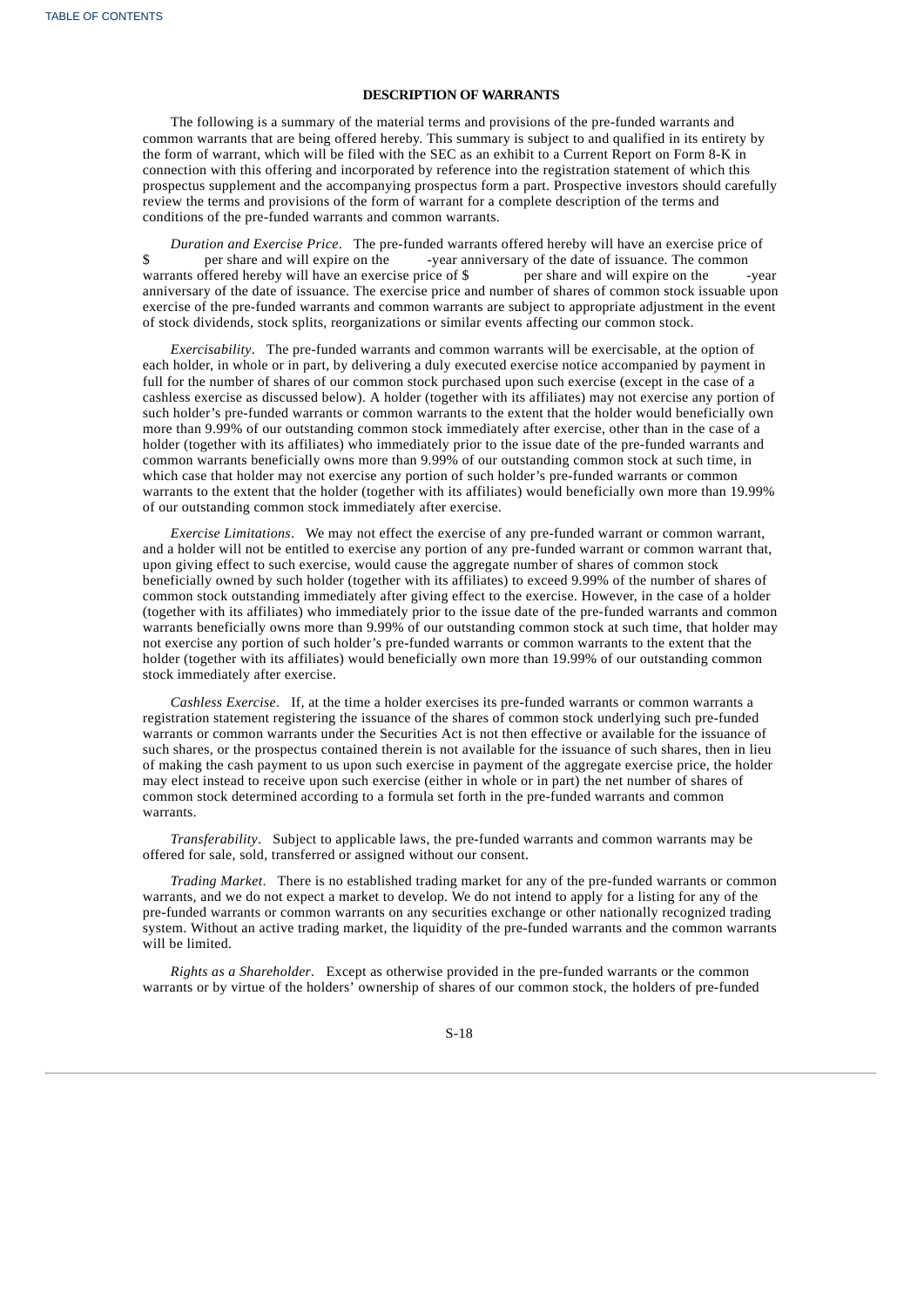warrants and the common warrants do not have the rights or privileges of the holders of our common stock, including any voting rights, until such warrant holders exercise their pre-funded warrants or common warrants.

<span id="page-20-0"></span>*Fundamental Transaction*. In the event of a fundamental transaction, as described in the pre-funded warrants and the common warrants and generally including any reorganization, recapitalization or reclassification of our common stock, the sale, transfer or other disposition of all or substantially all of our properties or assets, our consolidation or merger with or into another person, the acquisition of 50% or more of our outstanding common stock, or any person or group becoming the beneficial owner of 50% or more of the voting power represented by our outstanding common stock, the holders of the pre-funded warrants and the common warrants will be entitled to receive, upon exercise of the pre-funded warrants or the common warrants, the kind and amount of securities, cash or other property that such holders would have received had they exercised the pre-funded warrants or the common warrants immediately prior to such fundamental transaction, without regard to any limitations on exercise contained in the pre-funded warrants or the common warrants. In the event of a change of control that is approved by the company's board of directors, the holders of the pre-funded warrants and the common warrants shall be entitled to receive from the company or any successor entity, as of the date of consummation of the change of control, the same type or form of consideration (and in the same proportion), at the Black Scholes Value of the unexercised portion of the pre-funded warrants or the common warrants, that is being offered and paid to the holders of common stock of the company in connection with the change of control, whether that consideration be in the form of cash, stock, or any combination thereof, or whether the holders of common stock are given the choice to receive from among alternative forms of consideration in connection with the change of control.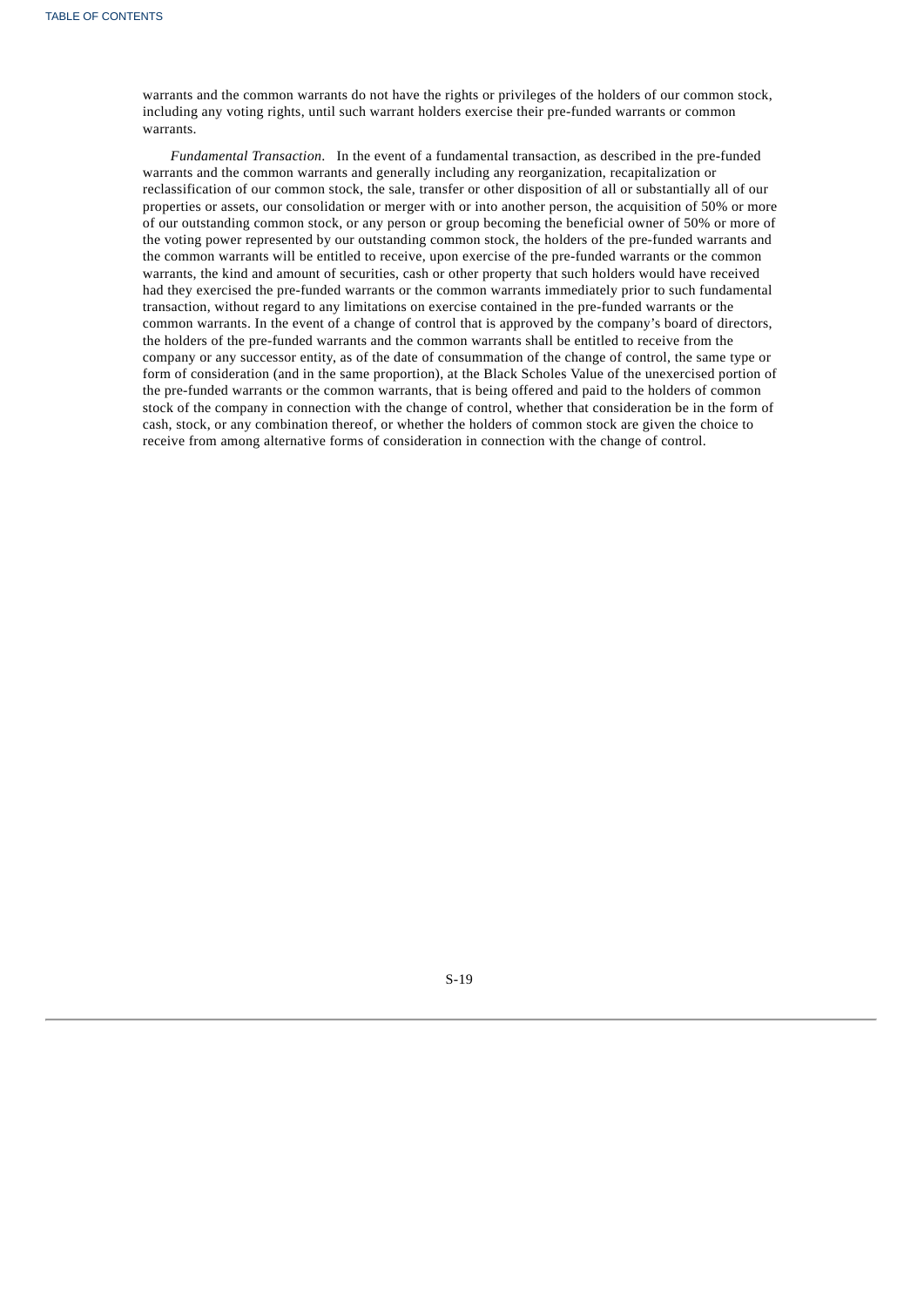### **UNDERWRITING**

SVB Securities LLC is acting as the sole book-running manager for this offering. Subject to the terms and conditions set forth in the underwriting agreement dated the date of this prospectus supplement, we have agreed to sell to the underwriter, and the underwriter has agreed to purchase from us, the number of shares of common stock, pre-funded warrants and accompanying common warrants set forth opposite its name below.

| Underwriter               | Number of<br>Number of<br><b>Shares of</b><br>Pre-Funded<br><b>Common Stock</b><br><b>Warrants</b> |  | <b>Number of Shares</b><br><b>Underlying Accompanying</b><br><b>Common Warrants</b> |  |
|---------------------------|----------------------------------------------------------------------------------------------------|--|-------------------------------------------------------------------------------------|--|
| <b>SVB Securities LLC</b> |                                                                                                    |  |                                                                                     |  |
| Total                     |                                                                                                    |  |                                                                                     |  |

Subject to the terms and conditions set forth in the underwriting agreement, the underwriter has agreed to purchase all of the shares, pre-funded warrants and accompanying common warrants sold under the underwriting agreement if any of the shares or pre-funded warrants and accompanying common warrants are purchased. If the underwriter defaults, the underwriting agreement provides that the underwriting agreement may be terminated.

We have agreed to indemnify the underwriter against certain liabilities, including liabilities under the Securities Act, or to contribute to payments the underwriter may be required to make in respect of those liabilities.

The underwriter is offering the shares, pre-funded warrants and accompanying common warrants, subject to prior sale, when, as and if issued to and accepted by it, subject to approval of legal matters by its counsel, including the validity of the shares, pre-funded warrants and accompanying common warrants, and subject to other conditions contained in the underwriting agreement, such as the receipt by the underwriter of officers' certificates and legal opinions. The underwriter reserves the right to withdraw, cancel or modify offers to the public and to reject orders in whole or in part.

### **Discounts and Commissions**

The underwriter proposes initially to offer the shares, pre-funded warrants and accompanying common warrants to the public at the public offering prices set forth on the cover page of this prospectus supplement and to dealers at those prices less a concession not in excess of \$ per share and accompanying common warrant and \$ per pre-funded warrant and accompanying common warrant. After the initial offering of the shares, pre-funded warrants and accompanying common warrants, the public offering prices, concessions or any other term of this offering may be changed by the underwriter.

The following table shows the public offering prices, underwriting discounts and commissions and proceeds, before expenses, to us.

|                                        | Per Share and<br>Accompanying<br><b>Common</b><br><b>Warrant</b> | Per Pre-Funded<br><b>Warrant</b> and<br>Accompanying<br><b>Common</b><br><b>Warrant</b> | <b>Total</b> |
|----------------------------------------|------------------------------------------------------------------|-----------------------------------------------------------------------------------------|--------------|
| Public offering price                  |                                                                  |                                                                                         | \$           |
| Underwriting discounts and commissions |                                                                  | \$.                                                                                     | \$           |
| Proceeds, before expenses, to us       |                                                                  |                                                                                         |              |

We estimate expenses payable by us in connection with this offering, other than the underwriting discounts and commissions referred to above, will be approximately \$ . We also have agreed to reimburse the underwriter for up to \$30,000 for their FINRA counsel fee. In accordance with FINRA Rule 5110, this reimbursed fee is deemed underwriting compensation for this offering.

### **No Sales of Similar Securities**

We, our officers and directors, and certain holders of more than 5% of our outstanding shares of common stock, or securities convertible into or exchangeable for shares of our common stock, have agreed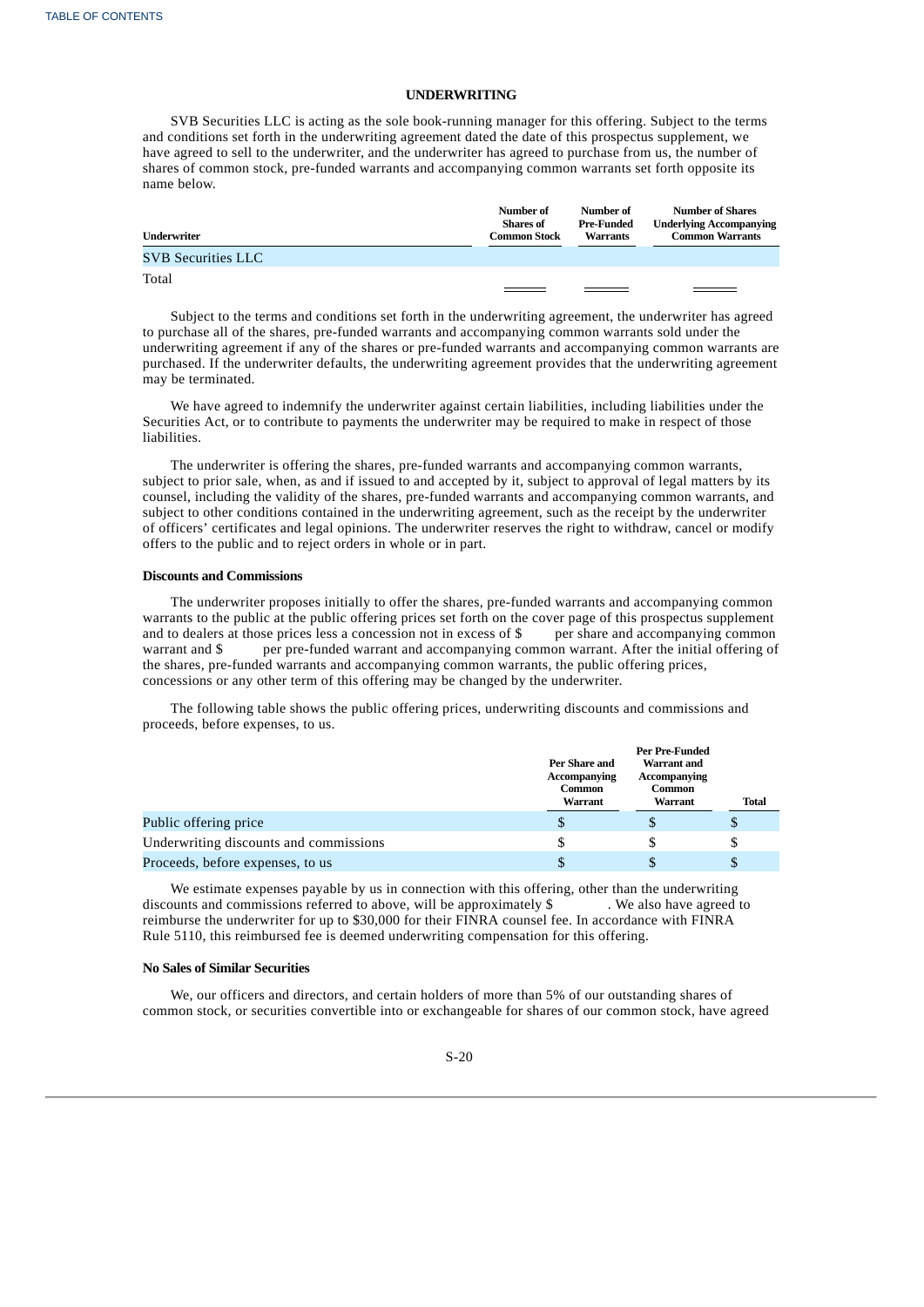that, for a period of 60 days from the date of this prospectus, or the restricted period, we and they will not, without the prior written consent of the representatives, dispose of or hedge any shares or any securities convertible into or exchangeable for our common stock.

With respect to us, the restrictions described above are subject to specified exceptions including the:

- sale of shares, pre-funded warrants and accompanying common warrants to the underwriter;
- issuance and sale of shares of common stock or securities convertible into, or exercisable or exchangeable for, shares of common stock, pursuant to any employee stock option plan, stock ownership plan, dividend reinvestment plan or any other plan or arrangement described in this prospectus;
- issuance of the pre-funded warrants and common warrants sold in this offering, the shares of common stock underlying those pre-funded warrants and common warrants and shares of common stock upon the conversion of securities outstanding as of the date of this prospectus, or the exercise of warrants or options or the settlement of restricted stock units outstanding as of the date of this prospectus or issued thereafter pursuant to any employee stock option plan or similar plan described above; filing of one or more registration statements on Form S-8 relating to any employee stock option plan or similar plan described above; and
- issuance of, or the entry into an agreement to issue, shares of common stock, or securities convertible into, exercisable or exchangeable for shares of common stock, in connection with any merger, joint venture, strategic alliance or partnership; provided that the aggregate number of shares of common stock, or securities convertible or exercisable or exchangeable for shares of common stock, so issued does not exceed 5.0% of the total shares of common stock outstanding immediately following the issuance of shares in this offering, and the recipients of any such securities provide the representatives with a lock-up agreement containing the restrictions described above.

With respect to our officers and directors, and holders of more than 5% of our outstanding shares of common stock, the restrictions described above are subject to specified exceptions, including for any transfer of shares of common stock or any security convertible into or exercisable or exchangeable for common stock, subject to certain requirements:

- as a bona fide gift;
- by will, testamentary document or intestate succession upon the death of the officer, director or stockholder to the legal representative, heir, beneficiary or a member of the immediate family of the officer, director or stockholder;
- to an immediate family member of the officer, director or stockholder or to any trust for the direct or indirect benefit of the officer, director or stockholder or their immediate family;
- if the stockholder is a trust, to a trustor, trustee or beneficiary of the trust or to the estate of a trustor, trustee or beneficiary of such trust;
- as a distribution by a partnership to its limited or general partners or by a limited liability company to its members or by a corporation to its stockholders or to any wholly owned subsidiary of such corporation or by any other entity to its equityholders;
- to any affiliate of the stockholder, or any investment fund or other entity under common control or management by entities that are affiliates of the stockholder;
- pursuant to a domestic order or negotiated divorce settlement;
- in connection with the withholding of shares by, or surrender of shares to, us to cover the payment of taxes due upon or consideration required in connection with the vesting, conversion or exercise of securities issued under our equity incentive or stock purchase plans described in this prospectus, or pursuant to a "net" or "cashless" exercise or settlement feature;
- transfers under an existing trading plan pursuant to Rule 10b5-1 under the Exchange Act;
- transfers related to shares of common stock acquired in this offering or in open market transactions after the completion of this offering;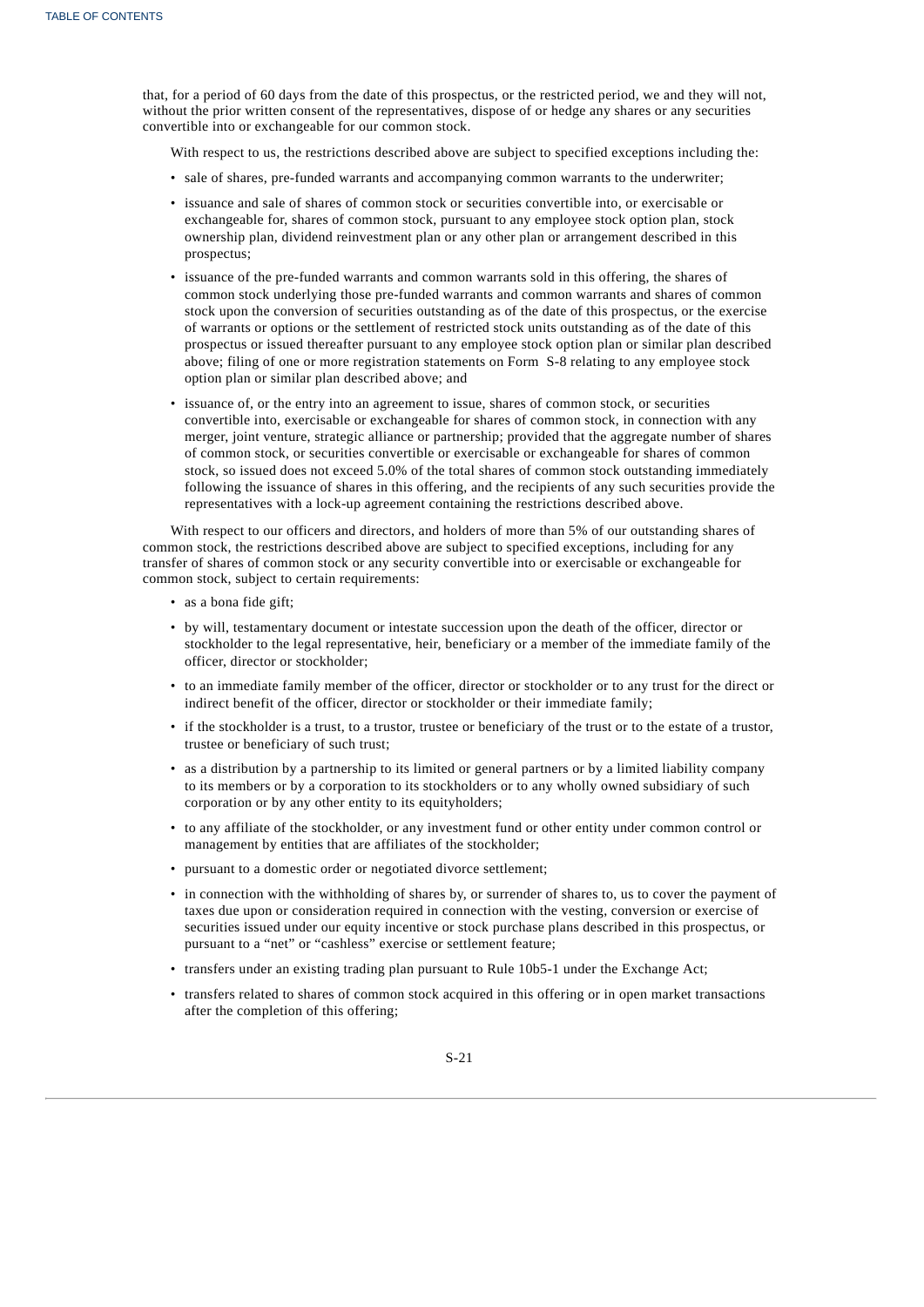- transfers in connection with the termination of the employment with us or pursuant to contractual arrangements under which we have the option to repurchase such shares;
- the establishment of a trading plan pursuant to Rule 10b5-1 under the Exchange Act for the transfer of shares of common stock; provided that such plan does not provide for any transfers of shares of common stock during the restricted period;
- the exercise, vesting or settlement of any option to purchase any shares of common stock or other equity awards pursuant to any stock incentive plan or stock purchase plan described in this prospectus; and
- transfers pursuant to a bona fide third-party tender offer, merger, consolidation or other similar transaction made to all holders of our common stock involving a change of control that has been approved by our board of directors.

The representatives in their sole discretion may release any of the securities subject to these lock-up agreements at any time, which, in the case of officers and directors, shall be with notice.

### **Nasdaq Global Market Listing**

Our common stock is listed on Nasdaq under the symbol "APLT." There is no established public trading market for the pre-funded warrants or the common warrants, and we do not expect a market to develop. In addition, we do not intend to list the pre-funded warrants or the common warrants, nor do we expect the pre-funded warrants or the common warrants to be quoted, on Nasdaq or any other national securities exchange or any other nationally recognized trading system. Without an active trading market, the liquidity of the pre-funded warrants and the common warrants will be limited.

### **Price Stabilization, Short Positions and Penalty Bids**

Until the distribution of the securities is completed, SEC rules may limit the underwriter and selling group members from bidding for and purchasing our common stock. However, the underwriter may engage in transactions that stabilize the price of the common stock, such as bids or purchases to peg, fix or maintain that price.

In connection with this offering, the underwriter may purchase and sell our common stock in the open market. These transactions may include short sales, purchases on the open market to cover positions created by short sales and stabilizing transactions. Short sales involve the sale by the underwriter of a greater number of shares than they are required to purchase in this offering. Stabilizing transactions consist of various bids for or purchases of shares of common stock made by the underwriter in the open market prior to the closing of this offering.

The underwriter may also impose a penalty bid. This occurs when an underwriter repays a portion of the underwriting discount received by it because it has repurchased shares sold by or for the account of such underwriter in stabilizing or short covering transactions.

Similar to other purchase transactions, the underwriter's purchases to cover syndicate short sales may have the effect of raising or maintaining the market price of our common stock or preventing or retarding a decline in the market price of our common stock. As a result, the price of our common stock may be higher than the price that might otherwise exist in the open market. The underwriter may conduct these transactions on Nasdaq, in the over-the-counter market or otherwise.

Neither we nor the underwriter make any representation or prediction as to the direction or magnitude of any effect that the transactions described above may have on the price of our common stock. In addition, neither we nor the underwriter make any representation that the representatives will engage in these transactions or that these transactions, once commenced, will not be discontinued without notice.

The underwriter may also engage in passive market making transactions in our common stock on Nasdaq in accordance with Rule 103 of Regulation M during a period before the commencement of offers or sales of shares of our common stock and accompanying warrants in this offering and extending through the completion of distribution. A passive market maker must display its bid at a price not in excess of the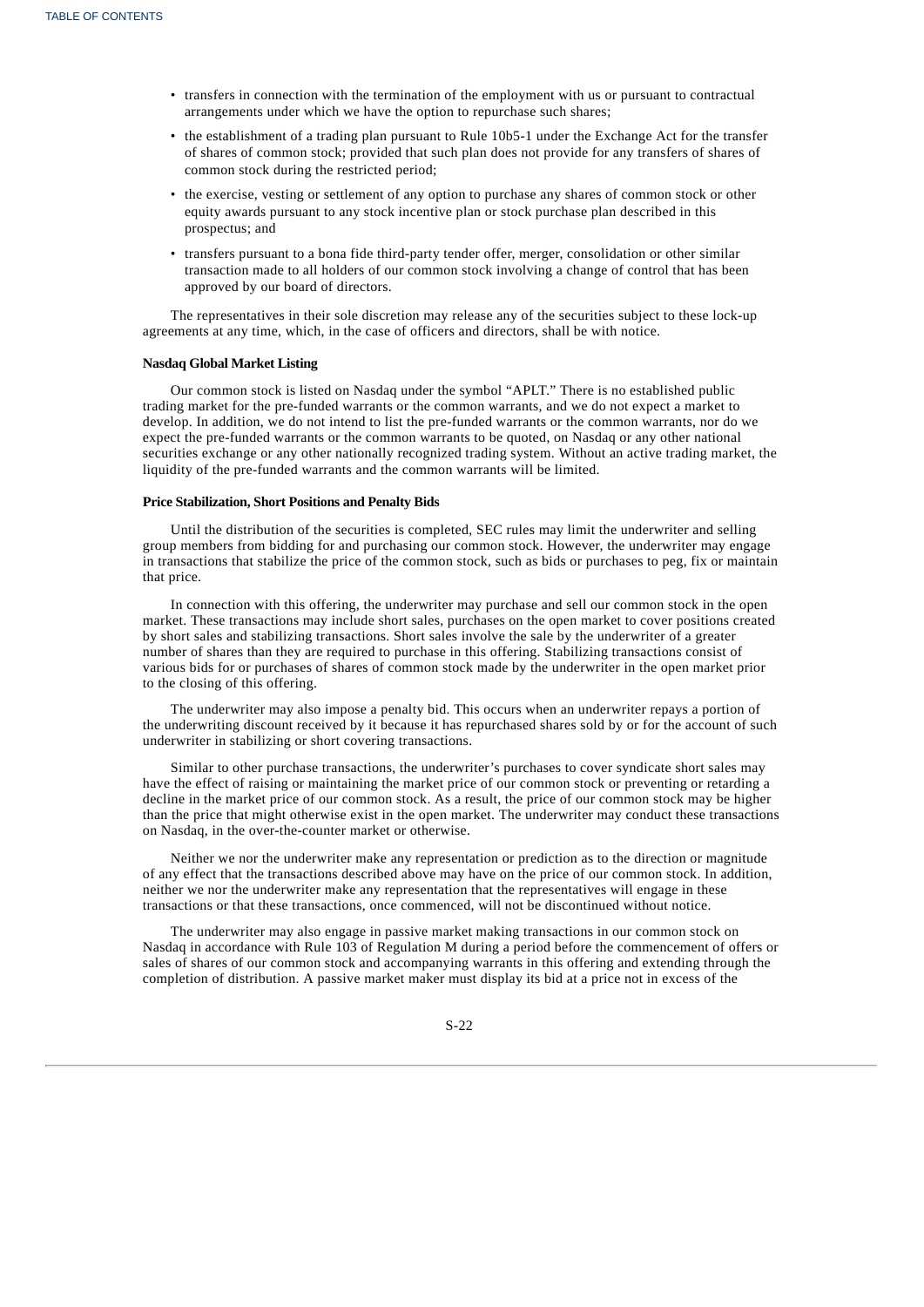highest independent bid of that security. However, if all independent bids are lowered below the passive market maker's bid, that bid must then be lowered when specified purchase limits are exceeded.

### **Electronic Distribution**

In connection with this offering, the underwriter or securities dealers may distribute prospectuses by electronic means, such as e-mail.

### **Other Relationships**

The underwriter and certain of its affiliates are full service financial institutions engaged in various activities, which may include securities trading, commercial and investment banking, financial advisory, investment management, investment research, principal investment, hedging, financing and brokerage activities. The underwriter and certain of its affiliates may in the future engage in investment banking and other commercial dealings in the ordinary course of business with us and our affiliates, for which they may in the future receive customary fees, commissions and expenses.

In addition, in the ordinary course of their business activities, the underwriter and its affiliates may make or hold a broad array of investments and actively trade debt and equity securities (or related derivative securities) and financial instruments (including bank loans) for their own account and for the accounts of their customers. Such investments and securities activities may involve securities and/or instruments of ours or our affiliates. The underwriter and its affiliates may also make investment recommendations and/or publish or express independent research views in respect of such securities or financial instruments and may hold, or recommend to clients that they acquire, long and/or short positions in such securities and instruments.

#### **Selling Restrictions**

#### *Notice to Prospective Investors in the European Economic Area*

In relation to each Member State of the European Economic Area (each, a "Relevant State"), no securities have been offered or will be offered pursuant to the offering to the public in that Relevant State prior to the publication of a prospectus in relation to the securities which has been approved by the competent authority in that Relevant State or, where appropriate, approved in another Relevant State and notified to the competent authority in that Relevant State, all in accordance with the Prospectus Regulation, except that securities may be offered to the public in that Relevant State at any time:

- A. to any legal entity which is a qualified investor as defined under Article 2 of the Prospectus Regulation;
- B. to fewer than 150 natural or legal persons (other than qualified investors as defined under Article 2 of the Prospectus Regulation), subject to obtaining the prior consent of the representatives for any such offer; or
- C. in any other circumstances falling within Article 1(4) of the Prospectus Regulation,

*provided* that no such offer of securities shall require us or any of the representatives to publish a prospectus pursuant to Article 3 of the Prospectus Regulation or supplement a prospectus pursuant to Article 23 of the Prospectus Regulation.

For the purposes of this provision, the expression an "offer to the public" in relation to any securities in any Relevant State means the communication in any form and by any means of sufficient information on the terms of the offer and any securities to be offered so as to enable an investor to decide to purchase or subscribe for any securities, and the expression "Prospectus Regulation" means Regulation (EU) 2017/1129, as amended.

#### *Notice to Prospective Investors in the United Kingdom*

No securities have been offered or will be offered pursuant to the offering to the public in the United Kingdom prior to the publication of a prospectus in relation to the securities which has been

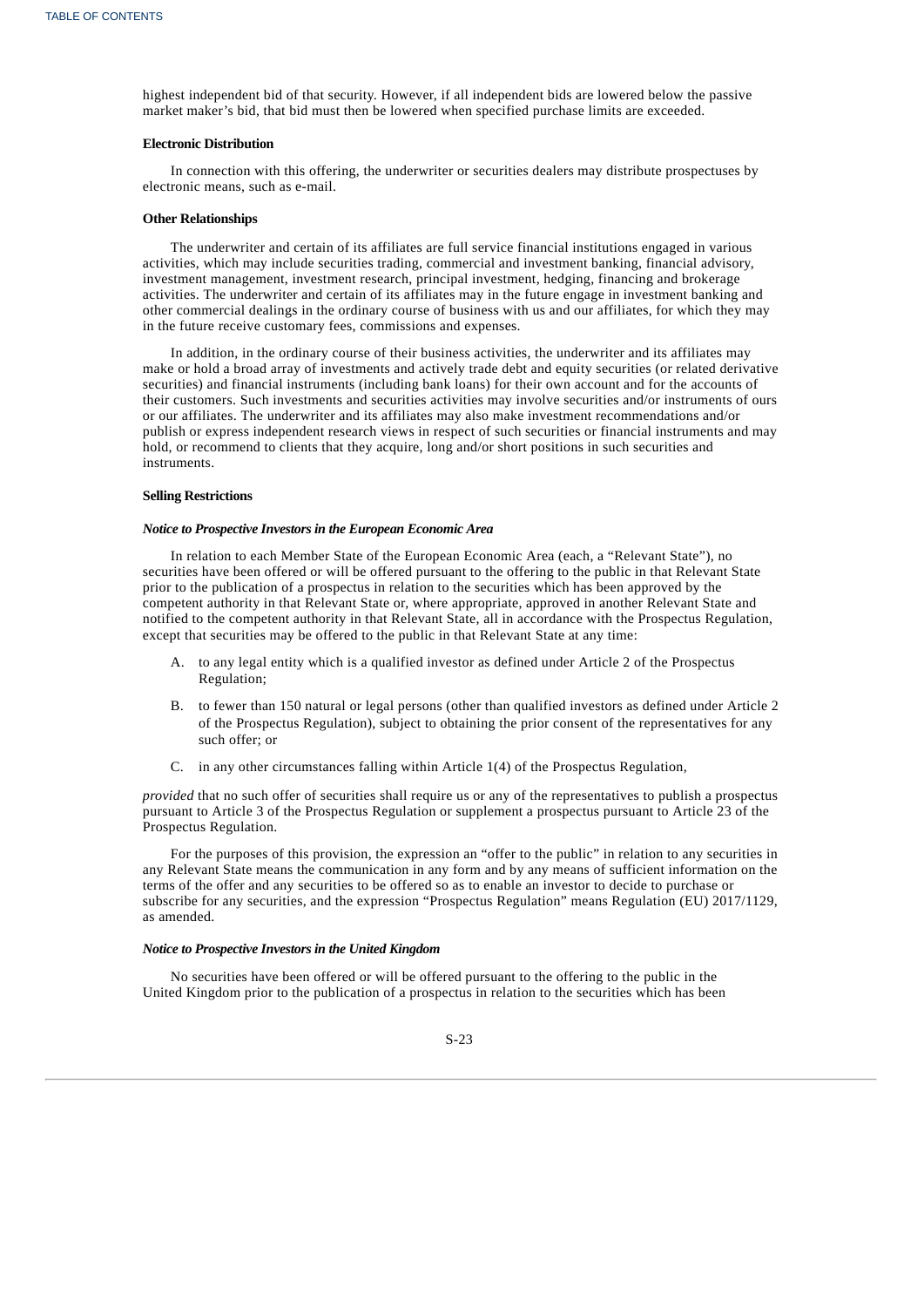approved by the Financial Conduct Authority, except that the securities may be offered to the public in the United Kingdom at any time:

- A. to any legal entity which is a qualified investor as defined under Article 2 of the UK Prospectus Regulation;
- B. to fewer than 150 natural or legal persons (other than qualified investors as defined under Article 2 of the UK Prospectus Regulation), subject to obtaining the prior consent of the representatives for any such offer; or
- C. in any other circumstances falling within Section 86 of the Financial Services and Markets Act 2000 (the "FSMA"),

*provided* that no such offer of the securities shall require us or any representative to publish a prospectus pursuant to Section 85 of the FSMA or supplement a prospectus pursuant to Article 23 of the UK Prospectus Regulation. For the purposes of this provision, the expression an "offer to the public" in relation to the securities in the United Kingdom means the communication in any form and by any means of sufficient information on the terms of the offer and any securities to be offered so as to enable an investor to decide to purchase or subscribe for any securities and the expression "UK Prospectus Regulation" means Regulation (EU) 2017/1129 as it forms part of domestic law by virtue of the European Union (Withdrawal) Act 2018.

#### *Notice to Prospective Investors in Canada*

The securities may be sold only to purchasers purchasing, or deemed to be purchasing, as principal that are accredited investors, as defined in National Instrument 45-106 Prospectus Exemptions or subsection 73.3(1) of the Securities Act (Ontario), and are permitted clients, as defined in National Instrument 31-103 Registration Requirements, Exemptions and Ongoing Registrant Obligations. Any resale of the securities must be made in accordance with an exemption from, or in a transaction not subject to, the prospectus requirements of applicable securities laws.

Securities legislation in certain provinces or territories of Canada may provide a purchaser with remedies for rescission or damages if this prospectus supplement (including any amendment thereto) contains a misrepresentation, provided that the remedies for rescission or damages are exercised by the purchaser within the time limit prescribed by the securities legislation of the purchaser's province or territory. The purchaser should refer to any applicable provisions of the securities legislation of the purchaser's province or territory for particulars of these rights or consult with a legal advisor.

Pursuant to section 3A.3 of National Instrument 33-105 Underwriting Conflicts (NI 33-105), the underwriter is not required to comply with the disclosure requirements of NI 33-105 regarding underwriter conflicts of interest in connection with this offering.

#### *Notice to Prospective Investors in Australia*

This document does not constitute a prospectus, product disclosure statement or other disclosure document under the Australia's Corporations Act 2001 (Cth) (the "Corporations Act") of Australia. This document has not been lodged with the Australian Securities & Investments Commission and is only directed to the categories of exempt persons set out below. Accordingly, if you receive this document in Australia:

You confirm and warrant that you are either:

- a "sophisticated investor" under section 708(8)(a) or (b) of the Corporations Act;
- a "sophisticated investor" under section 708(8)(c) or (d) of the Corporations Act and that you have provided an accountant's certificate to the company which complies with the requirements of section  $708(8)(c)(i)$  or (ii) of the Corporations Act and related regulations before the offer has been made; or
- a "professional investor" within the meaning of section 708(11)(a) or (b) of the Corporations Act.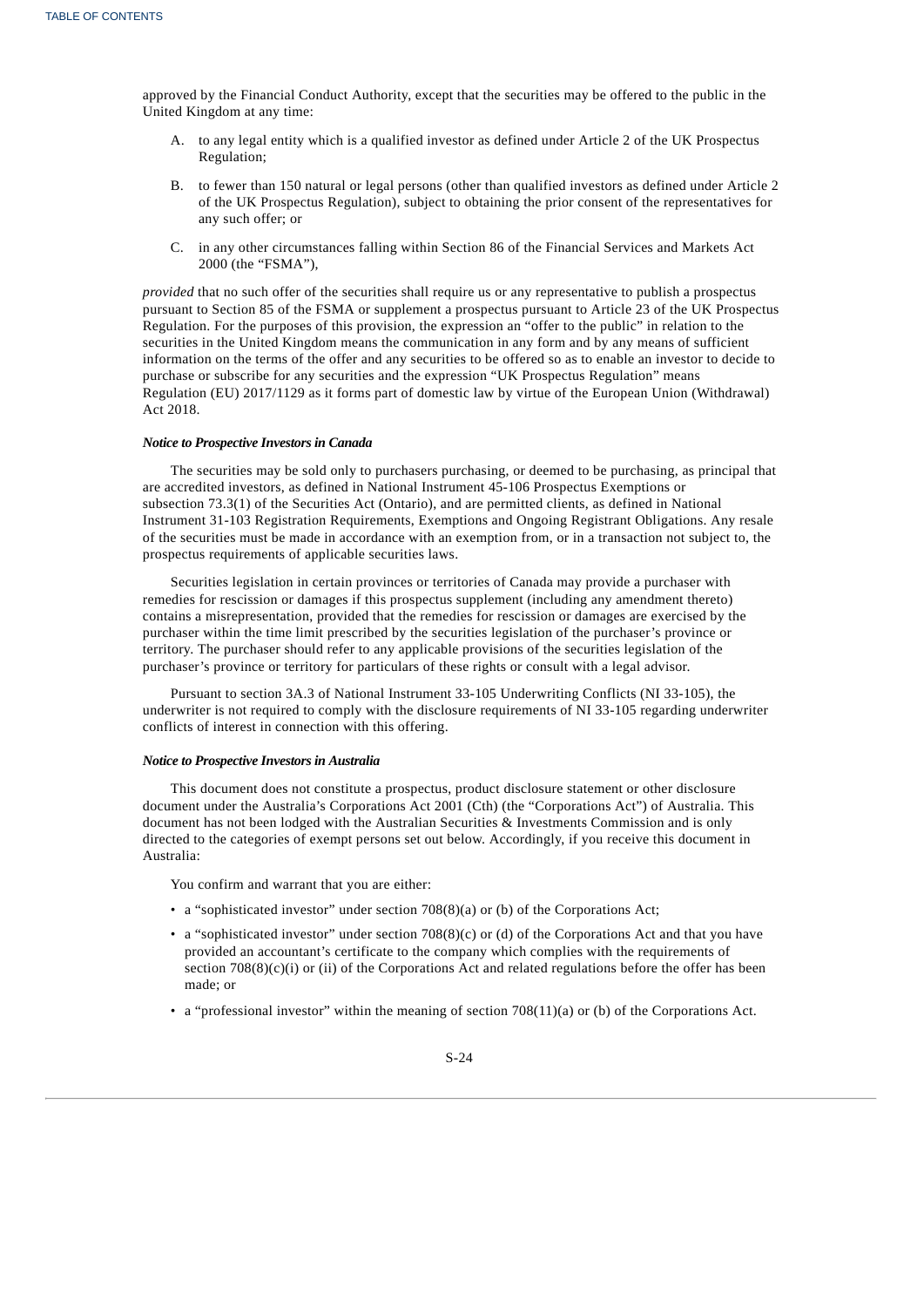To the extent that you are unable to confirm or warrant that you are an exempt sophisticated investor or professional investor under the Corporations Act any offer made to you under this document is void and incapable of acceptance.

You warrant and agree that you will not offer any of the shares or warrants issued to you pursuant to this document for resale in Australia within 12 months of those securities being issued unless any such resale offer is exempt from the requirement to issue a disclosure document under section 708 of the Corporations Act.

#### *Notice to Prospective Investors in Hong Kong*

No securities have been, may be or will be offered or sold in Hong Kong, by means of any document, other than to persons whose ordinary business is to buy or sell shares or debentures, whether as principal or agent; or to "professional investors" as defined in the Securities and Futures Ordinance (Cap. 571) of Hong Kong (the "SFO") and any rules made thereunder; or in other circumstances which do not result in the document being a "prospectus" as defined in the Companies (Winding UP and Miscellaneous Provisions) Ordinance (Cap. 32) of Hong Kong (the "C(WUMP)O"), or which do not constitute an offer to the public within the meaning of the C(WUMP)O. No document, invitation or advertisement relating to the securities has been issued or may be issued or will be issued or may be in the possession of any person for the purpose of issue (in each case whether in Hong Kong or elsewhere), which is directed at, or the contents of which are likely to be accessed or read by, the public of Hong Kong (except if permitted under the securities laws of Hong Kong) other than with respect to securities which are or are intended to be disposed of only to persons outside Hong Kong or only to "professional investors" as defined in the SFO and any rules made thereunder.

This document has not been and will not be registered with the Registrar of Companies in Hong Kong. Accordingly, this document may not be issued, circulated or distributed in Hong Kong, and the securities may not be offered for subscription to members of the public in Hong Kong. Each person acquiring the securities will be required, and is deemed by the acquisition of the securities, to confirm that he is aware of the restriction on offers of the securities described in this document and the relevant offering documents and that he is not acquiring, and has not been offered any securities in circumstances that contravene any such restrictions.

#### *Notice to Prospective Investors in Japan*

The offering has not been and will not be registered under the Financial Instruments and Exchange Act of Japan (Act No. 25 of 1948 of Japan, as amended) (the "FIEA"), and the underwriter will not offer or sell any securities, directly or indirectly, in Japan or to, or for the benefit of, any resident of Japan (which term as used herein means, unless otherwise provided herein, any person resident in Japan, including any corporation or other entity organized under the laws of Japan), or to others for re-offering or resale, directly or indirectly, in Japan or to a resident of Japan, except pursuant to an exemption from the registration requirements of, and otherwise in compliance with, the FIEA and any other applicable laws, regulations and ministerial guidelines of Japan.

#### *Notice to Prospective Investors in Singapore*

This document has not been and will not be lodged or registered with the Monetary Authority of Singapore. Accordingly, this document and any other document or material in connection with the offer or sale, or the invitation for subscription or purchase of the securities may not be issued, circulated or distributed, nor may the securities be offered or sold, or be made the subject of an invitation for subscription or purchase, whether directly or indirectly, to any person in Singapore other than (i) to an institutional investor under Section 274 of the Securities and Futures Act, Chapter 289 of Singapore (the "SFA"), (ii) to a relevant person as defined under Section 275(2) of the SFA, or any person pursuant to Section 275(1A) of the SFA, and in accordance with the conditions, specified in Section 275 of the SFA and where (where applicable) Regulation 3 of the Securities and Futures (Classes of Investors) Regulations 2018, or (iii) otherwise pursuant to, and in accordance with the conditions of any other applicable provision of the SFA. In the event that you are not an investor falling within any of the categories set out above, please return this document immediately. You may not forward or circulate this document to any other person in Singapore.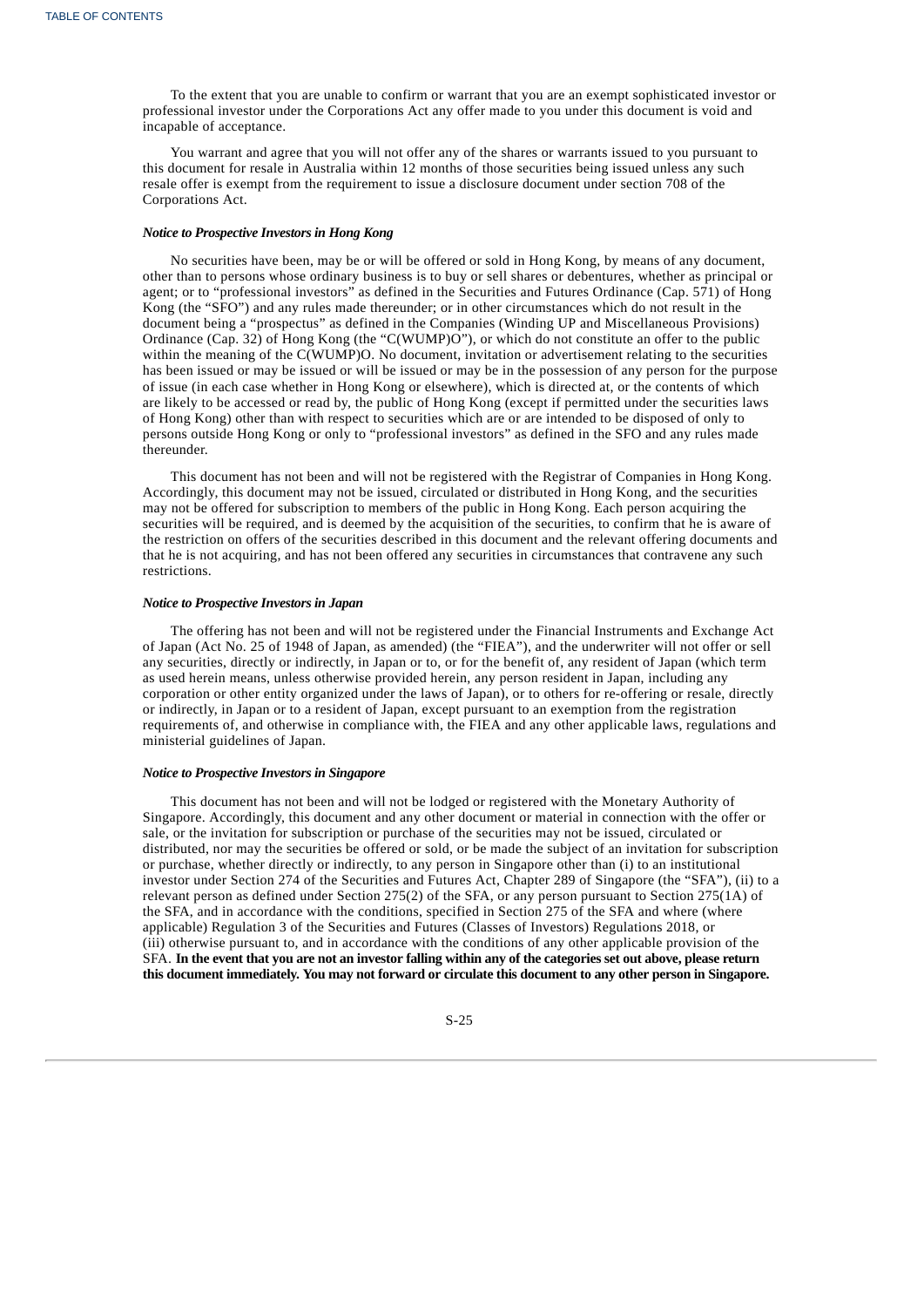No offer is made to you with a view to the securities being subsequently offered for sale to any other party. There are on-sale restrictions that may be applicable to investors who acquire securities. As such, investors are advised to acquaint themselves with the provisions of the SFA relating to resale restrictions and comply accordingly.

Where the securities are subscribed or purchased under Section 275 of the SFA by a relevant person which is:

- a corporation (which is not an accredited investor as defined under Section 4A of the SFA) the sole business of which is to hold investments and the entire share capital of which is owned by one or more individuals, each of whom is an accredited investor; or
- a trust (where the trustee is not an accredited investor) whose sole purpose is to hold investments and each beneficiary is an accredited investor,

securities or securities-based derivatives contracts (each term as defined in Section 2(1) of the SFA) of that corporation or the beneficiaries' rights and interest (howsoever described) in that trust shall not be transferable within six months after that corporation or that trust has acquired the securities under Section 275 of the SFA except:

- to an institutional investor under Section 274 of the SFA or to a relevant person defined in Section 275(2) of the SFA, or to any person pursuant to an offer referred to in Section 275(1A) or Section 276(4)(i)(B) of the SFA;
- where no consideration is given for the transfer;
- where the transfer is by operation of law;
- as specified in Section 276(7) of the SFA; or
- as specified in Regulation 37A of the Securities and Futures (Offers of Investments) (Securities and Securities-based Derivatives Contracts) Regulations 2018 of Singapore.

### *Notice to Prospective Investors in Switzerland*

The securities may not be publicly offered in Switzerland and will not be listed on the SIX Swiss Exchange, or SIX, or on any other stock exchange or regulated trading facility in Switzerland. This document has been prepared without regard to the disclosure standards for issuance prospectuses under art. 652a or art. 1156 of the Swiss Code of Obligations or the disclosure standards for listing prospectuses under art. 27 ff. of the SIX Listing Rules or the listing rules of any other stock exchange or regulated trading facility in Switzerland. Neither this document nor any other offering or marketing material relating to the securities or the offering may be publicly distributed or otherwise made publicly available in Switzerland.

Neither this document nor any other offering or marketing material relating to the offering, the issuer or the securities have been or will be filed with or approved by any Swiss regulatory authority. In particular, this document will not be filed with, and the offer of securities will not be supervised by, the Swiss Financial Market Supervisory Authority FINMA, or FINMA, and the offer of securities has not been and will not be authorized under the Swiss Federal Act on Collective Investment Schemes, or CISA. The investor protection afforded to acquirers of interests in collective investment schemes under the CISA does not extend to acquirers of securities.

#### *Notice to Prospective Investors in Israel*

<span id="page-27-0"></span>This document does not constitute a prospectus under the Israeli Securities Law, 5728-1968, or the Securities Law, and has not been filed with or approved by the Israel Securities Authority. In the State of Israel, this document is being distributed only to, and is directed only at, and any offer of the shares or warrants is directed only at, investors listed in the first addendum, or the Addendum, to the Israeli Securities Law, consisting primarily of joint investment in trust funds, provident funds, insurance companies, banks, portfolio managers, investment advisors, members of the Tel Aviv Stock Exchange, underwriters, venture capital funds, entities with equity in excess of NIS 50 million and "qualified individuals", each as defined in the Addendum (as it may be amended from time to time), collectively referred to as qualified investors (in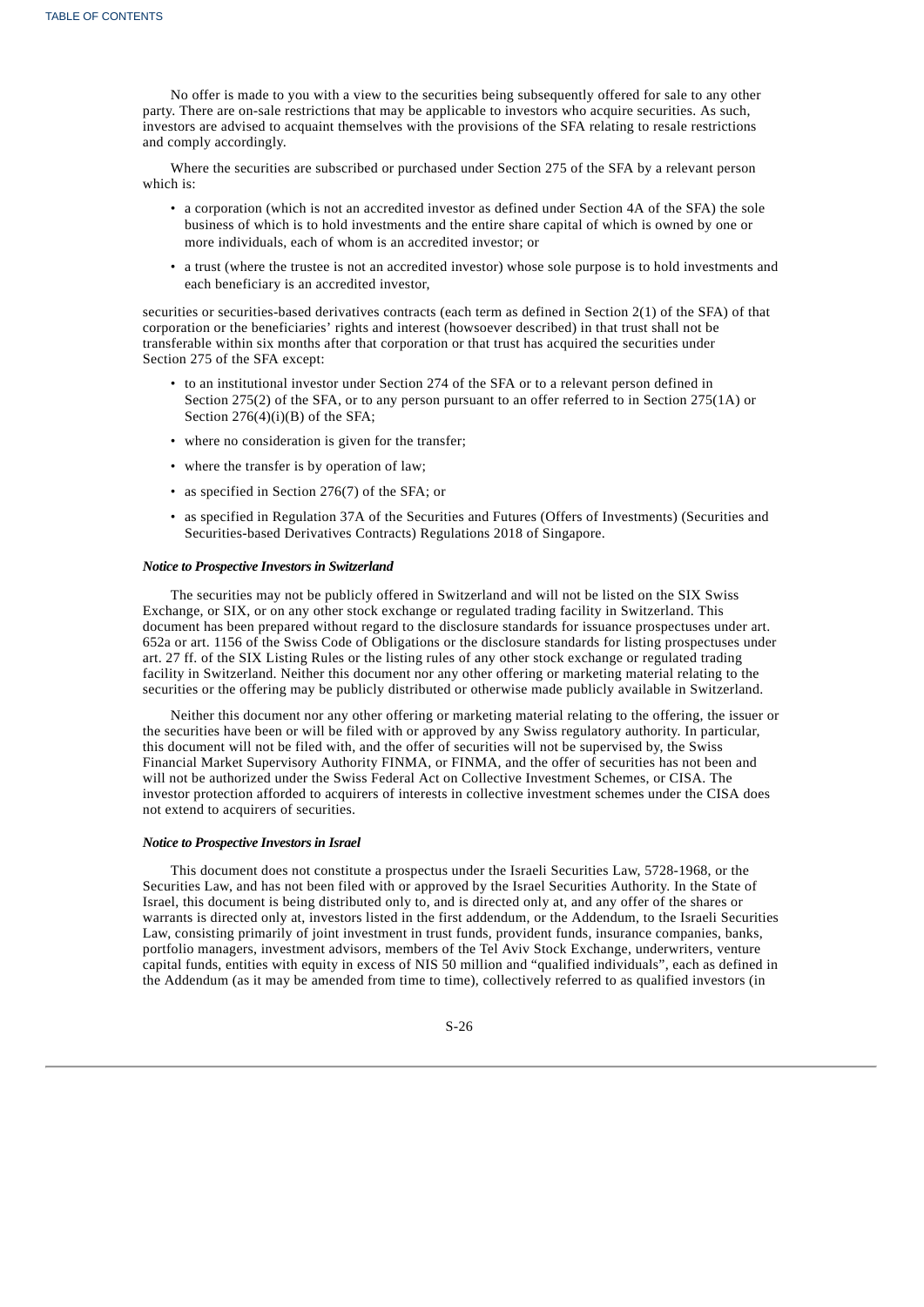each case purchasing for their own account or, where permitted under the Addendum, for the accounts of their clients who are investors listed in the Addendum). Qualified investors will be required to submit written confirmation that they fall within the scope of the Addendum, are aware of the meaning of same and agree to it.

### **LEGAL MATTERS**

Certain legal matters will be passed upon for us by Skadden, Arps, Slate, Meagher & Flom LLP, New York, New York. Certain legal matters in connection with this offering will be passed upon for the underwriter by Davis Polk & Wardwell LLP, New York, New York.

### **EXPERTS**

Ernst & Young LLP, independent registered public accounting firm, has audited our financial statements included in our Annual Report on Form 10-K for the year ended [December](https://www.sec.gov/ix?doc=/Archives/edgar/data/1697532/000155837022003206/aplt-20211231x10k.htm) 31, 2021, as set forth in their report which contains an explanatory paragraph describing conditions that raise substantial doubt about our ability to continue as a going concern as described in Note 1 to the financial statements, which is incorporated by reference in this prospectus supplement and the accompanying prospectus. Our financial statements are incorporated by reference in reliance on Ernst & Young LLP's report, given on their authority as experts in accounting and auditing.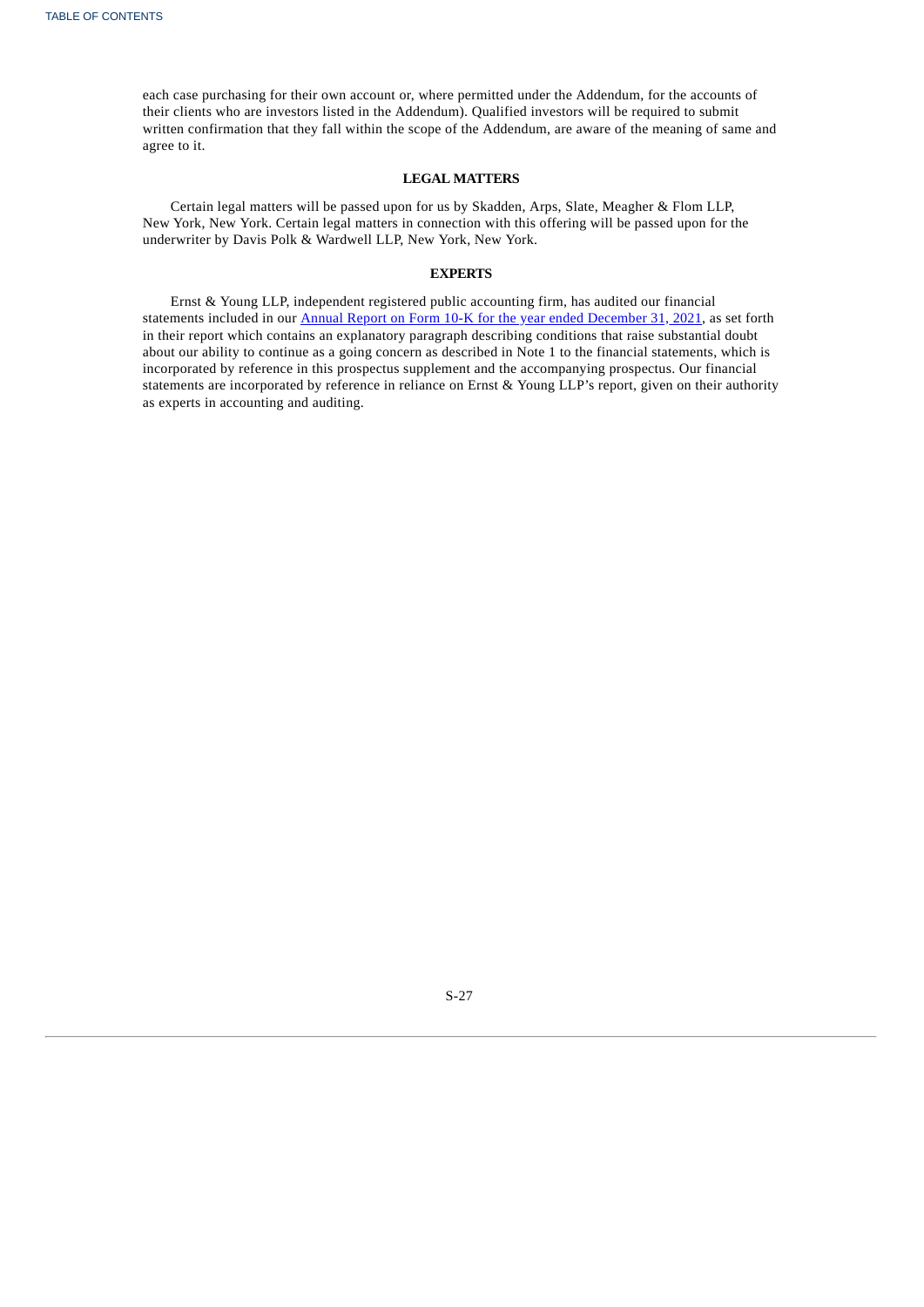#### **Prospectus**

**Applied Therapeutics, Inc.**



**Common Stock Preferred Stock Depositary Shares Debt Securities and Warrants**

We may offer, issue and sell, together or separately:

- shares of our common stock;
- shares of our preferred stock, which may be issued in one or more series;
- depositary receipts, representing fractional shares of our preferred stock, which are called depositary shares;
- debt securities, which may be issued in one or more series and which may be senior debt securities or subordinated debt securities; and
- warrants to purchase shares of our common stock, shares of our preferred stock or our debt securities.

We will provide the specific prices and terms of these securities in one or more supplements to this prospectus at the time of offering. You should read this prospectus and the accompanying prospectus supplement carefully before you make your investment decision.

### **This prospectus may not be used to sell securities unless accompanied by a prospectus supplement.**

Investing in our securities involves a number of risks. See "Risk Factors" on page [6](#page-35-0) before you make *your investment decision.*

We may offer securities through underwriting syndicates managed or co-managed by one or more underwriters or dealers, through agents or directly to purchasers. If required, the prospectus supplement for each offering of securities will describe the plan of distribution for that offering. For general information about the distribution of securities offered, please see "Plan of Distribution" in this prospectus.

Our common stock is listed on The Nasdaq Global Market under the trading symbol "APLT." On June 11, 2020, the last reported price of our common stock was \$39.96 per share. Each prospectus supplement will indicate whether the securities offered thereby will be listed on any securities exchange.

**Neither the Securities and Exchange Commission nor any state securities commission has approved or disapproved of these securities or determined if this prospectus or any accompanying prospectus supplement is truthful or complete. Any representation to the contrary is a criminal offense.**

**The date of this prospectus is June 15, 2020**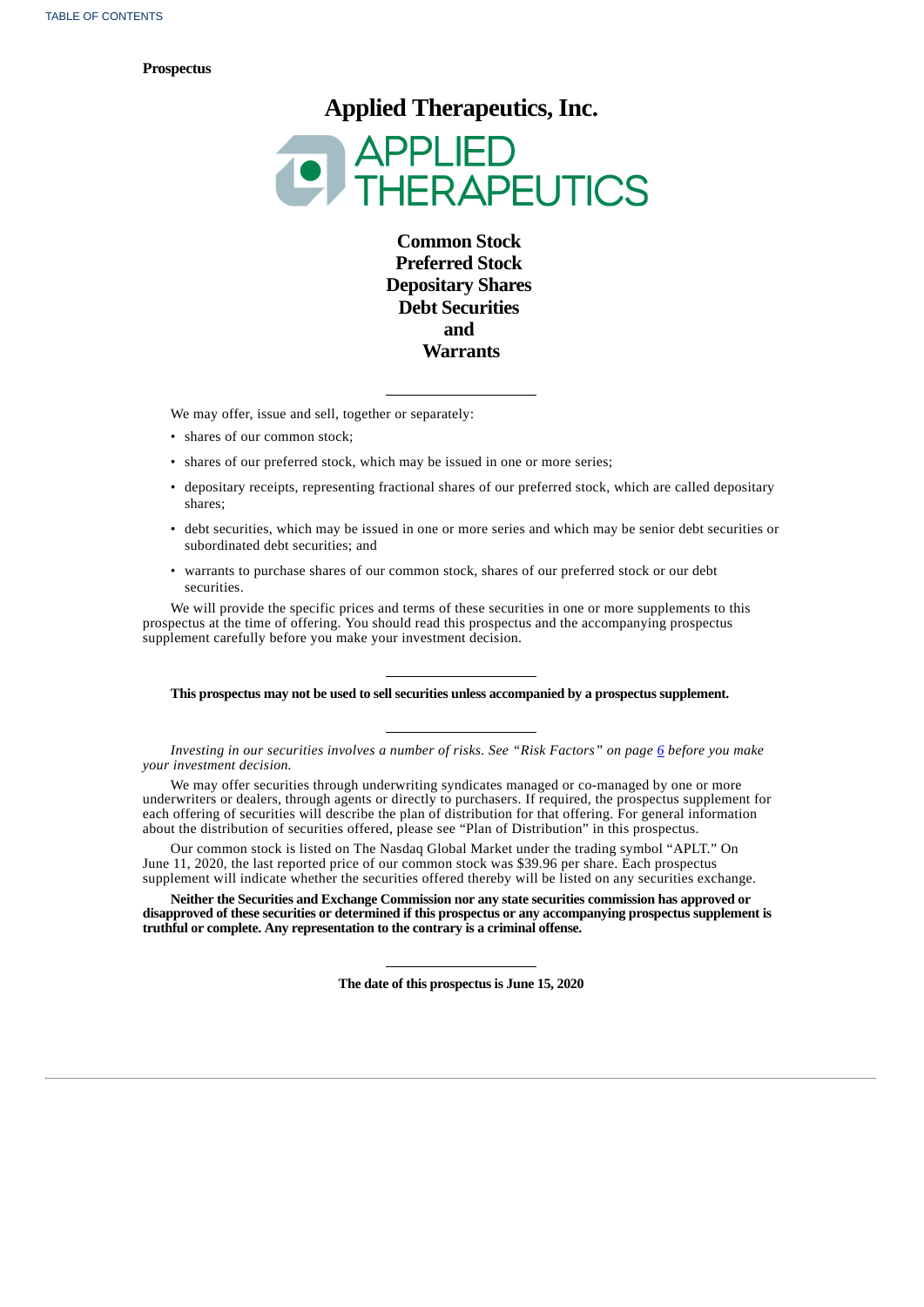# **TABLE OF CONTENTS**

| <b>ABOUT THIS PROSPECTUS</b>                                |                 |
|-------------------------------------------------------------|-----------------|
| WHERE YOU CAN FIND MORE INFORMATION                         |                 |
| <b>CAUTIONARY NOTE REGARDING FORWARD-LOOKING STATEMENTS</b> | $\overline{3}$  |
| <b>THE COMPANY</b>                                          | <u>5</u>        |
| <b>RISK FACTORS</b>                                         | $6\overline{6}$ |
| <b>USE OF PROCEEDS</b>                                      | $6\overline{6}$ |
| <b>DESCRIPTION OF SECURITIES</b>                            | $6\overline{6}$ |
| DESCRIPTION OF CAPITAL STOCK                                | $6\overline{6}$ |
| <b>DESCRIPTION OF DEPOSITARY SHARES</b>                     | 11              |
| <b>DESCRIPTION OF DEBT SECURITIES</b>                       | 12              |
| <b>DESCRIPTION OF WARRANTS</b>                              | <u>15</u>       |
| <b>PLAN OF DISTRIBUTION</b>                                 | <u> 16</u>      |
| <b>LEGAL MATTERS</b>                                        | <b>18</b>       |
| <b>EXPERTS</b>                                              | 18              |

<span id="page-30-0"></span>i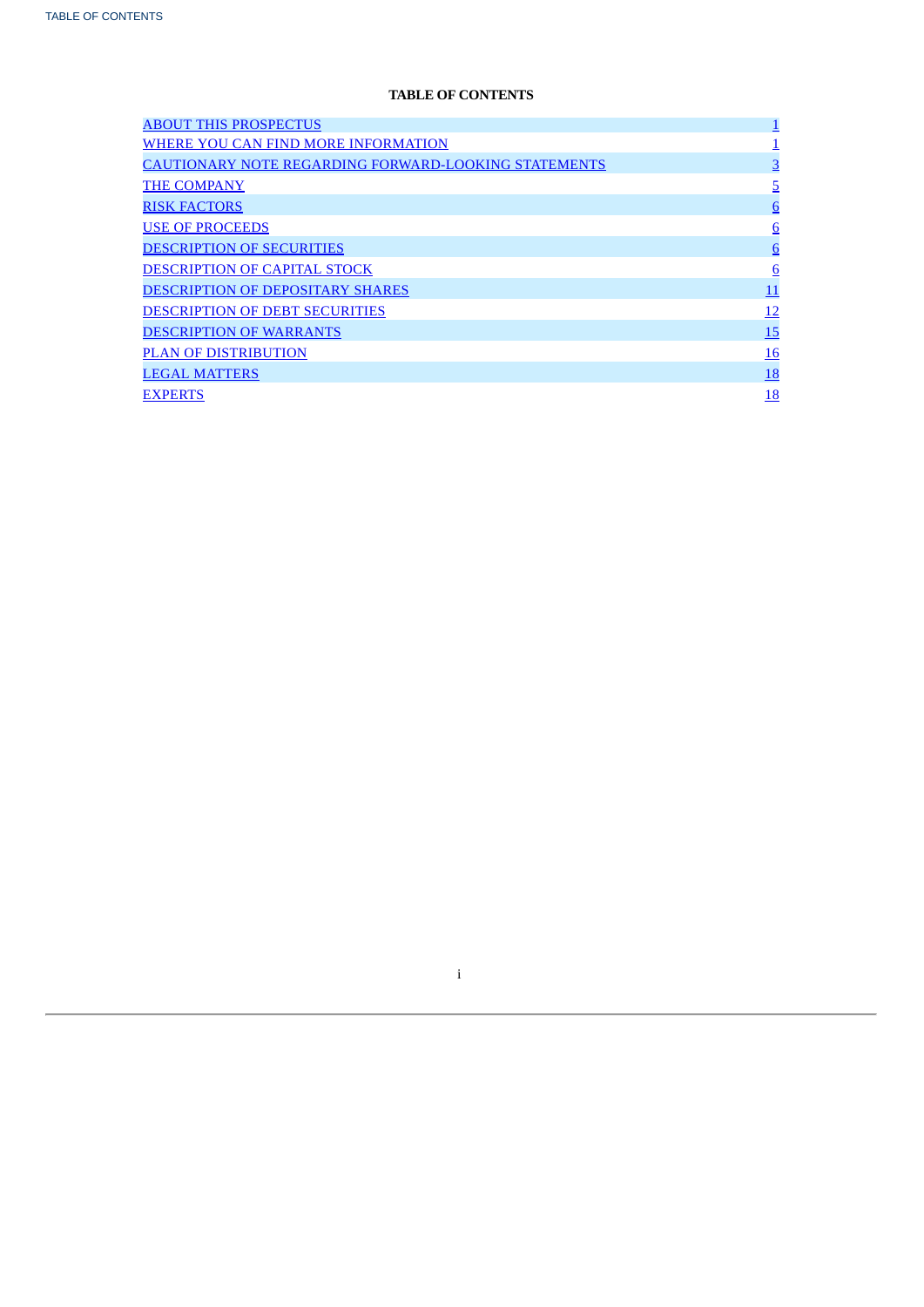### **ABOUT THIS PROSPECTUS**

This prospectus is part of a registration statement that we filed with the Securities and Exchange Commission (the "SEC"), using a "shelf" registration process. Under this process, we may sell from time to time any combination of the securities described in this prospectus. This prospectus only provides you with a general description of the securities that we may offer. Each time we sell securities, we will provide a supplement to this prospectus that contains specific information about the terms of that offering, including the specific amounts, prices and terms of the securities offered. The prospectus supplement may also add, update or change information contained in this prospectus. You should carefully read both this prospectus, any accompanying prospectus supplement and any free writing prospectus prepared by or on behalf of us, together with the additional information described under the heading "Where You Can Find More Information."

We have not authorized anyone to provide you with any information other than that contained in or incorporated by reference into this prospectus, any accompanying prospectus supplement and any free writing prospectus prepared by or on behalf of us. We take no responsibility for, and can provide no assurance as to the reliability of, any other information that others may give you. We are not making offers to sell the securities in any jurisdiction in which an offer or solicitation is not authorized or in which the person making such offer or solicitation is not qualified to do so or to anyone to whom it is unlawful to make an offer or solicitation.

The information in this prospectus is accurate as of the date on the front cover. You should not assume that the information contained in this prospectus is accurate as of any other date.

When used in this prospectus, the terms "Applied," "Applied Therapeutics," the "company," "we," "our" and "us" refer to Applied Therapeutics, Inc., unless otherwise specified or the context otherwise requires.

"Applied Therapeutics," the Applied Therapeutics logo and other trademarks, trade names or service marks of Applied Therapeutics, Inc. appearing in this prospectus are the property of Applied Therapeutics, Inc. All other trademarks, trade names and service marks appearing in this prospectus are the property of their respective owners. Solely for convenience, the trademarks and trade names in this prospectus may be referred to without the ® and ™ symbols, but such references should not be construed as any indicator that their respective owners will not assert their rights thereto.

### **WHERE YOU CAN FIND MORE INFORMATION**

We file annual, quarterly and current reports, proxy statements and other information with the SEC under the Securities Exchange Act of 1934, as amended (the "Exchange Act"). Our SEC filings are available to the public at the SEC's website at www.sec.gov.

The SEC allows us to "incorporate by reference" information into this prospectus and any accompanying prospectus supplement, which means that we can disclose important information to you by referring you to another document filed separately with the SEC. The information incorporated by reference is deemed to be part of this prospectus and any accompanying prospectus supplement, except for any information superseded by information contained directly in this prospectus, any accompanying prospectus supplement, any subsequently filed document deemed incorporated by reference or any free writing prospectus prepared by or on behalf of us. This prospectus and any accompanying prospectus supplement incorporate by reference the documents set forth below that we have previously filed with the SEC (other than information deemed furnished and not filed in accordance with SEC rules, including Items 2.02 and 7.01 of Form 8-K).

- our Annual Report on Form 10-K for the fiscal year ended [December](http://www.sec.gov/Archives/edgar/data/1697532/000155837020002630/aplt-20191231x10k.htm) 31, 2019, filed with the SEC on March 13, 2020;
- the information specifically [incorporated](http://www.sec.gov/Archives/edgar/data/1697532/000155837020002630/aplt-20191231x10k.htm) by reference into our **Annual Report on Form 10-K** for the fiscal year ended [December](http://www.sec.gov/Archives/edgar/data/1697532/000114036120009524/nc10011110x1_def14a.htm) 31, 2019 from our definitive proxy statement on Schedule 14A, filed with the SEC on April 23, 2020;
- our [Quarterly](http://www.sec.gov/Archives/edgar/data/1697532/000155837020006110/aplt-20200331x10q.htm) Report on Form 10-Q for the fiscal quarter ended March 31, 2020, filed with the SEC on May 11, 2020;

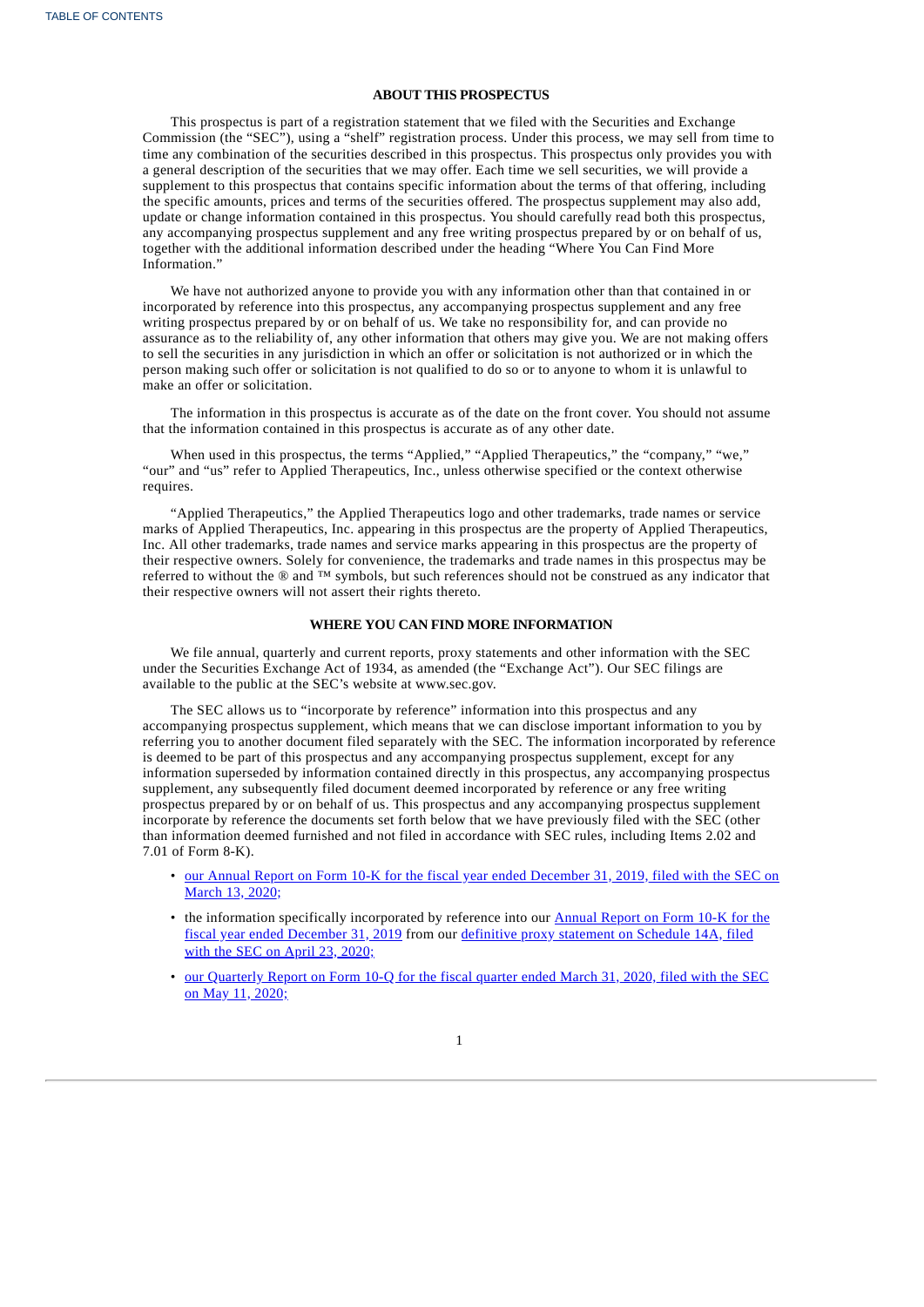- our Current Reports on Form 8-K, filed with the SEC on [February](http://www.sec.gov/Archives/edgar/data/1697532/000110465920049003/tm2016464-1_8k.htm) 14, 2020, [April](http://www.sec.gov/Archives/edgar/data/1697532/000110465920041936/tm2014735-1_8k.htm) 1, 2020, April 21, 2020 (only with respect to Item 8.01), May 26, [2020](http://www.sec.gov/Archives/edgar/data/1697532/000110465920065642/tm2020860-1_8k.htm) and June 5, [2020;](https://www.sec.gov/Archives/edgar/data/1697532/000110465920070364/tm2021693d3_8k.htm) and
- the description of our common stock contained in our [Registration](http://www.sec.gov/Archives/edgar/data/1697532/000110465919027141/a19-3209_78a12b.htm) Statement on Form 8-A, filed with the SEC on May 6, 2019, and any amendment or report filed for the purpose of updating such description.

All documents filed by us pursuant to Sections 13(a), 13(c), 14 or 15(d) of the Exchange Act (i) after the date of the initial filing of the registration statement of which this prospectus is a part and prior to effectiveness of the registration statement and (ii) after the date of this prospectus and before the termination of the offering also shall be deemed to be incorporated herein by reference. We are not, however, incorporating by reference any documents or portions thereof that are not deemed "filed" with the SEC, including any information furnished pursuant to Items 2.02 or 7.01 of Form 8-K.

<span id="page-32-0"></span>Annual Reports on Form 10-K, Quarterly Reports on Form 10-Q and Current Reports on Form 8-K, including any amendments to those reports, and other information that we file with or furnish to the SEC pursuant to Section 13(a) or 15(d) of the Exchange Act, can also be accessed free of charge from our website at http://www.appliedtherapeutics.com. These filings will be available as soon as reasonably practicable after we electronically file such material with, or furnish it to, the SEC. Information contained on our website is not part of this prospectus.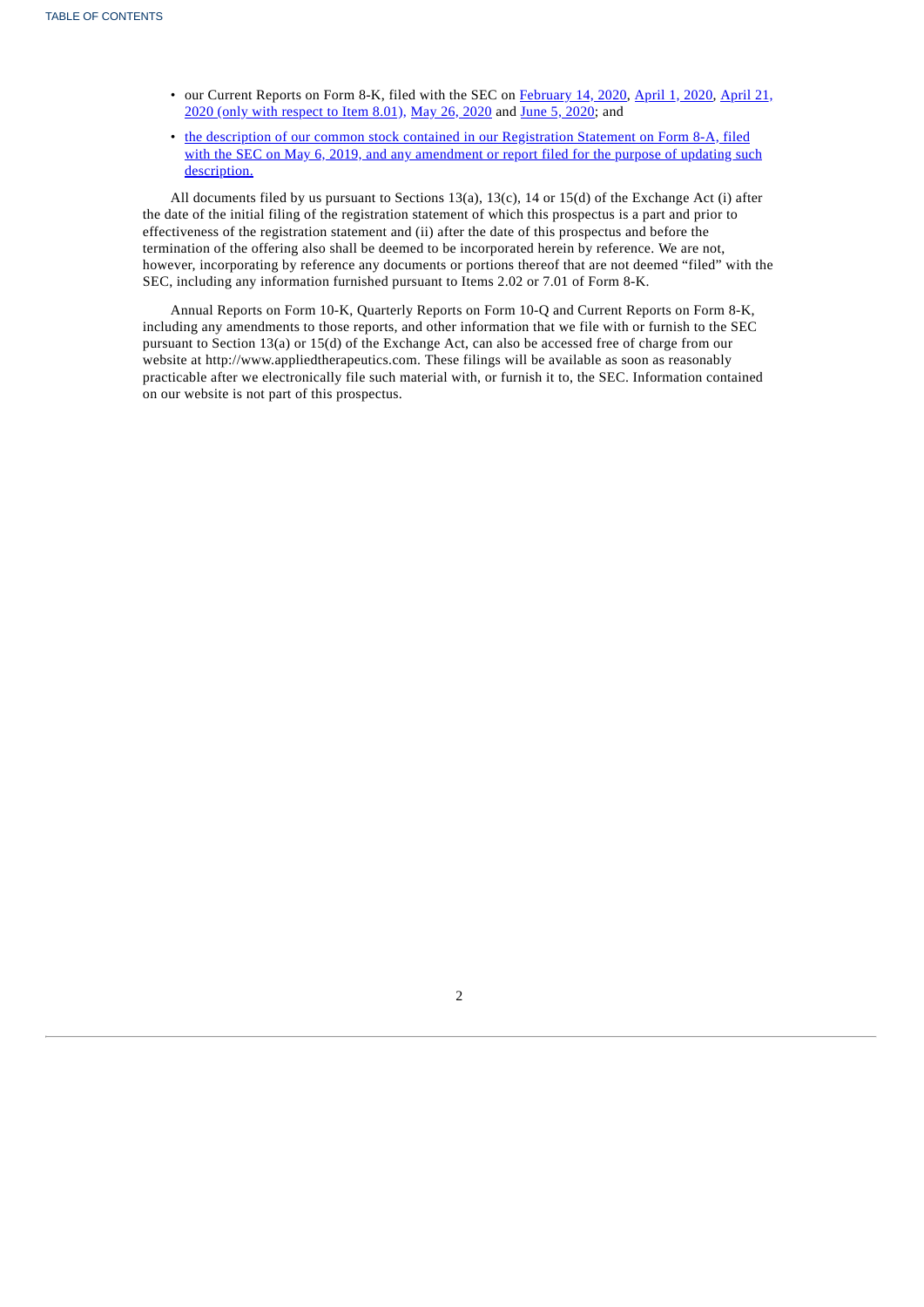### **CAUTIONARY NOTE REGARDING FORWARD-LOOKING STATEMENTS**

This prospectus and any accompanying prospectus supplement and any documents incorporated by reference contain forward-looking statements within the meaning of Section 27A of the Securities Act of 1933 (the "Securities Act"), and Section 21E of the Securities Exchange Act of 1934 (the "Exchange Act") about us and our industry that involve substantial risks and uncertainties. All statements other than statements of historical facts contained in this prospectus and any accompanying prospectus supplement and any documents incorporated by reference, including statements regarding our strategy, future financial condition, future operations, projected costs, prospects, plans, objectives of management and expected market growth, are forward-looking statements. In some cases, you can identify forward-looking statements by terminology such as "aim," "anticipate," "assume," "believe," "contemplate," "continue," "could," "design," "due," "estimate," "expect," "goal," "intend," "may," "objective," "plan," "predict," "positioned," "potential," "seek," "should," "target," "will," "would" and other similar expressions that are predictions of or indicate future events and future trends, or the negative of these terms or other comparable terminology.

We have based these forward-looking statements largely on our current expectations and projections about future events and financial trends that we believe may affect our financial condition, results of operations, business strategy and financial needs. These forward-looking statements are subject to a number of known and unknown risks, uncertainties and assumptions, including risks described in the section titled "Risk Factors" and elsewhere in this prospectus and any accompanying prospectus supplement and any documents incorporated by reference, regarding, among other things:

- the potential impact of the Covid-19 pandemic on the timing and progress of our ongoing clinical trials, our business, results of operations, liquidity, and operations and our ability to mitigate those potential impacts;
- our plans to develop and commercialize our product candidates;
- the initiation, timing, progress and results of our current and future preclinical studies and clinical trials and our research and development programs;
- our ability to take advantage of expedited regulatory pathways for any of our product candidates;
- our estimates regarding expenses, future revenue, capital requirements and needs for additional financing;
- our ability to successfully acquire or in-license additional product candidates on reasonable terms;
- our ability to maintain and establish collaborations or obtain additional funding;
- our ability to obtain regulatory approval of our current and future product candidates;
- our expectations regarding the potential market size and the rate and degree of market acceptance of such product candidates;
- our ability to fund our working capital requirements and expectations regarding the sufficiency of our capital resources;
- the implementation of our business model and strategic plans for our business and product candidates;
- our intellectual property position and the duration of our patent rights;
- developments or disputes concerning our intellectual property or other proprietary rights;
- our expectations regarding government and third-party payor coverage and reimbursement;
- our ability to compete in the markets we serve;
- the impact of government laws and regulations and liabilities thereunder;
- developments relating to our competitors and our industry; and
- other factors that may impact our financial results.

The foregoing list of factors is not exhaustive. Moreover, we operate in a very competitive and rapidly changing environment. New risk factors emerge from time to time, and it is not possible for our management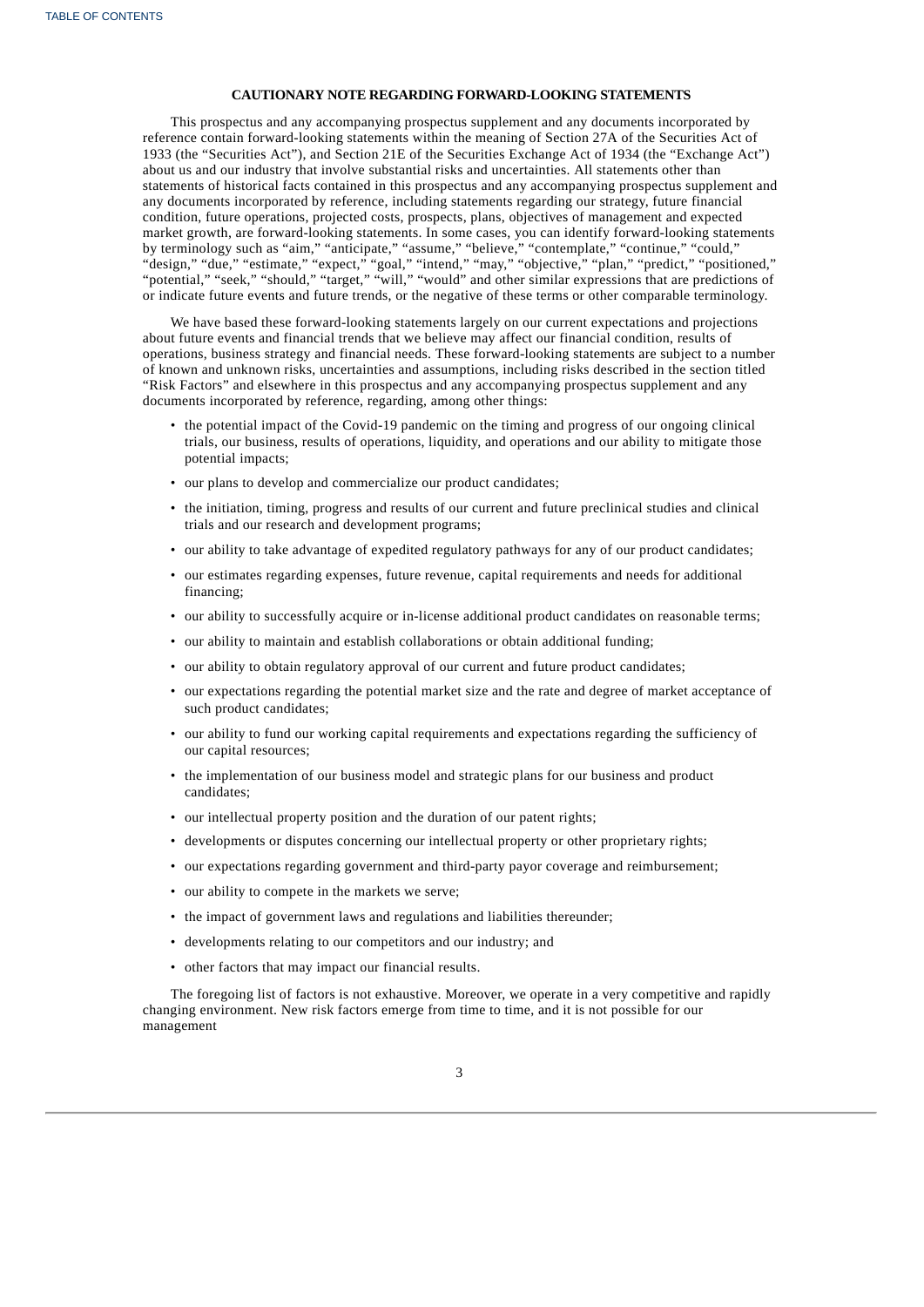to predict all risk factors nor can we assess the impact of all factors on our business or the extent to which any factor, or combination of factors, may cause actual results to differ materially from those contained in, or implied by, any forward-looking statements.

<span id="page-34-0"></span>In light of the significant uncertainties in these forward-looking statements, you should not rely upon forward-looking statements as predictions of future events. Although we believe that we have a reasonable basis for each forward-looking statement contained in this prospectus and any accompanying prospectus supplement and any documents incorporated by reference, we cannot guarantee that the future results, levels of activity, performance or events and circumstances reflected in the forward-looking statements will be achieved or occur at all. You should refer to the section titled "Risk Factors" in this prospectus, any accompanying prospectus supplement or documents incorporated by reference for discussion of important factors that may cause our actual results to differ materially from those expressed or implied by our forward-looking statements. Furthermore, if our forward-looking statements prove to be inaccurate, the inaccuracy may be material. Except as required by law, we undertake no obligation to publicly update any forward-looking statement, whether as a result of new information, future events or otherwise.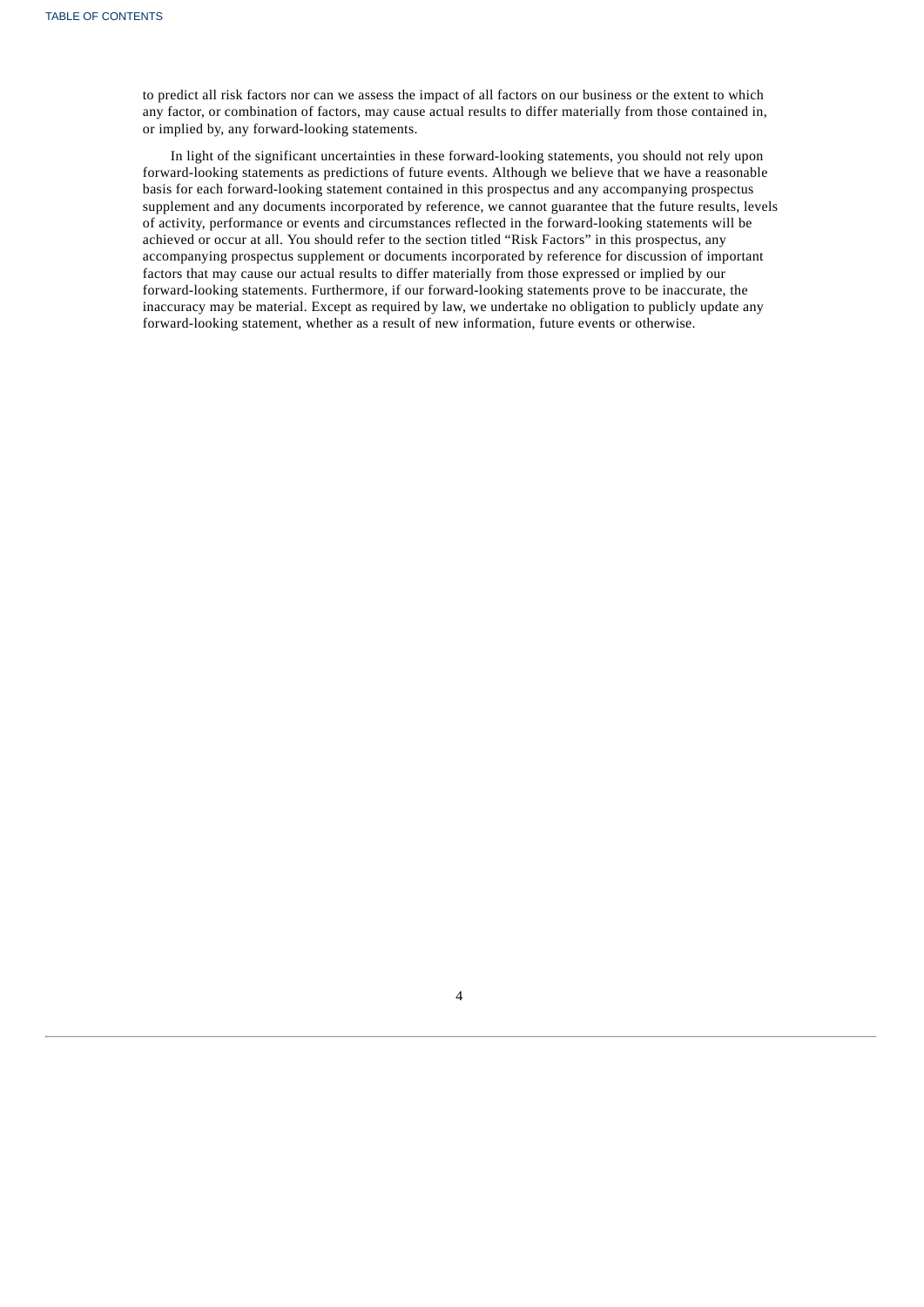### **THE COMPANY**

### **Overview**

We are a clinical-stage biopharmaceutical company developing a pipeline of novel product candidates against validated molecular targets in indications of high unmet medical need. We focus on molecules and pathways whose role in the disease process is well known based on prior research, but have previously failed to yield successful products due to poor efficacy and tolerability. Our unique approach to drug development leverages recent technological advances to design improved drugs, employs early use of biomarkers to confirm biological activity and focuses on potential use of expedited regulatory pathways. Our first molecular target is aldose reductase, or AR, an enzyme that converts glucose to sorbitol under oxidative stress conditions, and is implicated in multiple diseases. Prior attempts to inhibit this enzyme were hindered by nonselective, nonspecific inhibition, which resulted in limited efficacy and significant off-target safety effects. The detrimental consequences of AR activation have been well established by decades of prior research. Our AR program currently includes three small molecules, which are all potent and selective inhibitors of AR, but are engineered to have unique tissue permeability profiles to target different disease states, including diabetic complications, heart disease and rare pediatric metabolic diseases. Using similar strategies to our AR inhibitors, or ARI, program, we have also developed a program targeting selective inhibition of phosphatidylinositol 3-kinase, or PI3K, subunits that produced an early-stage oncology pipeline. The result of this unique multifaceted approach to drug development is a portfolio of highly specific and selective product candidates that we believe are significantly de-risked and can move quickly through the development process. We plan to initiate our clinical program in these indications in 2021.

### **Our Corporate Information**

<span id="page-35-0"></span>We were incorporated under the laws of the State of Delaware on January 20, 2016. Our principal executive offices are located at 545 Fifth Avenue, Suite 1400, New York, New York 10017, and our telephone number is (212) 220-9226. Our corporate website address is www.appliedtherapeutics.com. Information contained on, or accessible through, our website is not a part of this prospectus. We have included our website in this prospectus solely as an inactive textual reference.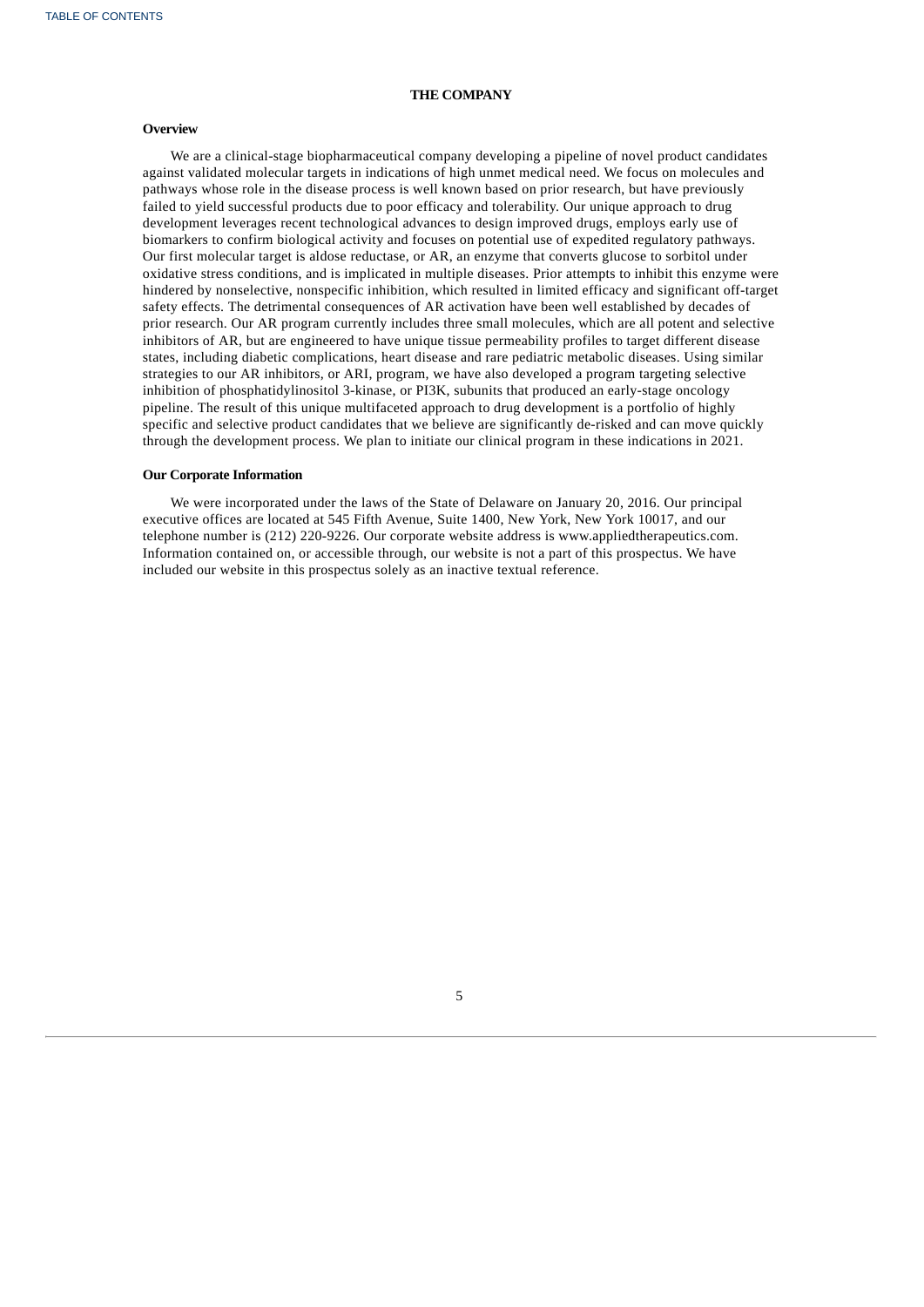### **RISK FACTORS**

Investing in our securities involves risk. See the risk factors described in our most recent Annual Report on Form 10-K or Quarterly Report on Form 10-Q, as applicable, and those contained in our other filings with the SEC that are incorporated by reference in this prospectus and any accompanying prospectus supplement. Before making an investment decision, you should carefully consider these risks as well as other information we include or incorporate by reference in this prospectus and any accompanying prospectus supplement. These risks could materially affect our business, financial condition or results of operations and cause the value of our securities to decline. You could lose all or part of your investment.

#### **USE OF PROCEEDS**

Except as otherwise set forth in any accompanying prospectus supplement, we expect to use the net proceeds from the sale of securities for general corporate purposes. General corporate purposes may include research and development costs, including the conduct of clinical trials and process development and manufacturing of our product candidates, expansion of our research and development capabilities, working capital and capital expenditures.

### **DESCRIPTION OF SECURITIES**

This prospectus contains summary descriptions of the common stock, preferred stock, depositary shares, debt securities and warrants that may be offered and sold from time to time. These summary descriptions are not meant to be complete descriptions of each security. However, at the time of an offering and sale, this prospectus together with the accompanying prospectus supplement will contain the material terms of the securities being offered.

### **DESCRIPTION OF CAPITAL STOCK**

#### **General**

The following summary description of our capital stock is based on the provisions of the General Corporation Law of the State of Delaware (the "DGCL"), our amended and restated certificate of incorporation and our amended and restated bylaws. This description does not purport to be complete and is qualified in its entirety by reference to the full text of the DGCL, as it may be amended from time to time, and to the terms of our amended and restated certificate of incorporation and amended and restated bylaws, as each may be amended from time to time, which are incorporated by reference as exhibits to the registration statement of which this prospectus is a part. See "Where You Can Find More Information." As used in this "Description of Capital Stock," the terms "Applied," "Applied Therapeutics," the "company," "we," "our" and "us" refer to Applied Therapeutics, Inc., a Delaware corporation.

Our authorized capital stock consists of 100,000,000 shares of common stock, par value \$0.0001 per share, and 10,000,000 shares of preferred stock, par value \$0.0001 per share. The number of authorized shares of any class may be increased or decreased by an amendment to our amended and restated certificate of incorporation proposed by our board of directors and approved by an affirmative vote of the holders of shares of capital stock of the company representing a majority of the votes represented by all outstanding shares of capital stock of the company entitled to vote. As of June 1, 2020, 22,126,772 shares of common stock were issued and outstanding and no shares of preferred stock were issued and outstanding.

#### **Common Stock**

#### **Voting Rights**

Each holder of common stock is entitled to one vote for each share on all matters submitted to a vote of the stockholders. Our common stockholders will not be entitled to cumulate their votes in the election of directors. Generally, all matters to be voted on by stockholders must be approved by a majority (or, in the case of election of directors, by a plurality) of the votes entitled to be cast by all holders of our common stock present in person or represented by proxy, voting together as a single class. Except as otherwise provided by law, amendments to our amended and restated certificate of incorporation must be approved by the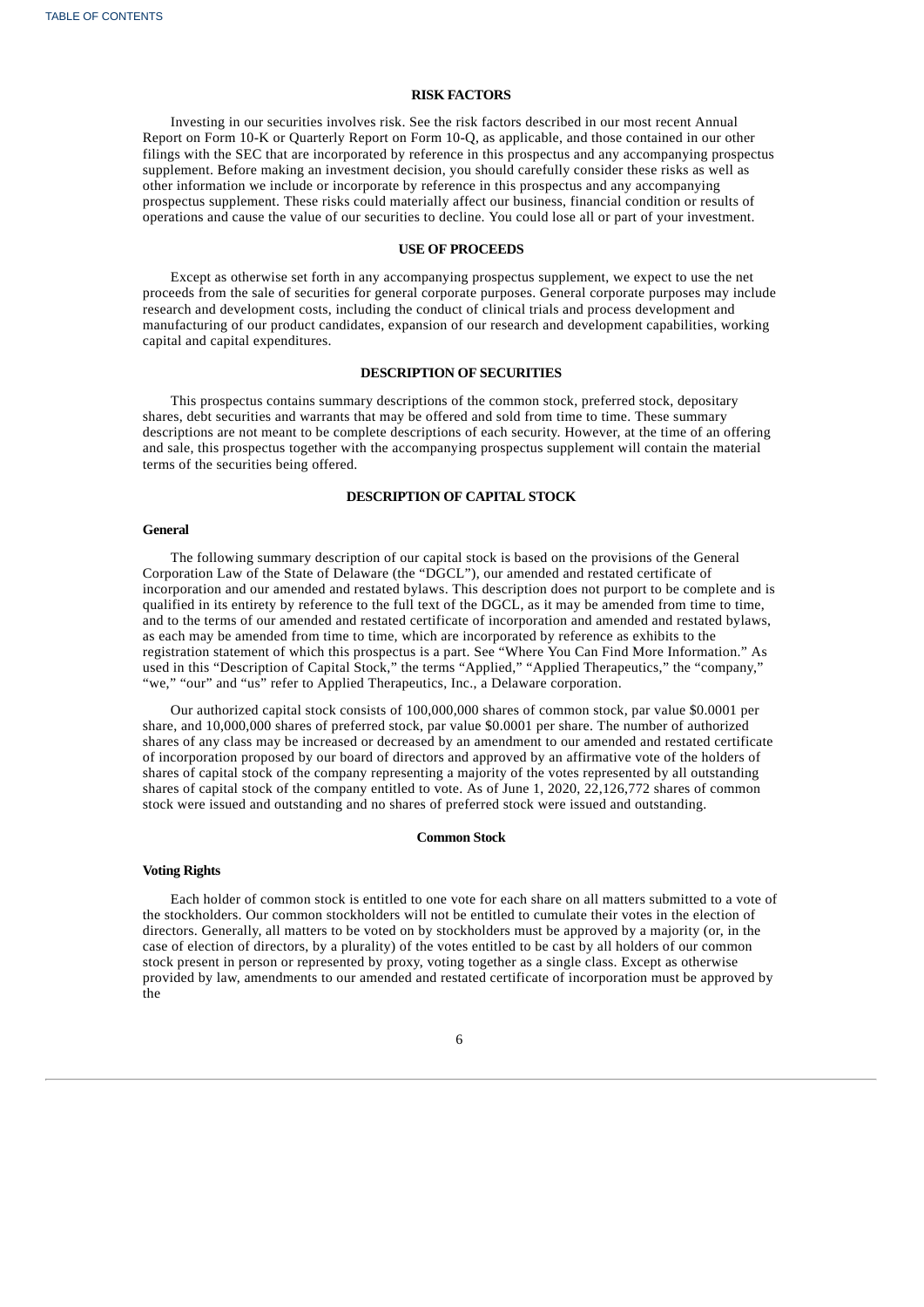affirmative vote of holders of at least a majority (and, in some cases, sixty-six and two-thirds percent (66-2/ 3%)) of the voting power of all of the then-outstanding shares of capital stock entitled to vote generally in the election of directors, voting in a single class. Except as otherwise provided by law, amendments to our amended and restated bylaws must be approved by an affirmative vote of the holders of at least sixty-six and two-thirds percent (66-2/3%) of the voting power of all the then-outstanding shares of the capital stock of the company entitled to vote generally in the election of directors, voting together as a single class.

#### **Dividends**

Subject to preferences that may apply to any outstanding preferred stock, holders of our common stock are entitled to receive ratably any dividends that our board of directors may declare out of funds legally available for that purpose on a non-cumulative basis.

#### **Liquidation**

In the event of our liquidation, dissolution or winding up, holders of our common stock are entitled to share ratably in the net assets legally available for distribution to stockholders after the payment of all of our debts and other liabilities, subject to the satisfaction of any liquidation preference granted to the holders of any outstanding shares of preferred stock.

### **Rights and Preferences**

Holders of our common stock have no preemptive, conversion or subscription rights, and there are no redemption or sinking fund provisions applicable to our common stock. The rights, preferences and privileges of the holders of our common stock are subject to, and may be adversely affected by, the rights of the holders of shares of any series of our preferred stock that we may designate and issue in the future.

#### **Registration Rights**

Certain holders of shares of our common stock, including those shares of our common stock that were issued upon the conversion of our preferred stock in connection with our initial public offering in May 2019 ("IPO"), are entitled to certain rights with respect to registration of such shares under the Securities Act. These shares are referred to herein as "registrable securities." The holders of these registrable securities possess registration rights pursuant to the terms of the amended and restated investors' rights agreement, by and among us and certain of our stockholders, dated as of November 5, 2018 (the "Investors' Rights Agreement"). The registration of shares of our common stock pursuant to the exercise of such registration rights would enable the holders to trade these shares without restriction under the Securities Act when the applicable registration statement is declared effective. We will pay the registration expenses, other than underwriting discounts, selling commissions and stock transfer taxes, of the shares registered pursuant to the demand, piggyback and Form S-3 registrations described in the Investors' Rights Agreement.

Generally, in an underwritten offering, the managing underwriter, if any, has the right, subject to specified conditions and limitations, to limit the number of shares the holders may include. The demand, piggyback and Form S-3 registration rights described in the Investors' Rights Agreement will expire no later than three years after the completion of the IPO, or with respect to any particular holder, at such time that such holder can sell its shares under Rule 144 of the Securities Act during any three-month period.

#### **Preferred Stock**

This section describes the general terms and provisions of preferred stock that we are authorized to issue. An accompanying prospectus supplement will describe the specific terms of the shares of preferred stock offered through that prospectus supplement, as well as any general terms described in this section that will not apply to those shares of preferred stock. If there are differences between the prospectus supplement relating to a particular series of preferred stock and this prospectus, the prospectus supplement will control. We will file a copy of the certificate of amendment to our amended and restated certificate of incorporation that contains the terms of each new series of preferred stock with the Secretary of the State of Delaware and with the SEC each time we issue a new series of preferred stock. Each such certificate of amendment will establish the number of shares included in a designated series and fix the designation, powers, privileges,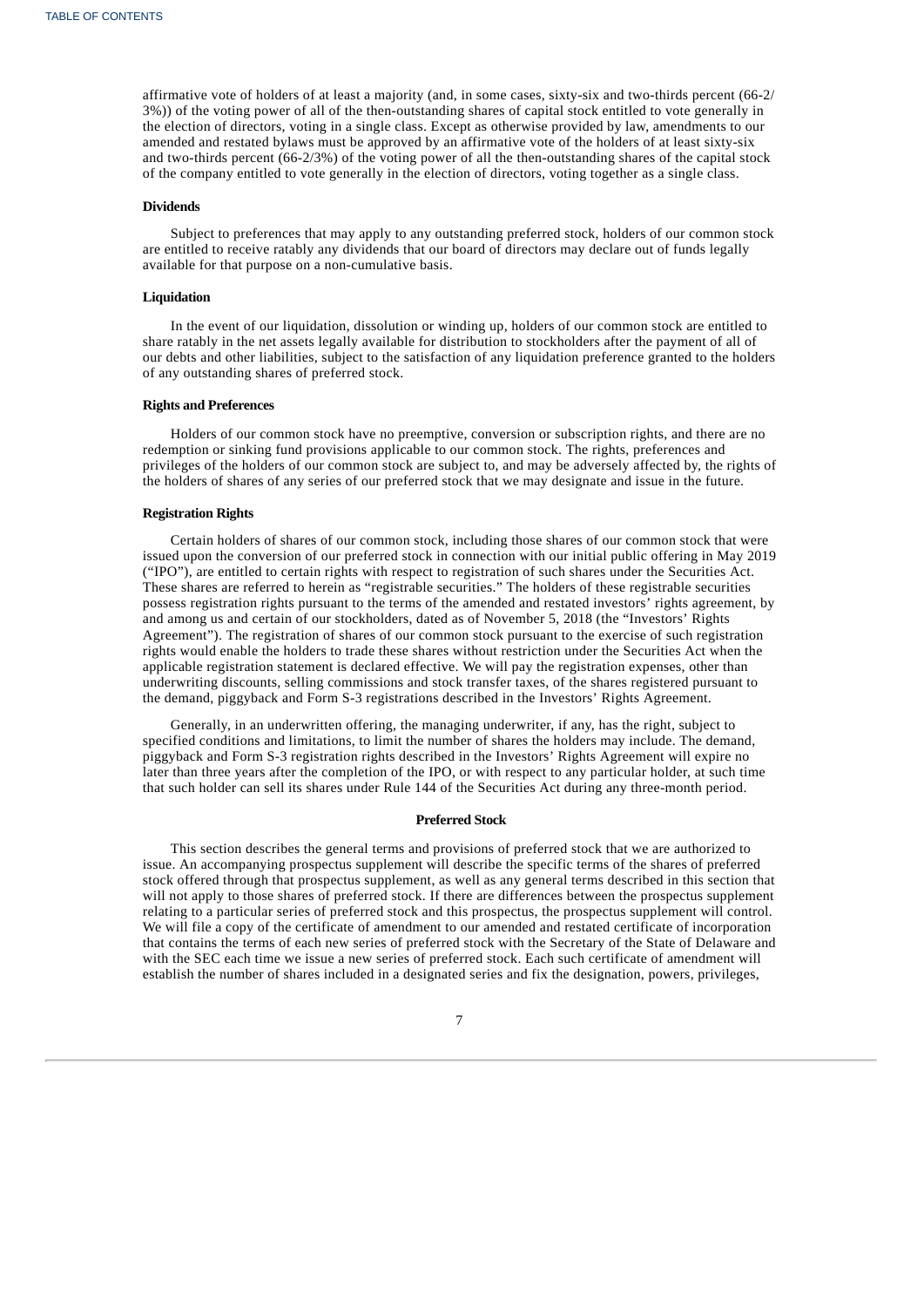preferences and rights of the shares of each series as well as any applicable qualifications, limitations or restrictions. As of the date of this prospectus, there are no restrictions on the repurchase or redemption of our preferred shares while there is any arrearage in the payment of dividends or sinking fund installments. You should refer to the applicable certificate of amendment as well as our amended and restated certificate of incorporation before deciding to buy shares of our preferred stock as described in any accompanying prospectus supplement.

Our board of directors has been authorized to provide for the issuance of up to 10,000,000 shares of our preferred stock in multiple series without the approval of shareholders. With respect to each series of our preferred stock, our board of directors has the authority to fix the following terms:

- the designation of the series, which may be by distinguishing number, letter or title;
- the number of shares within the series;
- whether dividends are cumulative and, if cumulative, the dates from which dividends are cumulative;
- the rate of any dividends, any conditions upon which dividends are payable, and the dates of payment of dividends;
- whether the shares are redeemable, the redemption price and the terms of redemption;
- the amount payable for each share if we dissolve or liquidate;
- whether the shares are convertible or exchangeable, the price or rate of conversion or exchange, and the applicable terms and conditions;
- any restrictions on issuance of shares in the same series or any other series;
- voting rights applicable to the series of preferred stock; and
- any other rights, priorities, preferences, restrictions or limitations of such series.

The right of a holder of preferred stock to receive payment in respect thereof upon any liquidation, dissolution or winding up of us will be subordinate to the rights of our general creditors.

### **Anti-Takeover Provisions of Delaware Law and Our Charter Documents**

### **Section 203 of the Delaware General Corporation Law**

We are subject to Section 203 of the DGCL, which prohibits a Delaware corporation from engaging in any business combination with any interested stockholder for a period of three years after the date that such stockholder became an interested stockholder, with the following exceptions:

- before such date, the board of directors of the corporation approved either the business combination or the transaction that resulted in the stockholder becoming an interested stockholder;
- upon completion of the transaction that resulted in the stockholder becoming an interested stockholder, the interested stockholder owned at least 85% of the voting stock of the corporation outstanding at the time the transaction began, excluding for purposes of
- determining the voting stock outstanding (but not the outstanding voting stock owned by the interested stockholder) those shares owned (i) by persons who are directors and also officers and (ii) employee stock plans in which employee participants do not have the right to determine confidentially whether shares held subject to the plan will be tendered in a tender or exchange offer; or
- on or after such date, the business combination is approved by the board of directors and authorized at an annual or special meeting of the stockholders, and not by written consent, by the affirmative vote of at least 662/3% of the outstanding voting stock that is not owned by the interested stockholder.

In general, Section 203 defines a "business combination" to include the following:

• any merger or consolidation involving the corporation and the interested stockholder;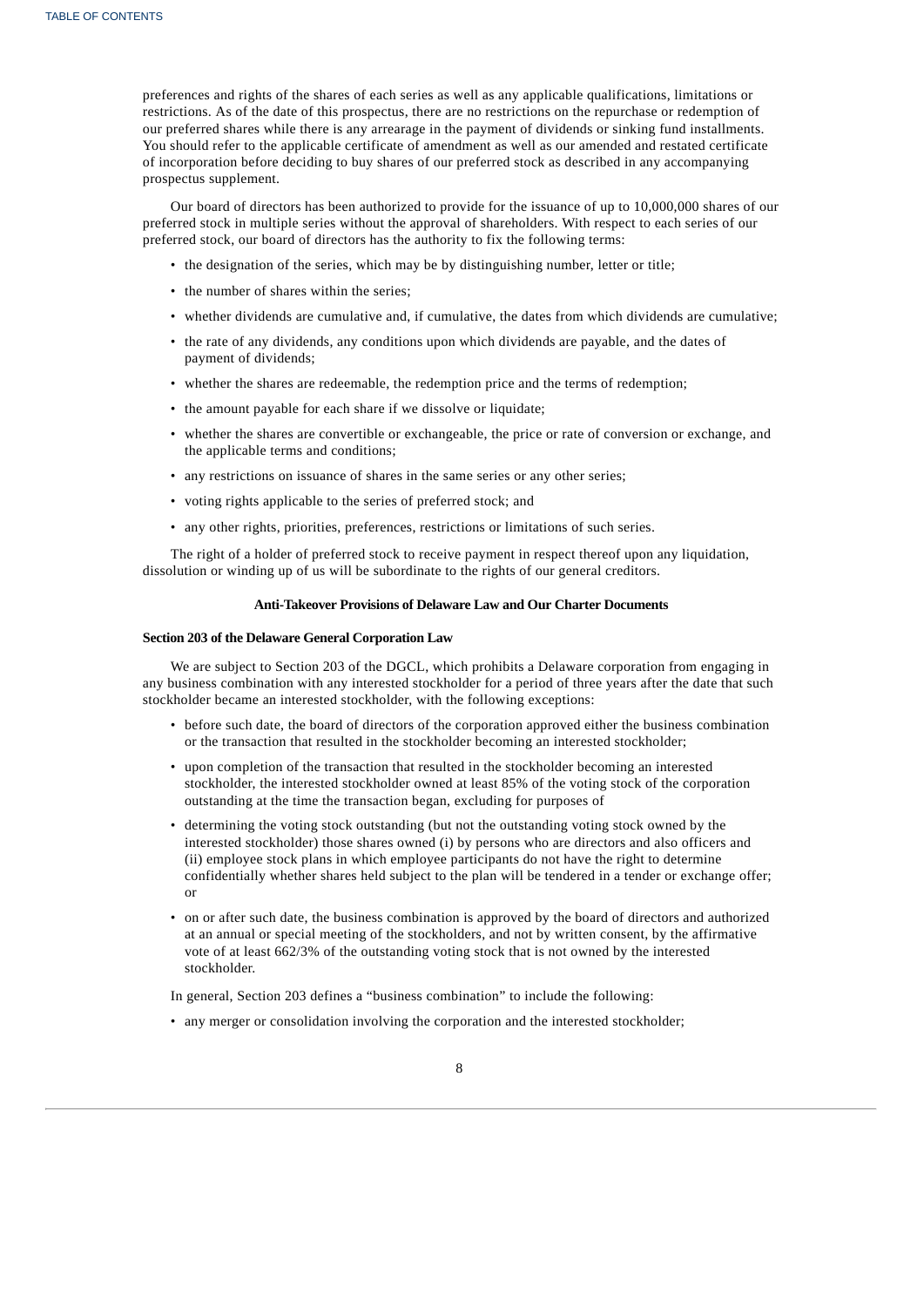- any sale, transfer, pledge or other disposition of 10% or more of the assets of the corporation involving the interested stockholder;
- subject to certain exceptions, any transaction that results in the issuance or transfer by the corporation of any stock of the corporation to the interested stockholder;
- any transaction involving the corporation that has the effect of increasing the proportionate share of the stock or any class or series of the corporation beneficially owned by the interested stockholder; and
- the receipt by the interested stockholder of the benefit of any loans, advances, guarantees, pledges or other financial benefits by or through the corporation.

In general, Section 203 defines an "interested stockholder" as an entity or person who, together with the person's affiliates and associates, beneficially owns, or within three years prior to the time of determination of interested stockholder status did own, 15% or more of the outstanding voting stock of the corporation.

The statute could prohibit or delay mergers or other takeover or change in control attempts and, accordingly, may discourage attempts to acquire us even though such a transaction may offer our stockholders the opportunity to sell their stock at a price above the prevailing market price.

#### **Amended and Restated Certificate of Incorporation, Amended and Restated Bylaws and Other Agreements**

Among other things, our amended and restated certificate of incorporation and amended and restated bylaws:

- permit our board of directors to issue up to 10,000,000 shares of preferred stock, with any rights, preferences and privileges as they may designate, including the right to approve an acquisition or other change in control;
- provide that the authorized number of directors may be changed only by resolution of our board of directors;
- provide that our board of directors be classified into three classes of directors;
- provide that, subject to the rights of any series of preferred stock to elect directors, directors may only be removed for cause, which removal may be effected, subject to any limitation imposed by law, by the holders of at least sixty-six and two-thirds percent (66 2/3%) of the voting power of all of our then-outstanding shares of the capital stock entitled to vote generally at an election of directors;
- provide that all vacancies, including newly created directorships, may, except as otherwise required by law, be filled by the affirmative vote of a majority of directors then in office, even if less than a quorum;
- require that any action to be taken by our stockholders must be effected at a duly called annual or special meeting of stockholders and not be taken by written consent or electronic transmission;
- provide that stockholders seeking to present proposals before a meeting of stockholders or to nominate candidates for election as directors at a meeting of stockholders must provide advance notice in writing, and also specify requirements as to the form and content of a stockholder's notice;
- provide that special meetings of our stockholders may be called only by the chairman of our board of directors, our chief executive officer or by our board of directors pursuant to a resolution adopted by a majority of the total number of authorized directors; and
- not provide for cumulative voting rights, therefore allowing the holders of a majority of the shares of common stock entitled to vote in any election of directors to elect all of the directors standing for election, if they should so choose.

The amendment of any of these provisions would require, in the case of provisions of the amended and restated certificate of incorporation, approval by affirmative vote of holders of at least a majority of the voting power of all of the then-outstanding shares of capital stock, voting as a single class, and in the case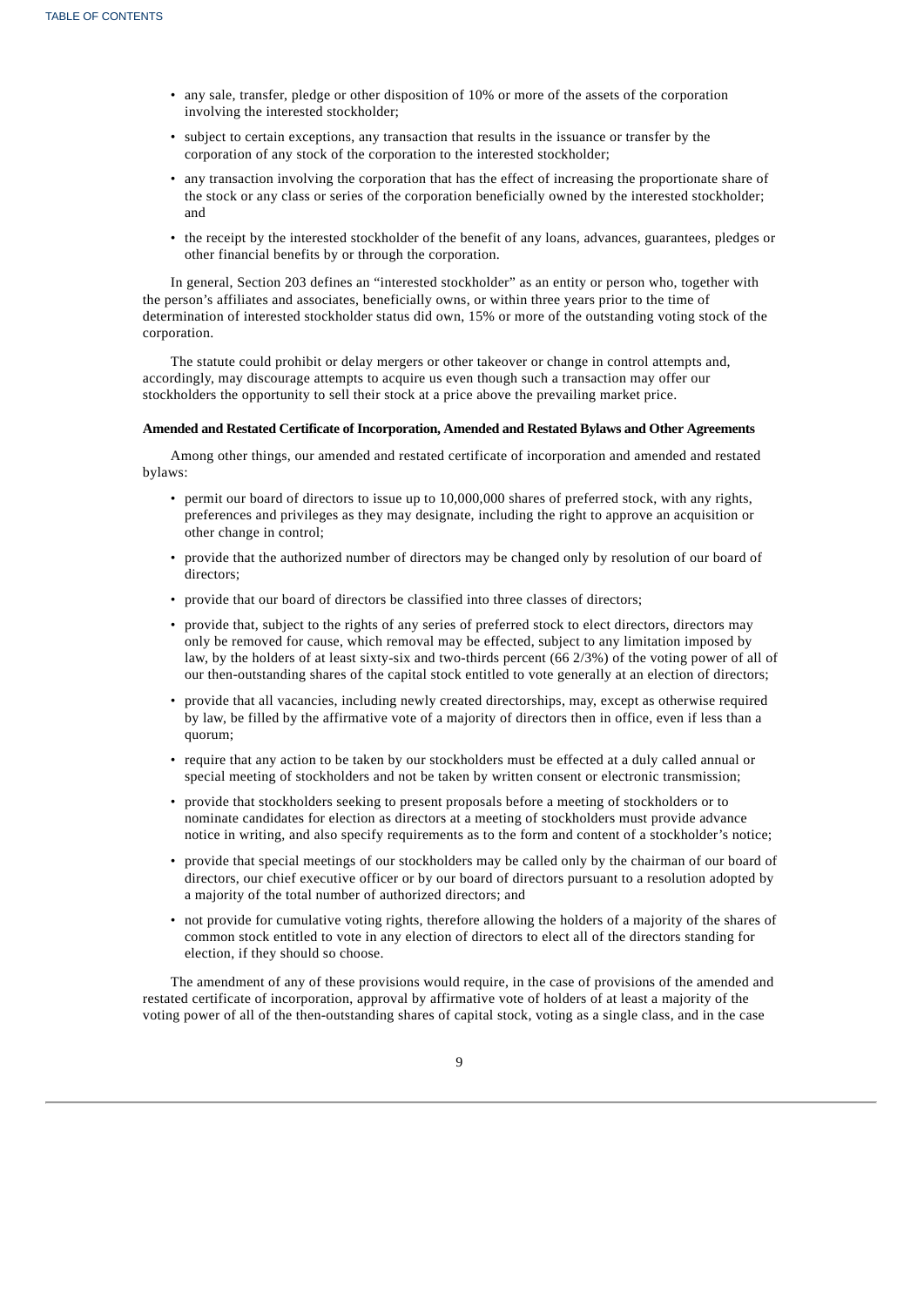of provisions of the amended and restated bylaws, approval by affirmative vote of the holders of at least sixty-six and two-thirds percent (66-2/3%) of the voting power of all the then-outstanding shares of the capital stock of the company entitled to vote generally in the election of directors, voting together as a single class.

The combination of these provisions make it more difficult for our existing stockholders to replace our board of directors as well as for another party to obtain control of us by replacing our board of directors. Because our board of directors has the power to retain and discharge our officers, these provisions could also make it more difficult for existing stockholders or another party to effect a change in management. In addition, the authorization of undesignated preferred stock makes it possible for our board of directors to issue preferred stock with voting or other rights or preferences that could impede the success of any attempt to change our control.

These provisions are intended to enhance the likelihood of continued stability in the composition of our board of directors and its policies and to discourage coercive takeover practices and inadequate takeover bids. These provisions are also designed to reduce our vulnerability to hostile takeovers and to discourage certain tactics that may be used in proxy fights. However, such provisions could have the effect of discouraging others from making tender offers for our shares and may have the effect of delaying changes in our control or management. As a consequence, these provisions may also inhibit fluctuations in the market price of our stock that could result from actual or rumored takeover attempts. We believe that the benefits of these provisions, including increased protection of our potential ability to negotiate with the proponent of an unfriendly or unsolicited proposal to acquire or restructure our company, outweigh the disadvantages of discouraging takeover proposals, because negotiation of takeover proposals could result in an improvement of their terms.

### **Choice of Forum**

Our amended and restated certificate of incorporation provides that, with respect to any state actions or proceedings under Delaware statutory or common law, the Court of Chancery of the State of Delaware will be the exclusive forum for any derivative action or proceeding brought on our behalf; any action asserting a breach of fiduciary duty; any action asserting a claim against us arising pursuant to the DGCL, our amended and restated certificate of incorporation or our amended and restated bylaws; or any action asserting a claim against us that is governed by the internal affairs doctrine. The enforceability of similar choice of forum provisions in other companies' certificates of incorporation has been challenged in legal proceedings, and it is possible that, in connection with one or more actions or proceedings described above, a court could find the choice of forum provisions contained in our amended and restated certificate of incorporation to be inapplicable or unenforceable.

#### **Listing**

Our common stock is listed on The Nasdaq Global Market under the trading symbol "APLT."

### **Transfer Agent and Registrar**

<span id="page-40-0"></span>The transfer agent and registrar for our common stock is Computershare Trust Company, N.A.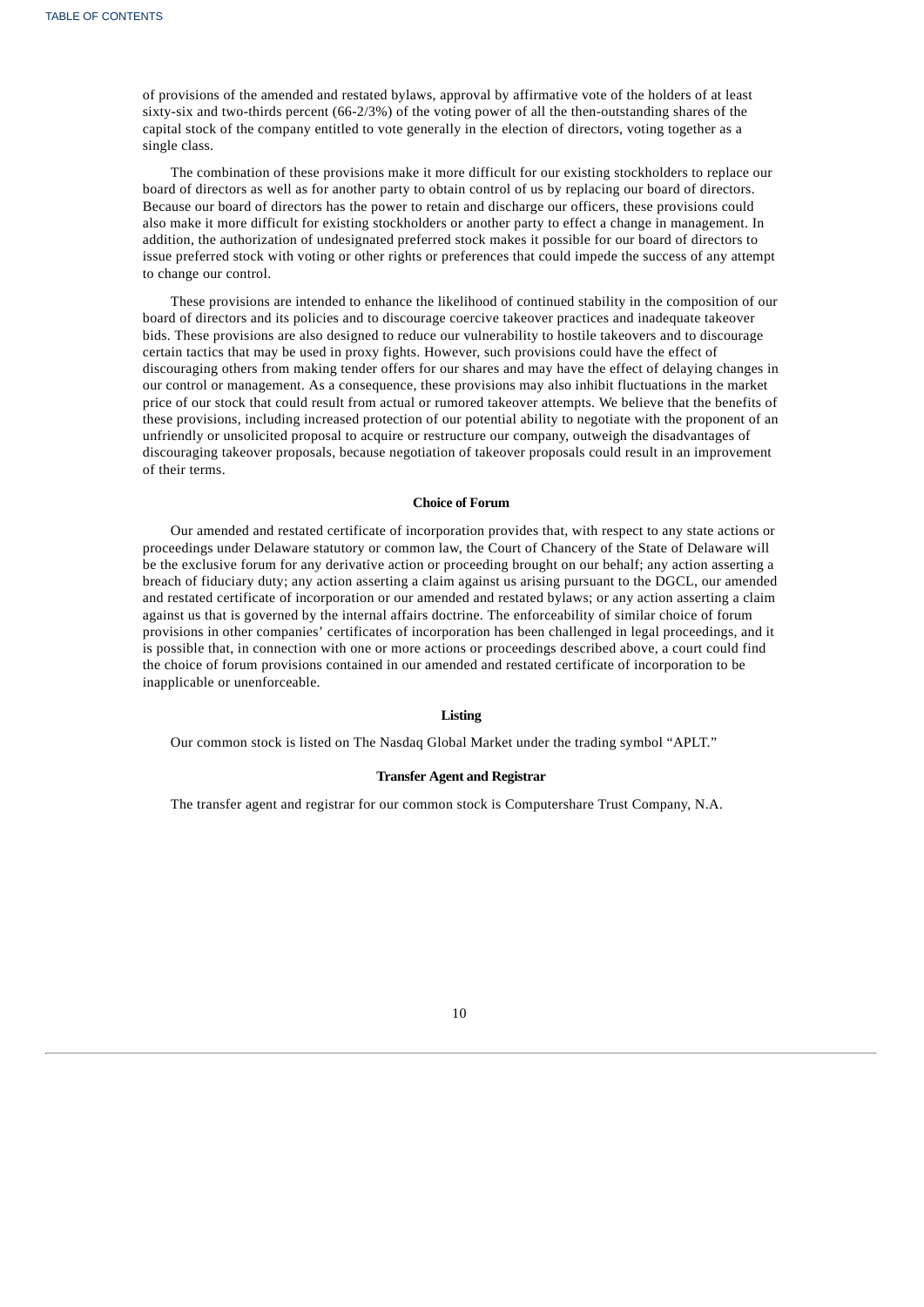### **DESCRIPTION OF DEPOSITARY SHARES**

We may offer depositary receipts representing fractional shares of our preferred stock, rather than full shares of preferred stock. The shares of preferred stock represented by depositary shares will be deposited under a depositary agreement between us and a bank or trust company that meets certain requirements and is selected by us (the "Bank Depositary"). Each owner of a depositary share will be entitled to all the rights and preferences of the preferred stock represented by the depositary share.

The description in an accompanying prospectus supplement of any depositary shares we offer will not necessarily be complete and will be qualified in its entirety by reference to the applicable depositary agreement, which will be filed with the SEC if we offer depositary shares. For more information on how you can obtain copies of any depositary agreement if we offer depositary shares, see "Where You Can Find More Information." We urge you to read the applicable depositary agreement and any accompanying prospectus supplement in their entirety.

### **Dividends and Other Distributions**

If we pay a cash distribution or dividend on a series of preferred stock represented by depositary shares, the Bank Depositary will distribute such dividends to the record holders of such depositary shares. If the distributions are in property other than cash, the Bank Depositary will distribute the property to the record holders of the depositary shares. However, if the Bank Depositary determines that it is not feasible to make the distribution of property, the Bank Depositary may, with our approval, sell such property and distribute the net proceeds from such sale to the record holders of the depositary shares.

#### **Redemption of Depositary Shares**

If we redeem a series of preferred stock represented by depositary shares, the Bank Depositary will redeem the depositary shares from the proceeds received by the Bank Depositary in connection with the redemption. The redemption price per depositary share will equal the applicable fraction of the redemption price per share of the preferred stock. If fewer than all the depositary shares are redeemed, the depositary shares to be redeemed will be selected by lot or pro rata as the Bank Depositary may determine.

#### **Voting the Preferred Stock**

Upon receipt of notice of any meeting at which the holders of the preferred stock represented by depositary shares are entitled to vote, the Bank Depositary will mail the notice to the record holders of the depositary shares relating to such preferred stock. Each record holder of these depositary shares on the record date, which will be the same date as the record date for the preferred stock, may instruct the Bank Depositary as to how to vote the preferred stock represented by such holder's depositary shares. The Bank Depositary will endeavor, insofar as practicable, to vote the amount of the preferred stock represented by such depositary shares in accordance with such instructions, and we will take all action that the Bank Depositary deems necessary in order to enable the Bank Depositary to do so. The Bank Depositary will abstain from voting shares of the preferred stock to the extent it does not receive specific instructions from the holders of depositary shares representing such preferred stock.

#### **Amendment and Termination of the Depositary Agreement**

<span id="page-41-0"></span>The form of depositary receipt evidencing the depositary shares and any provision of the depositary agreement may be amended by agreement between the Bank Depositary and us. However, any amendment that materially and adversely alters the rights of the holders of depositary shares will not be effective unless such amendment has been approved by the holders of at least a majority of the depositary shares then outstanding. The depositary agreement may be terminated by the Bank Depositary or us only if (1) all outstanding depositary shares have been redeemed or (2) there has been a final distribution in respect of the preferred stock in connection with any liquidation, dissolution or winding up of our company and such distribution has been distributed to the holders of depositary receipts.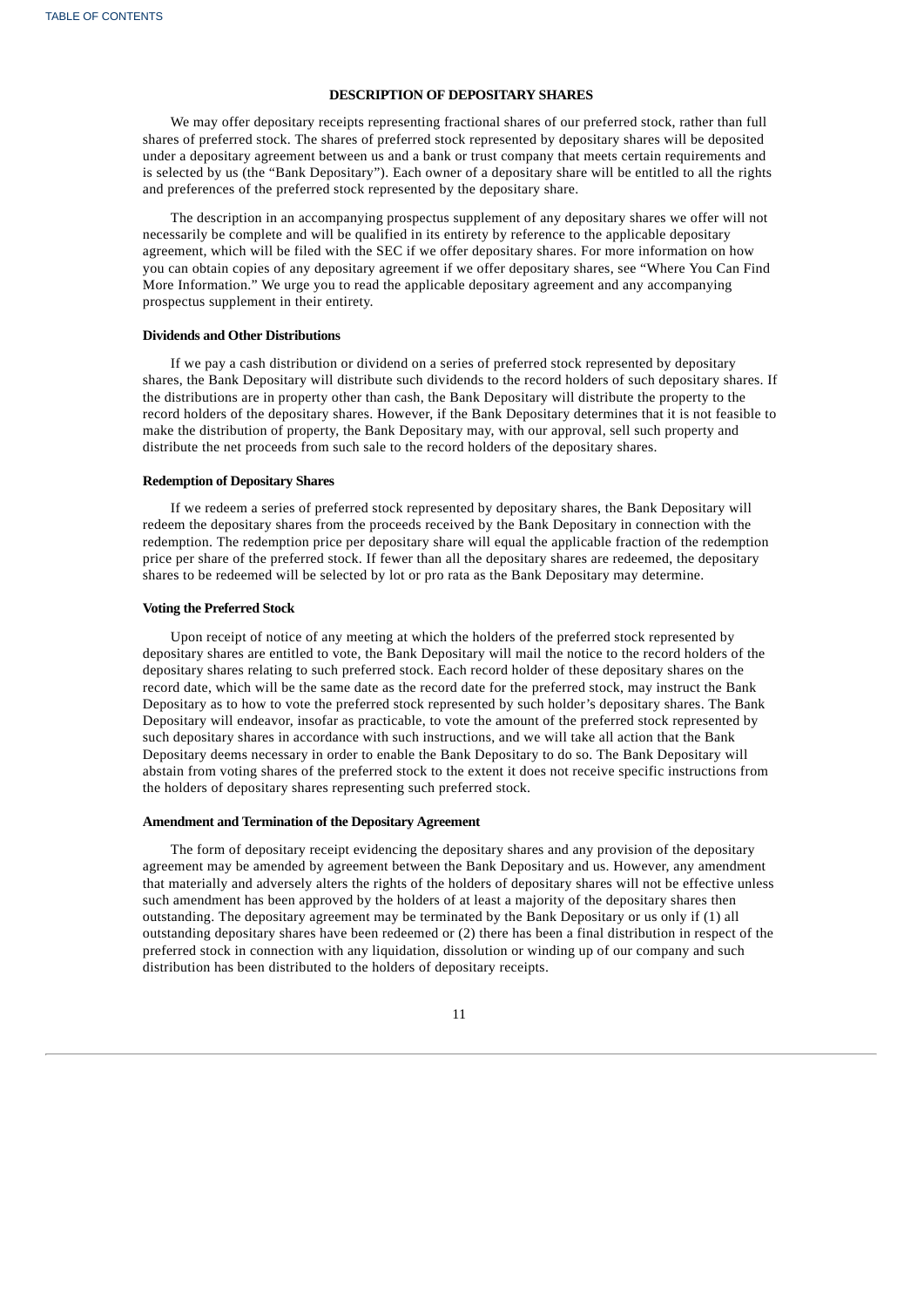### **DESCRIPTION OF DEBT SECURITIES**

We may offer debt securities in one or more series, which may be senior debt securities or subordinated debt securities and which may be convertible into another security.

The following description briefly sets forth certain general terms and provisions of the debt securities. The particular terms of the debt securities offered by any prospectus supplement and the extent, if any, to which the following general terms and provisions may apply to the debt securities, will be described in an accompanying prospectus supplement. Our debt securities will be issued in one or more series under an indenture to be entered into between us and a trustee to be named in a prospectus supplement, as amended or supplemented from time to time. A form of the indenture is attached as an exhibit to the registration statement of which this prospectus forms a part. The terms of the debt securities will include those set forth in the indenture and those made a part of the indenture by the Trust Indenture Act of 1939 ("TIA"). You should read the summary below, any accompanying prospectus supplement and the provisions of the indenture in their entirety before investing in our debt securities.

The aggregate principal amount of debt securities that may be issued under the indenture is unlimited. The prospectus supplement relating to any series of debt securities that we may offer will contain the specific terms of the debt securities. These terms may include, among others, the following:

- the title and aggregate principal amount of the debt securities and any limit on the aggregate principal amount of such series;
- any applicable subordination provisions for any subordinated debt securities;
- the maturity date(s) or method for determining same;
- the interest rate(s) or the method for determining same;
- the dates on which interest will accrue or the method for determining dates on which interest will accrue and dates on which interest will be payable and whether interest will be payable in cash, additional securities or some combination thereof;
- whether the debt securities are convertible or exchangeable into other securities and any related terms and conditions;
- redemption or early repayment provisions;
- authorized denominations;
- if other than the principal amount, the principal amount of debt securities payable upon acceleration;
- place(s) where payment of principal and interest may be made, where debt securities may be presented and where notices or demands upon the company may be made;
- the form or forms of the debt securities of the series including such legends as may be required by applicable law;
- whether the debt securities will be issued in whole or in part in the form of one or more global securities and the date as of which the securities are dated if other than the date of original issuance;
- whether the debt securities are secured and the terms of such security;
- the amount of discount or premium, if any, with which the debt securities will be issued;
- any covenants applicable to the particular debt securities being issued;
- any additions or changes in the defaults and events of default applicable to the particular debt securities being issued;
- the guarantors of each series, if any, and the extent of the guarantees (including provisions relating to seniority, subordination and release of the guarantees), if any;
- the currency, currencies or currency units in which the purchase price for, the principal of and any premium and any interest on, the debt securities will be payable;

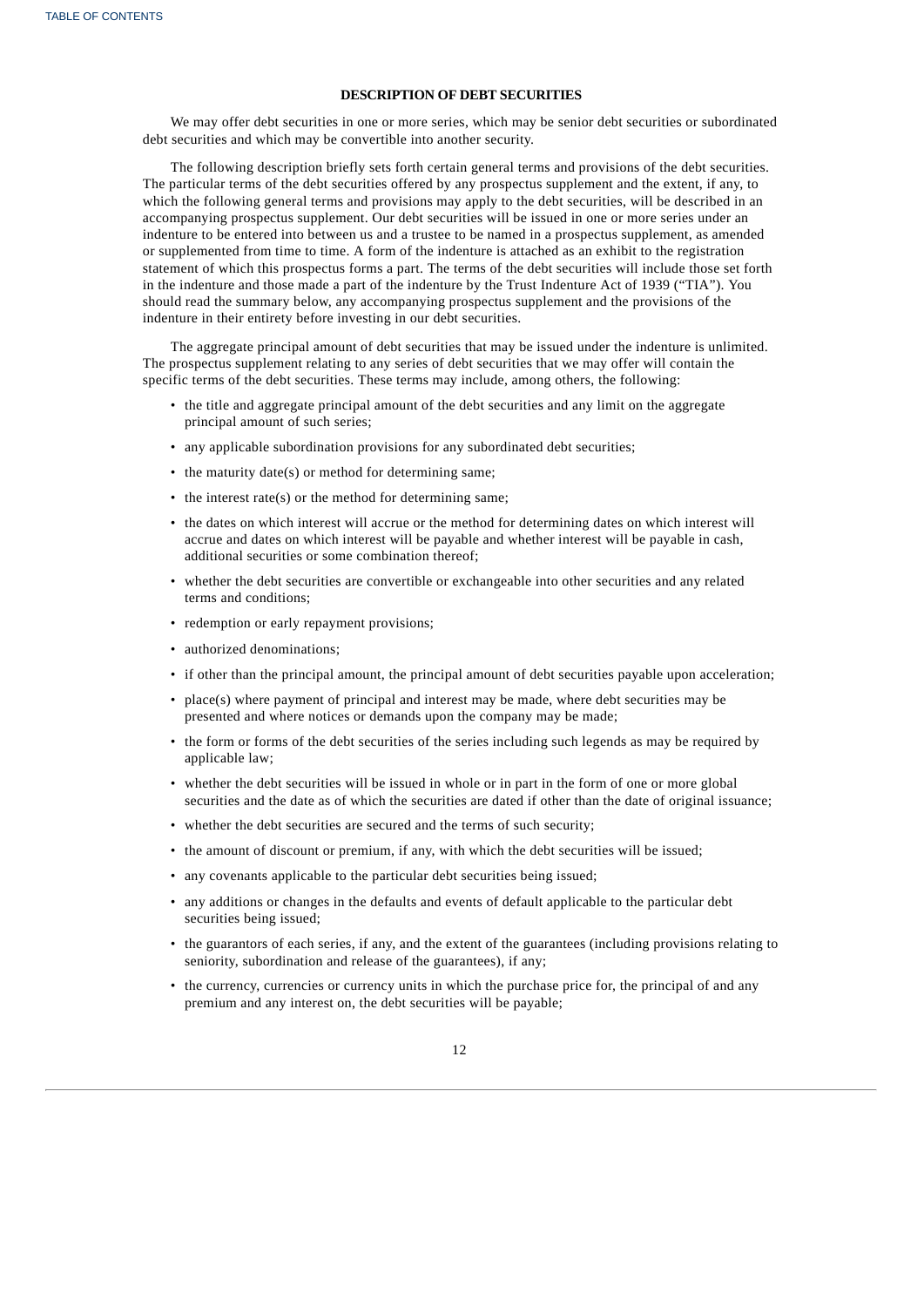- the time period within which, the manner in which and the terms and conditions upon which we or the holders of the debt securities can select the payment currency;
- our obligation or right to redeem, purchase or repay debt securities under a sinking fund, amortization or analogous provision;
- any restriction or conditions on the transferability of the debt securities;
- provisions granting special rights to holders of the debt securities upon occurrence of specified events;
- additions or changes relating to compensation or reimbursement of the trustee of the series of debt securities;
- provisions relating to the modification of the indenture both with and without the consent of holders of debt securities issued under the indenture and the execution of supplemental indentures for such series; and
- any other terms of the debt securities (which terms shall not be inconsistent with the provisions of the TIA, but may modify, amend, supplement or delete any of the terms of the indenture with respect to such series of debt securities).

#### **General**

We may sell the debt securities, including original issue discount securities, at par or at a substantial discount below their stated principal amount. Unless we inform you otherwise in a prospectus supplement, we may issue additional debt securities of a particular series without the consent of the holders of the debt securities of such series or any other series outstanding at the time of issuance. Any such additional debt securities, together with all other outstanding debt securities of that series, will constitute a single series of securities under the indenture.

We will describe in an accompanying prospectus supplement any other special considerations for any debt securities we sell that are denominated in a currency or currency unit other than U.S. dollars. In addition, debt securities may be issued where the amount of principal and/or interest payable is determined by reference to one or more currency exchange rates, commodity prices, equity indices or other factors. Holders of such securities may receive a principal amount or a payment of interest that is greater than or less than the amount of principal or interest otherwise payable on such dates, depending upon the value of the applicable currencies, commodities, equity indices or other factors. Information as to the methods for determining the amount of principal or interest, if any, payable on any date, and the currencies, commodities, equity indices or other factors to which the amount payable on such date is linked will be described in an accompanying prospectus supplement.

United States federal income tax consequences and special considerations, if any, applicable to any such series will be described in an accompanying prospectus supplement.

We expect most debt securities to be issued in fully registered form without coupons and in denominations of \$2,000 and any integral multiple of \$1,000 in excess thereof. Subject to the limitations provided in the indenture and in an accompanying prospectus supplement, debt securities that are issued in registered form may be transferred or exchanged at the designated corporate trust office of the trustee, without the payment of any service charge, other than any tax or other governmental charge payable in connection therewith.

#### **Global Securities**

Unless we inform you otherwise in an accompanying prospectus supplement, the debt securities of a series may be issued in whole or in part in the form of one or more global securities that will be deposited with, or on behalf of, a depositary identified in an accompanying prospectus supplement. Unless and until a global security is exchanged in whole or in part for the individual debt securities, a global security may not be transferred except as a whole by the depositary for such global security to a nominee of such depositary or by a nominee of such depositary to such depositary or another nominee of such depositary or by such depositary or any such nominee to a successor of such depositary or a nominee of such successor.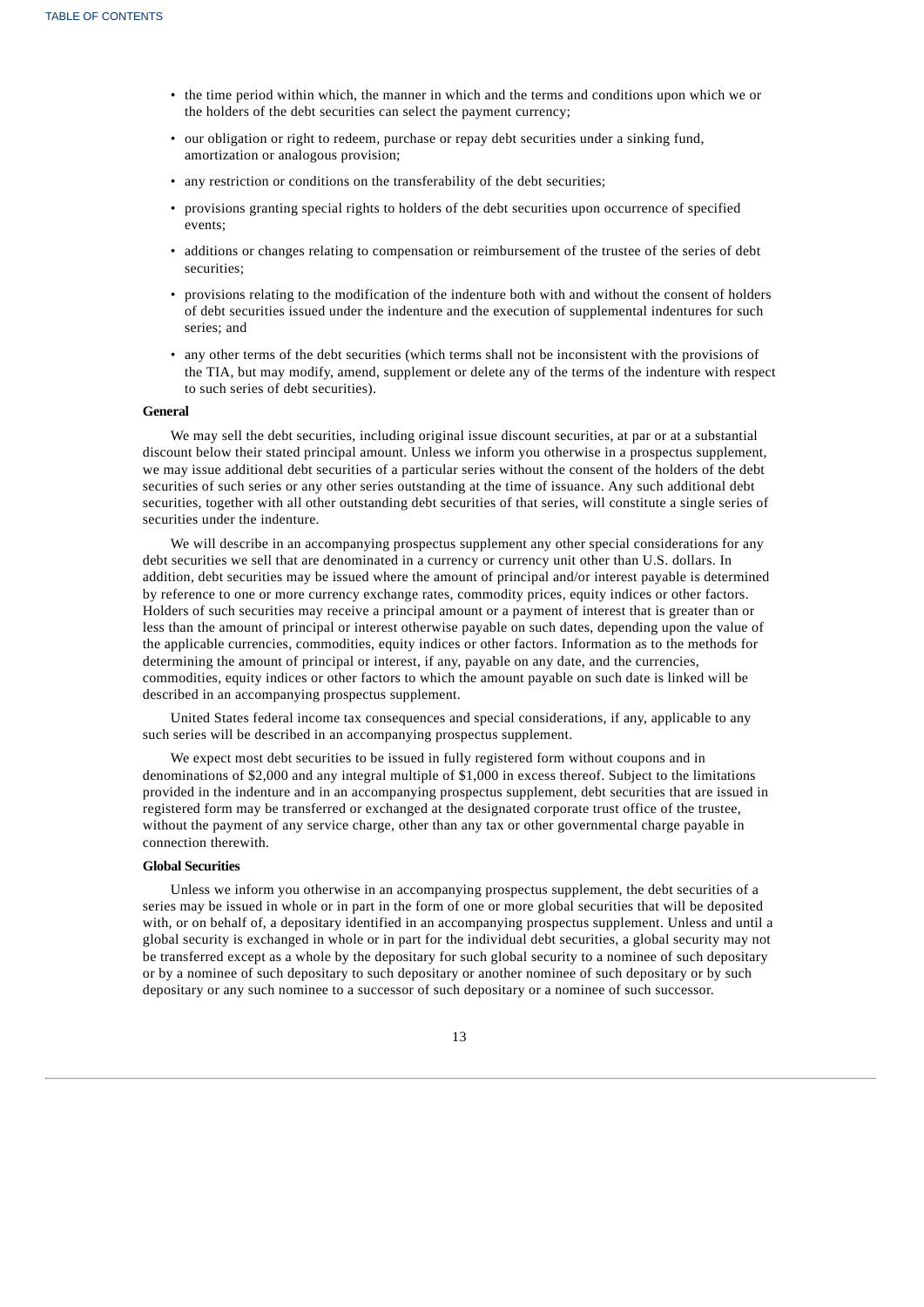# **Governing Law**

<span id="page-44-0"></span>The indenture and the debt securities shall be construed in accordance with and governed by the laws of the State of New York.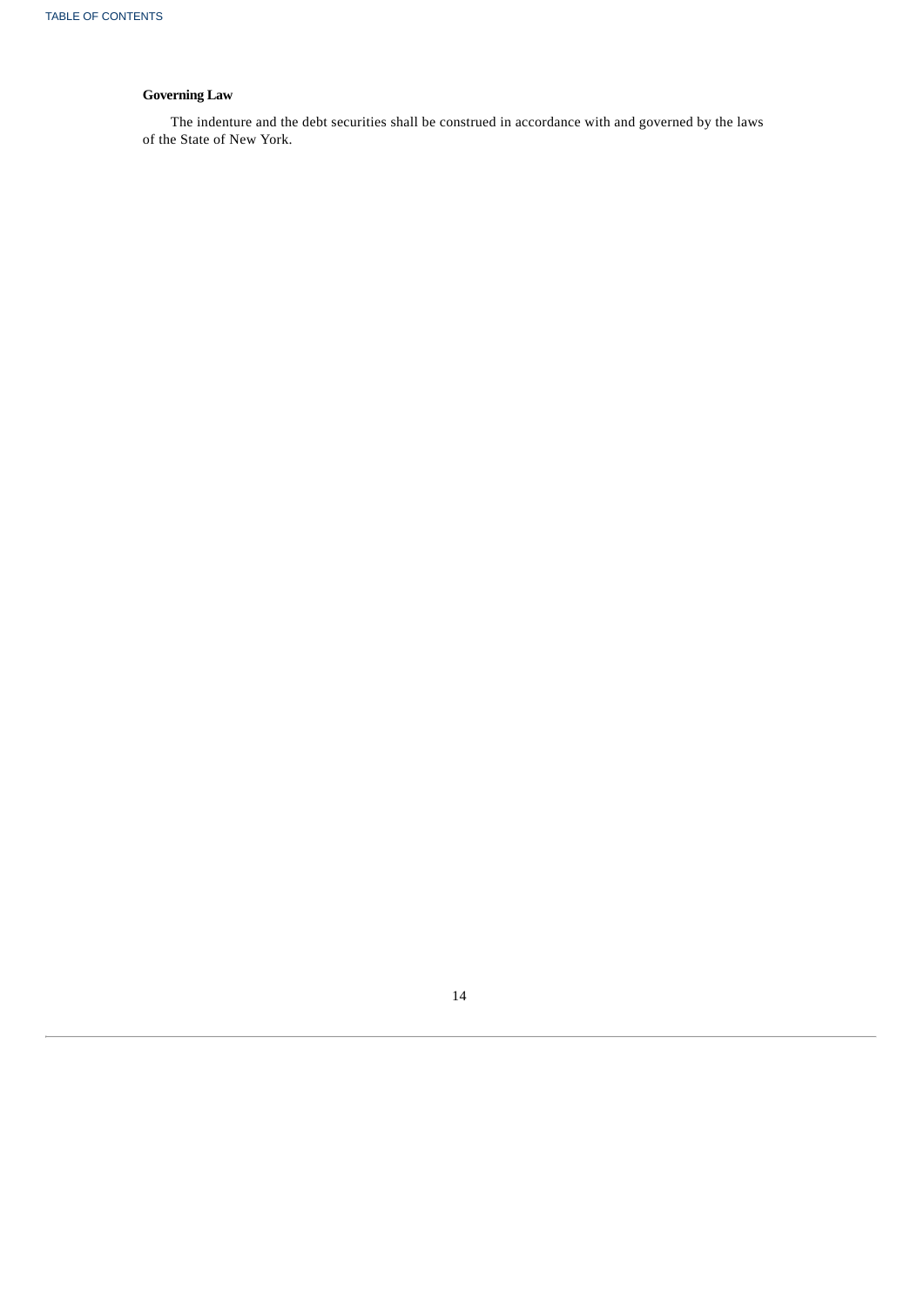### **DESCRIPTION OF WARRANTS**

We may issue warrants for the purchase of shares of our common stock, shares of preferred stock or our debt securities. We may issue warrants independently or together with other securities, and they may be attached to or separate from the other securities. Each series of warrants will be issued under a separate warrant agreement that we will enter into with a bank or trust company, as warrant agent, as detailed in an accompanying prospectus supplement. The warrant agent will act solely as our agent in connection with the warrants and will not assume any obligation, or agency or trust relationship, with you.

The prospectus supplement relating to a particular issue of warrants will describe the terms of those warrants, including, when applicable:

- the offering price;
- the currency or currencies, including composite currencies, in which the purchase price and/or exercise price of the warrants may be payable;
- the number of warrants offered;
- the exercise price and the amount of securities you will receive upon exercise;
- the procedure for exercise of the warrants and the circumstances, if any, that will cause the warrants to be automatically exercised;
- the rights, if any, we have to redeem the warrants;
- the date on which the right to exercise the warrants will commence and the date on which the warrants will expire;
- the name of the warrant agent; and
- any other material terms of the warrants.

After warrants expire they will become void. The prospectus supplement may provide for the adjustment of the exercise price of the warrants.

Warrants may be exercised at the appropriate office of the warrant agent or any other office indicated in an accompanying prospectus supplement. Before the exercise of warrants, holders will not have any of the rights of holders of the securities purchasable upon exercise and will not be entitled to payments made to holders of those securities.

<span id="page-45-0"></span>The description in an accompanying prospectus supplement of any warrants we offer will not necessarily be complete and will be qualified in its entirety by reference to the applicable warrant agreement, which will be filed with the SEC if we offer warrants. For more information on how you can obtain copies of any warrant agreement if we offer warrants, see "Where You Can Find More Information." We urge you to read the applicable warrant agreement and any accompanying prospectus supplement in their entirety.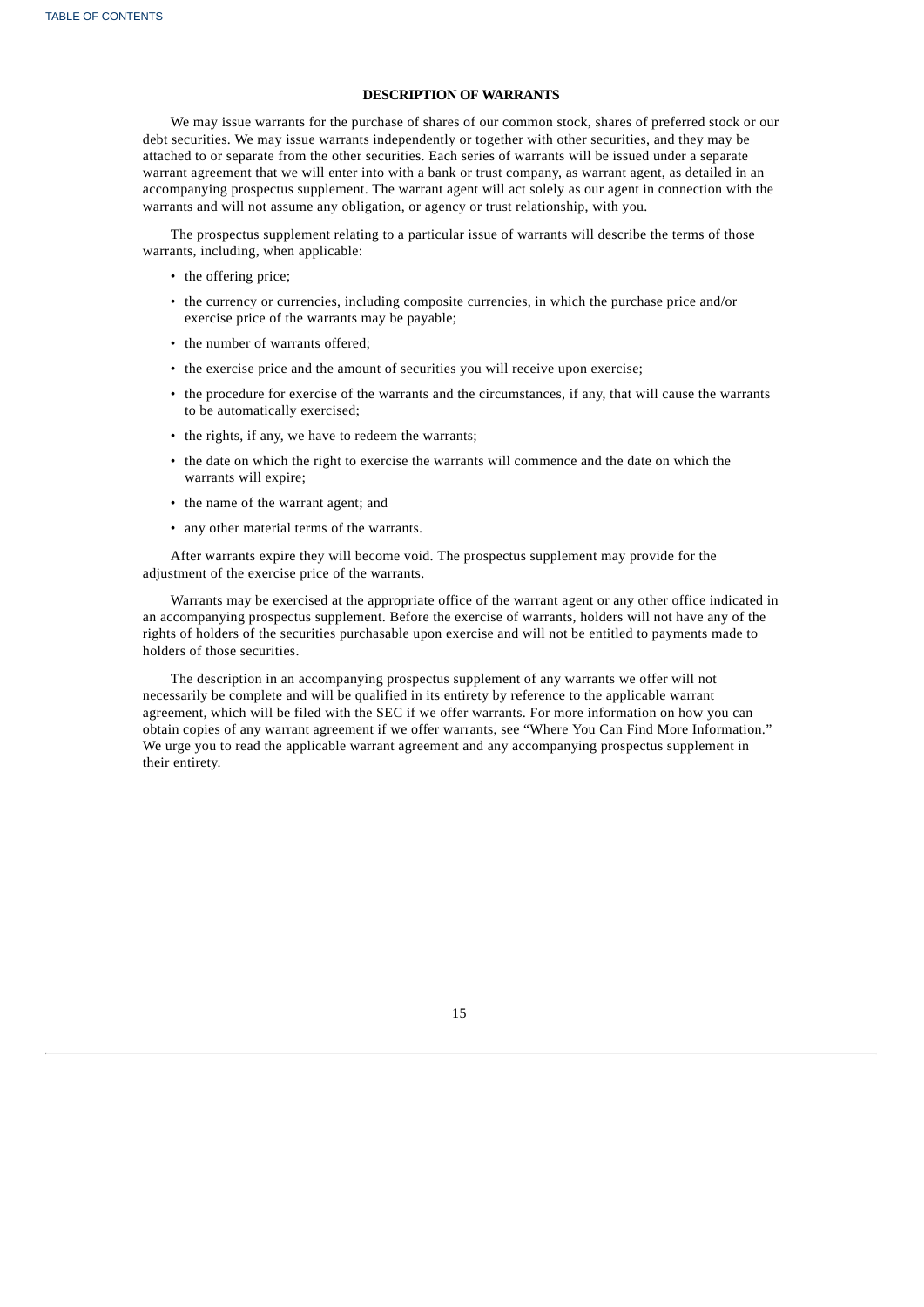### **PLAN OF DISTRIBUTION**

We may sell the securities offered by this prospectus from time to time in one or more transactions, including without limitation:

- through underwriters or dealers;
- directly to purchasers;
- in a rights offering;
- in "at the market" offerings, within the meaning of Rule 415(a)(4) of the Securities Act, to or through a market maker or into an existing trading market on an exchange or otherwise;
- through agents;
- through a combination of any of these methods; or
- through any other method permitted by applicable law and described in a prospectus supplement.

In addition, we may enter into derivative or hedging transactions with third parties, or sell securities not covered by this prospectus to third parties in privately negotiated transactions. In connection with such a transaction, the third parties may sell securities covered by and pursuant to this prospectus and any accompanying prospectus supplement. If so, the third party may use securities borrowed from us or others to settle such sales and may use securities received from us to close out any related short positions. We may also loan or pledge securities covered by this prospectus and any accompanying prospectus supplement to third parties, who may sell the loaned securities or, in an event of default in the case of a pledge, sell the pledged securities pursuant to this prospectus and any accompanying prospectus supplement.

The prospectus supplement with respect to any offering of securities will include the following information:

- the terms of the offering;
- the names of any underwriters, dealers or direct purchasers;
- the name or names of any managing underwriter or underwriters;
- the purchase price or initial public offering price of the securities;
- the net proceeds from the sale of the securities;
- any delayed delivery arrangements;
- any underwriting discounts, commissions and other items constituting underwriters' compensation;
- any discounts or concessions allowed or reallowed or paid to dealers;
- any commissions paid to agents; and
- any securities exchange on which the securities may be listed.

### **Sale through Underwriters or Dealers**

If underwriters are used in the sale, the underwriters will acquire the securities for their own account. The underwriters may resell the securities from time to time in one or more transactions, including negotiated transactions, at a fixed public offering price or at varying prices determined at the time of sale. Underwriters may offer securities to the public either through underwriting syndicates represented by one or more managing underwriters or directly by one or more firms acting as underwriters. Unless we inform you otherwise in the applicable prospectus supplement, the obligations of the underwriters to purchase the securities will be subject to certain conditions, and the underwriters will be obligated to purchase all of the offered securities if they purchase any of them. The underwriters may change from time to time any initial public offering price and any discounts or concessions allowed or reallowed or paid to dealers.

During and after an offering through underwriters, the underwriters may purchase and sell the securities in the open market. These transactions may include overallotment and stabilizing transactions and purchases

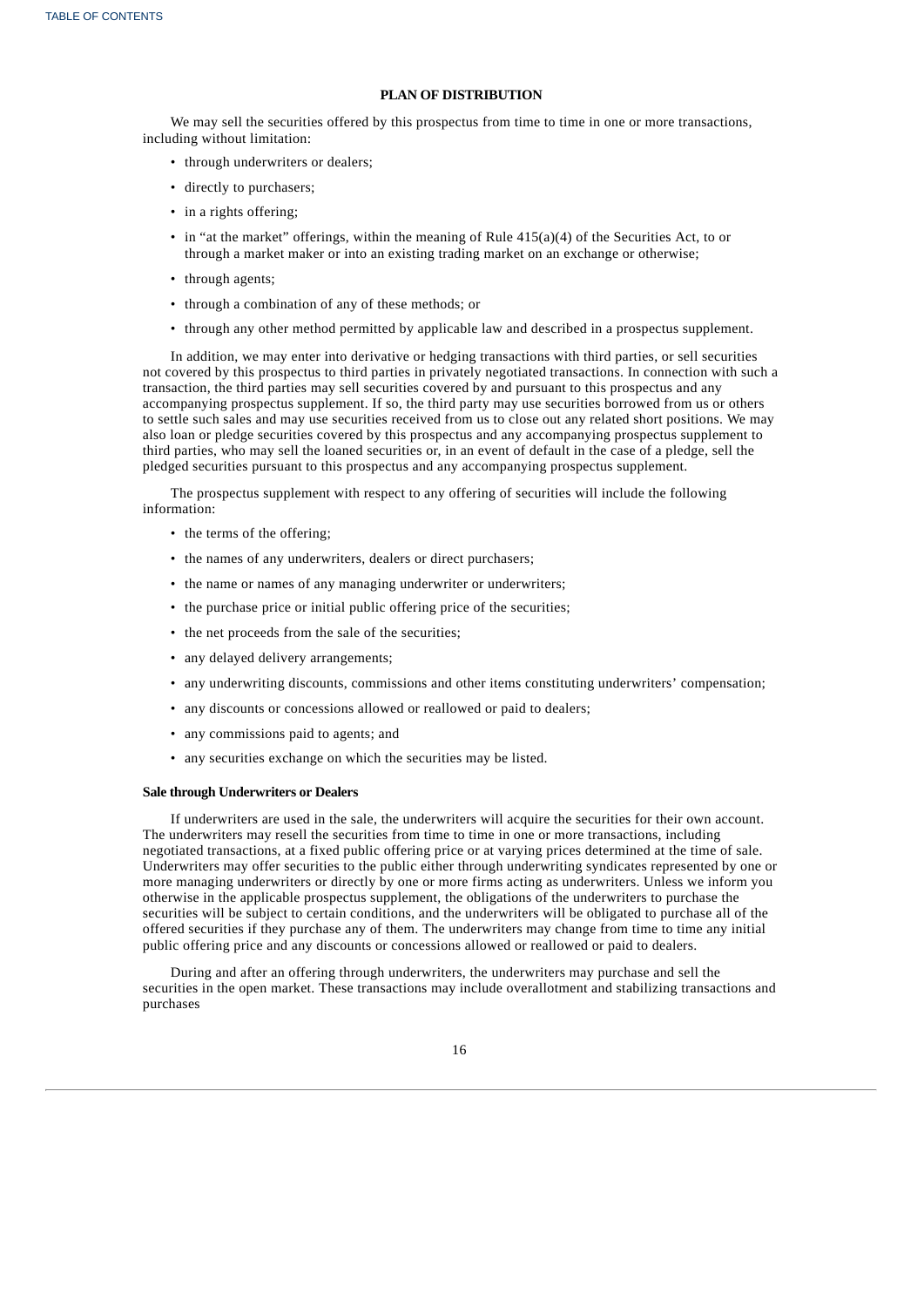to cover syndicate short positions created in connection with the offering. The underwriters may also impose a penalty bid, which means that selling concessions allowed to syndicate members or other brokerdealers for the offered securities sold for their account may be reclaimed by the syndicate if the offered securities are repurchased by the syndicate in stabilizing or covering transactions. These activities may stabilize, maintain or otherwise affect the market price of the offered securities, which may be higher than the price that might otherwise prevail in the open market. If commenced, the underwriters may discontinue these activities at any time.

Some or all of the securities that we offer through this prospectus may be new issues of securities with no established trading market. Any underwriters to whom we sell our securities for public offering and sale may make a market in those securities, but they will not be obligated to do so and they may discontinue any market making at any time without notice. Accordingly, we cannot assure you of the liquidity of, or continued trading markets for, any securities that we offer.

If dealers are used in the sale of securities, we will sell the securities to them as principals. They may then resell those securities to the public at fixed prices or at varying prices determined by the dealers at the time of resale. We will include in the applicable prospectus supplement the names of the dealers and the terms of the transaction.

If agents are used in an offering, the names of the agents and the terms of the agency will be specified in a prospectus supplement. Unless otherwise indicated in a prospectus supplement, the agents will act on a best-efforts basis for the period of their appointment.

Dealers and agents named in a prospectus supplement may be underwriters as defined in the Securities Act and any discounts or commissions they receive from us and any profit on their resale of the securities may be treated as underwriting discounts and commissions under the Securities Act. We will identify in the applicable prospectus supplement any underwriters, dealers or agents and will describe their compensation. We may have agreements with the underwriters, dealers and agents to indemnify them against specified civil liabilities, including liabilities under the Securities Act.

Underwriters, dealers or agents and their associates may engage in other transactions with and perform other services for us in the ordinary course of business.

If so indicated in a prospectus supplement, we will authorize underwriters or other persons acting as our agents to solicit offers by institutional investors to purchase securities pursuant to contracts providing for payment and delivery on a future date. We may enter contracts with commercial and savings banks, insurance companies, pension funds, investment companies, educational and charitable institutions and other institutional investors. The obligations of any institutional investor will be subject to the condition that its purchase of the offered securities will not be illegal at the time of delivery. The underwriters and other agents will not be responsible for the validity or performance of contracts.

#### **Direct Sales and Sales through Agents**

We may sell the securities directly. In this case, no underwriters or agents would be involved. We may also sell the securities through agents designated by us from time to time. In the applicable prospectus supplement, we will name any agent involved in the offer or sale of the offered securities, and we will describe any commissions payable to the agent. Unless we inform you otherwise in the applicable prospectus supplement, any agent will agree to use its reasonable best efforts to solicit purchases for the period of its appointment.

We may sell the securities directly to institutional investors or others who may be deemed to be underwriters within the meaning of the Securities Act with respect to any sale of those securities. We will describe the terms of any sales of these securities in the applicable prospectus supplement.

### **At the Market Offerings**

<span id="page-47-0"></span>We may also sell the securities offered by any applicable prospectus supplement in "at the market offerings" within the meaning of Rule 415(a)(4) of the Securities Act, to or through a market maker or into an existing trading market, on an exchange or otherwise.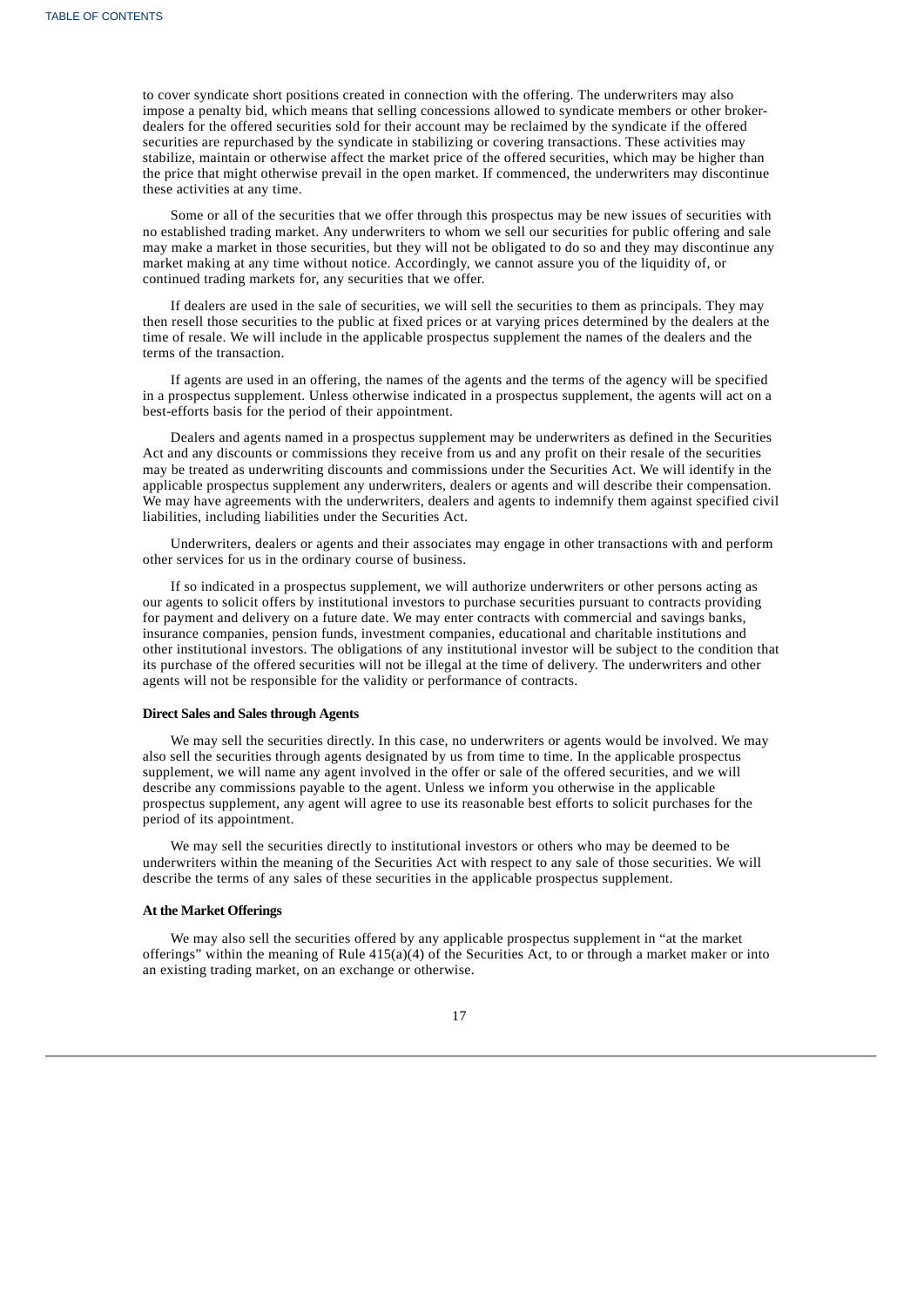### **Remarketing Arrangements**

Securities may also be offered and sold, if so indicated in the applicable prospectus supplement, in connection with a remarketing upon their purchase, in accordance with a redemption or repayment pursuant to their terms, or otherwise, by one or more remarketing firms, acting as principals for their own accounts or as agents for us. Any remarketing firm will be identified and the terms of its agreements, if any, with us and its compensation will be described in the applicable prospectus supplement.

### **Delayed Delivery Contracts**

If we so indicate in the applicable prospectus supplement, we may authorize agents, underwriters or dealers to solicit offers from certain types of institutions to purchase securities from us at the public offering price under delayed delivery contracts. These contracts would provide for payment and delivery on a specified date in the future.

The contracts would be subject only to those conditions described in the applicable prospectus supplement. The applicable prospectus supplement will describe the commission payable for solicitation of those contracts.

### **General Information**

We may have agreements with the underwriters, dealers, agents and remarketing firms to indemnify them against certain civil liabilities, including liabilities under the Securities Act, or to contribute with respect to payments that the underwriters, dealers, agents or remarketing firms may be required to make. Underwriters, dealers, agents and remarketing firms may be customers of, engage in transactions with or perform services for us in the ordinary course of their businesses.

### **LEGAL MATTERS**

Unless otherwise indicated in any accompanying prospectus supplement, Skadden, Arps, Slate, Meagher & Flom LLP will provide opinions regarding the authorization and validity of the securities. Skadden, Arps, Slate, Meagher & Flom LLP may also provide opinions regarding certain other matters. Any underwriters will be advised about legal matters by their own counsel, which will be named in an accompanying prospectus supplement.

### **EXPERTS**

The financial statements of Applied Therapeutics, Inc. appearing in Applied Therapeutics, Inc.'s Annual Report (Form 10-K) for the year ended [December](http://www.sec.gov/Archives/edgar/data/1697532/000155837020002630/aplt-20191231x10k.htm) 31, 2019, have been audited by Ernst & Young LLP, independent registered public accounting firm, as set forth in their report thereon, included therein, and incorporated herein by reference. Such financial statements are incorporated herein by reference in reliance upon such report given on the authority of such firm as experts in accounting and auditing.